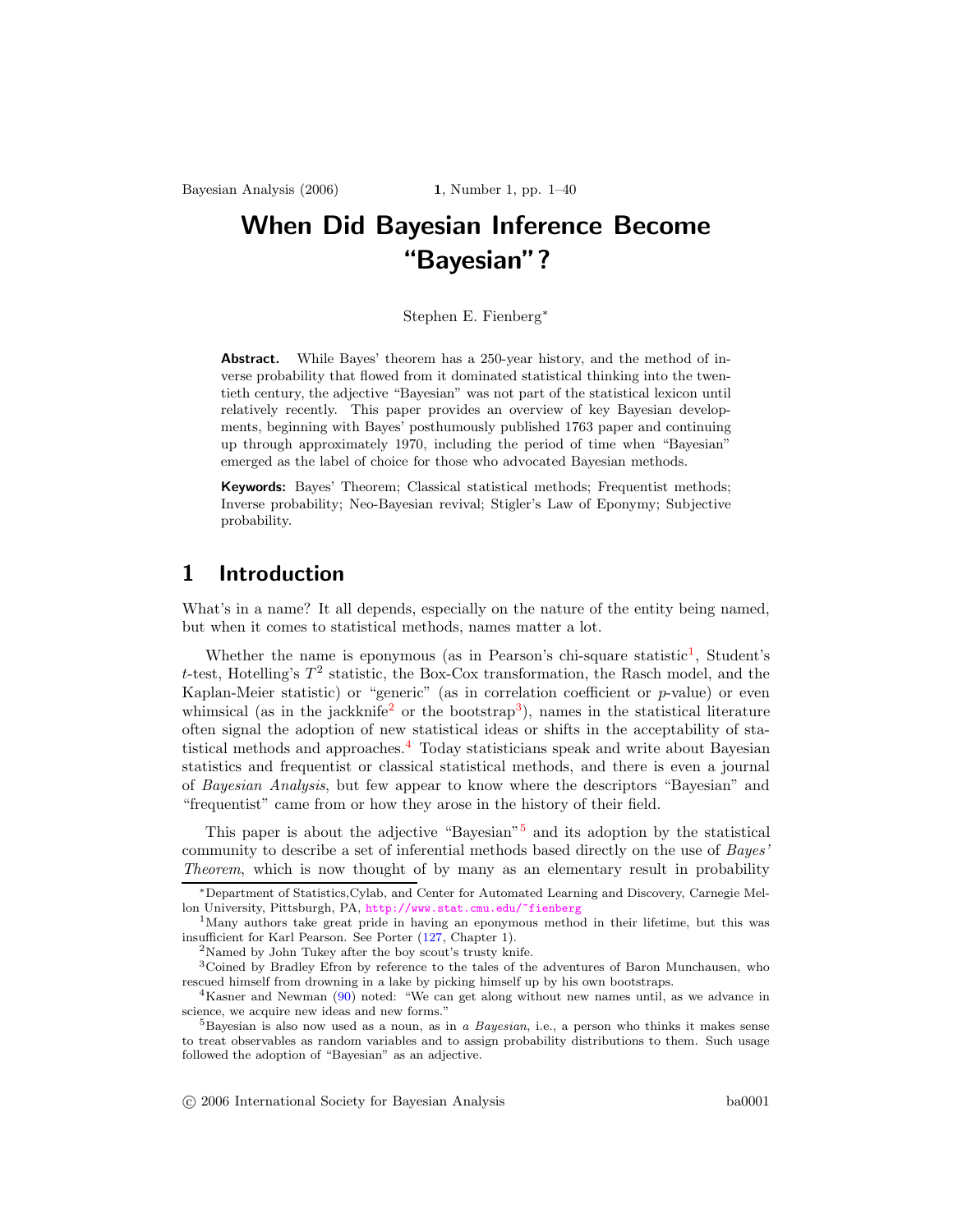#### <span id="page-1-2"></span>2 When Did Bayesian Inference Become "Bayesian"?

theory and where probabilities are typically taken to be subjective or logical. The paper is not about the question "Who discovered Bayes' Theorem?," an issue related to the emergence of statistical thinking some 250 years ago, and one evoking references to Stigler's Law of Eponymy<sup>[6](#page-1-0)</sup>. Indeed, Stigler [\(158\)](#page-37-0) has addressed this question himself, as have others such as Dale  $(36)$  $(36)$  and Bellhouse  $(16)$ . Rather, my focus is on the emergence of the adjective "Bayesian" as associated with inferential methods in the middle of the twentieth century to describe what has been referred to up to that point as the method of inverse probability. Why did the change occur? To whom should the term and its usage be attributed? What was the impact of the activities surrounding the adoption of the adjective "Bayesian"? Why do many statisticians now refer to themselves as Bayesian?<sup>[7](#page-1-1)</sup> These are some of the questions I plan to address. Aldrich  $(2)$  $(2)$  covers some closely related territory but with a different focus and perspective.

The task of investigating the usage of names was once quite daunting, but the recently-developed fully-searchable electronic archives such as JSTOR have made the task of exploring word usage far simpler than it once was, at least for English language statistical literature. Nonetheless, usage occurs in books and oral presentations, as well as in informal professional communications, and a search for terms like "Bayesian" in only electronic journal archives, while informative, would be unlikely to answer the key question I want to address. Pieces of the beginning of my story have been chronicled in different forms in the histories by Dale [\(36\)](#page-29-0), Hald [\(82\)](#page-32-1), Porter [\(126](#page-34-0)), and Stigler [\(159;](#page-37-1) [161](#page-37-2)), but these otherwise wonderful sources do not answer the key question that gives its name to the title of this paper. I began asking these questions several years ago (e.g., see Fienberg [\(58\)](#page-31-0)) as a result of conversations with a social historian collaborator about the origin of methods for census adjustment. I had the good fortune to be able to confer with several distinguished statisticians who participated in some key events which I will describe, and their recollections (e.g., see Lindley  $(106)$ ) have contributed to the answers I provide here.

In the next two sections, I trace some of the history of Bayesian ideas, from the time of Bayes and Laplace through to the twentieth century. In Section 4, I turn to the developments of the first half of the twentieth century, both Bayesian and otherwise, since they set the stage for the neo-Bayesian revival. In section 5, I explain what is known about the use of adjective "Bayesian," and I outline the dimensions of Bayesian creativity that surrounded its emergence during a period I call the neo-Bayesian revival. In the final sections of the paper. I focus briefly on some of the sequelae to the neo-

<span id="page-1-0"></span> $6$ Stigler's Law in its simplest form states that "[n]o scientific discovery is named after its original discoverer." For those who have not previously seen references to this law, it is worth noting that Stigler proposed it in the spirit of a self-proving theorem. [\(156](#page-37-3))

<span id="page-1-1"></span><sup>7</sup>A reviewer of an earlier version of this article observed that this is a decidedly English-language, and perhaps uninteresting, question. Making adjectives out of nouns was perhaps more common in German than in English in the late nineteenth and early twentieth centuries, when the adjective "Bayessche" was used; however, "der Bayesschen Satz" in Kolmogorov's *Grundbegriffe* [\(93,](#page-33-1) p. 36) is just a theorem about events and not Bayesian in the sense that I use it here (c.f. Aldrich, in Earliest Known Uses of Some of the Words of Mathematics, http://members.aol.com/jeff570/b.html). Moreover, while there may not be much apparent difference between "Bayes rule" and "Bayesian rule," the adoption of the adjective in English occurred during a remarkable period of intellectual ferment and marked the rise of the modern Bayesian movement in a predominantly English-language literature.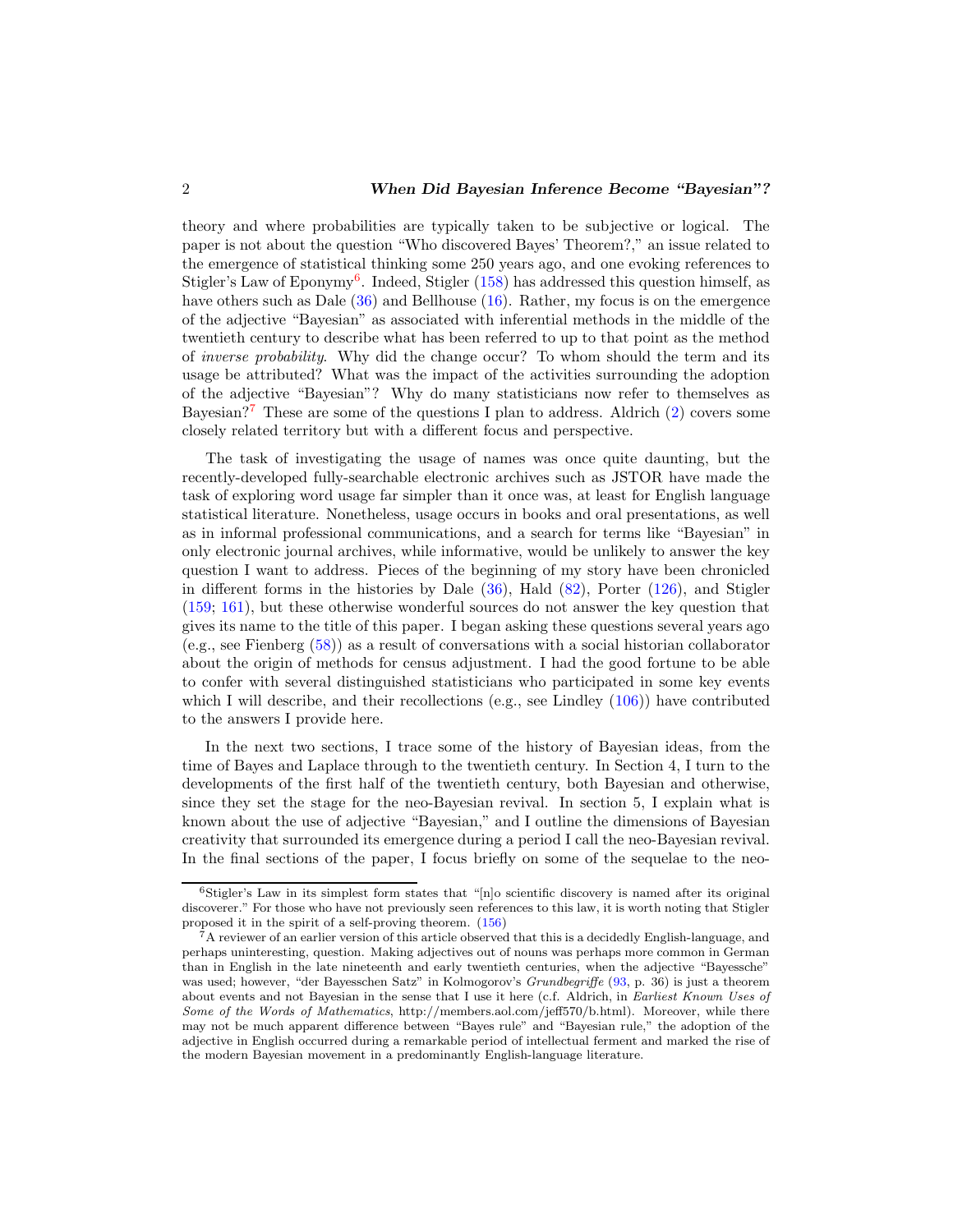<span id="page-2-2"></span>Bayesian revival of the 1950s and especially during the 1960s. Today, Bayesian methods are integrated into both the fabric of statistical thinking within the field of statistics and the methodology used in a broad array of applications. The ubiquity of Bayesian statistics is illustrated by the name of the International Society for Bayesian Analysis, its growing membership, and its new on-line journal. But one can also see the broad influence of Bayesian thinking by a quick scan of major journals of not only statistics but also computer science and bioinformatics, economics, medicine, and even physics, to name specific fields.

This paper is far from an exhaustive treatment of the subject, for that would have taken a book. Rather, I have chosen to cite a few key contributions as part of the historical development, especially as they relate to the theme of the adjective "Bayesian." I cite many (but not all) relevant books and a small fraction of the papers that were part of the development of Bayesian inference.

### 2 Bayes' Theorem

My story begins, of course, with the Reverend Thomas Bayes,  $\delta$  a nonconformist English minister whose 1763 posthumously published paper, "An Essay Towards Solving a Problem in the Doctrine of Chances," [\(14\)](#page-28-1) contains what is arguably the first detailed description of the theorem from elementary probability theory now associated with his name. Bayes' paper, which was submitted for publication by Richard Price, is remarkably opaque in its notation and details, and the absence of integral signs makes for difficult reading to those of us who have come to expect them.

The Essay considers the problem, "Given the number of times in which an unknown event has happened and failed: *Required* the chance that the probability of its happening in a single trial lies somewhere between any two degrees of probability that can be named." [p. 376] Writing in an unpublished 1960 reading note, L.J. Savage [\(141](#page-36-0)) observed: "The problem is of the kind we now associate with Bayes's name, but it is confined from the outset to the special problem of drawing the Bayesian inference, not about an arbitrary sort of parameter, but about a 'degree of probability' only." This statement actually provides us with the first clue to the title of this article; clearly in 1960, Savage was using the term "Bayesian" as we do today. And he notes what others have subsequently: that Bayes did not actually give us a statement of Bayes' Theorem, either in its discrete form,

$$
P(B_i|A) = \frac{P(A|B_i)P(B_i)}{\sum_j P(A|B_j)P(B_j)},
$$
\n(1)

(this came later in Laplace  $(96)$ ), or in its continuous form with integration, although he solved a special case of the latter.

<span id="page-2-0"></span>In current statistical language, Bayes' paper introduces a uniform prior distribution on the binomial parameter,  $\frac{9}{9}$  $\frac{9}{9}$  $\frac{9}{9}$ , reasoning by analogy with a "billiard table" and drawing

 ${}^{8}$ For biographical material on Bayes see Bellhouse [\(16](#page-28-0)) and Dale [\(37](#page-29-1)).

<span id="page-2-1"></span><sup>9</sup>Of course Bayes didn't use the term parameter—David and Edwards [\(41](#page-29-2)) trace the introduction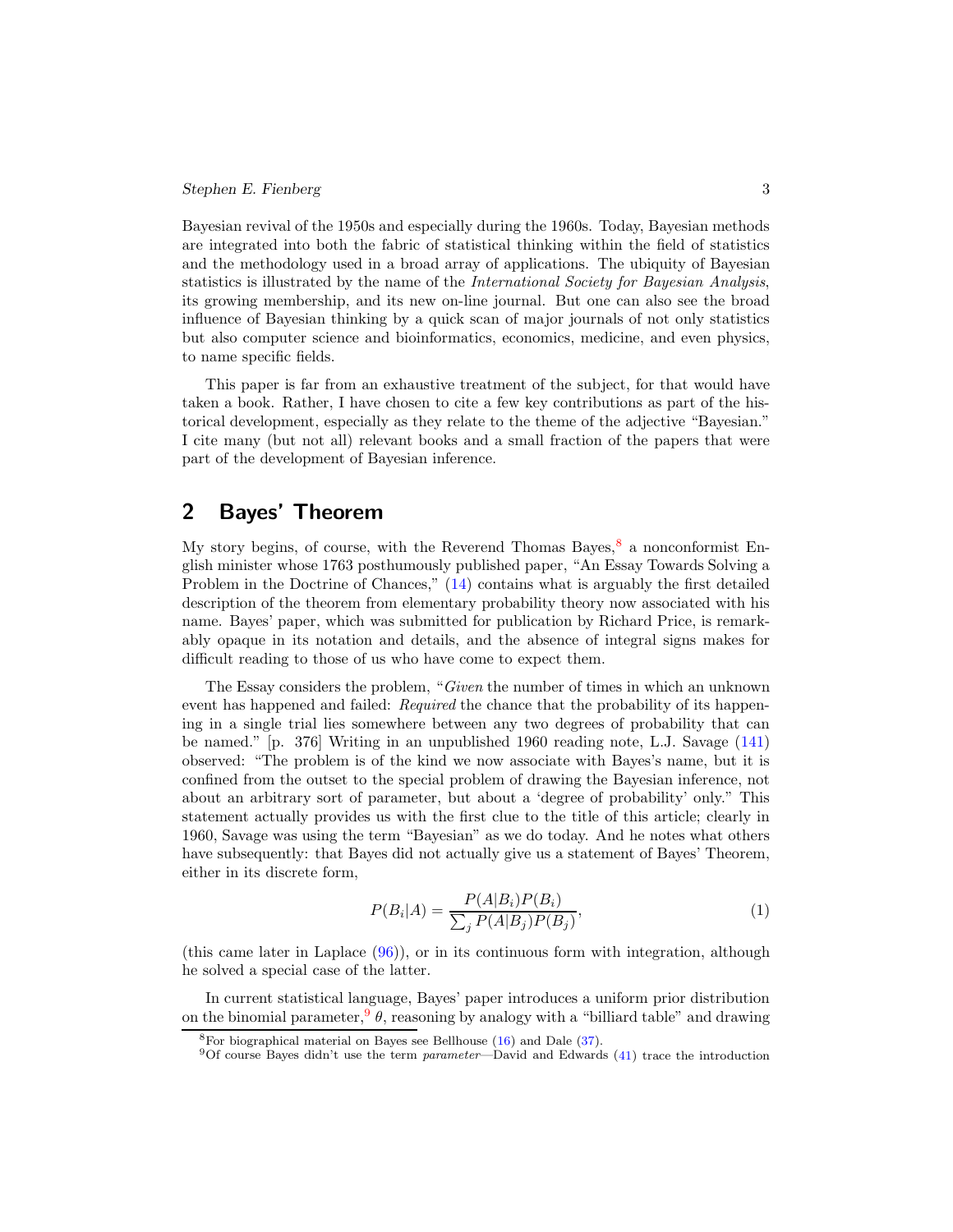<span id="page-3-1"></span>on the form of the marginal distribution of the binomial random variable, and not on the principle of "insufficient reason," as many others have claimed.[10](#page-3-0) An appendix to the paper, written by Price, also deals with the related problem of predicting the result of a new observation. Bellhouse [\(15](#page-28-2)) suggests that Price contributed more to Bayes' essay than others have hitherto suggested, perhaps even piecing it together from a number of "initially seemingly unrelated results" to form a coherent whole. Both Bellhouse and Stigler have also suggested that the famous portrait of Bayes that adorns a myriad of publications about him and all things Bayesian may actually not be Bayes at all (see  $(122))!$  $(122))!$ 

Stigler [\(158](#page-37-0)) has also explored the question of whether Bayes did indeed discover Bayes' Theorem, and points to paragraphs in a 1749 book by David Hartley that give a concise description of the inverse result and attribute it to a friend, whom Stigler infers was likely Nicholas Saunderson, but if so he apparently did not publish the details. Hald [\(82](#page-32-1)) argues that the friend might actually have been Bayes and that the result was developed before the publication of Hartley's book. Dale [\(37\)](#page-29-1) reproduces an undated notebook of Bayes with a passage which he suggests comes from about 1746-1749, thus supporting the thesis that Bayes might have been the unnamed friend of Hartley.

Would we call Bayes a "Bayesian" today? Stigler [\(157](#page-37-4)) argues that Bayes intended his results in a rather more limited way than would modern Bayesians. But Stigler also notes that Bayes' definition of probability is subjective, and a 2003 version of the entry on Thomas Bayes in the online Wikipedia Encyclopedia entry on suggested that we interpret it in terms of expected utility (had Bayes only understood the concept!), and thus that Bayes' result would make sense only to the extent to which one can bet on its observable consequences. But perhaps it would be fairer to Bayes to see what ideas unfolded in the two centuries following his death before probing more deeply into how he viewed the matter! Nonetheless this commentary on Bayes raises anew the issue of why we call Bayesian methods "Bayesian."

# 3 Inverse Probability From Bayes to the Twentieth Century

Whether or not Bayes actually discovered Bayes' Theorem, it seems clear that his work preceded that of Pierre Simon Laplace, the eighteenth century French scientist who, in his 1774 paper, "Mémoire sur la Probabilité des Causes par les Évènements," gave a much more elaborate version of the inference problem for the unknown binomial parameter in relatively modern language and notation. Laplace also articulated, more clearly than Bayes, his argument for the choice of a uniform prior distribution, arguing that the posterior distribution of the parameter  $\theta$  should be proportional to what we

of the term to a 1903 book by Kapteyn [\(89\)](#page-32-2). Then in 1922 Fisher [\(62](#page-31-1)) reintroduced the term and the label took hold. For modern Bayesians, parameters are simply random variables and so it is natural to put distributions on them.

<span id="page-3-0"></span> $10$ See Stigler [\(157\)](#page-37-4), who draws attention to this marginal distribution argument in the "Scholium" that follows the key proposition in Bayes' paper.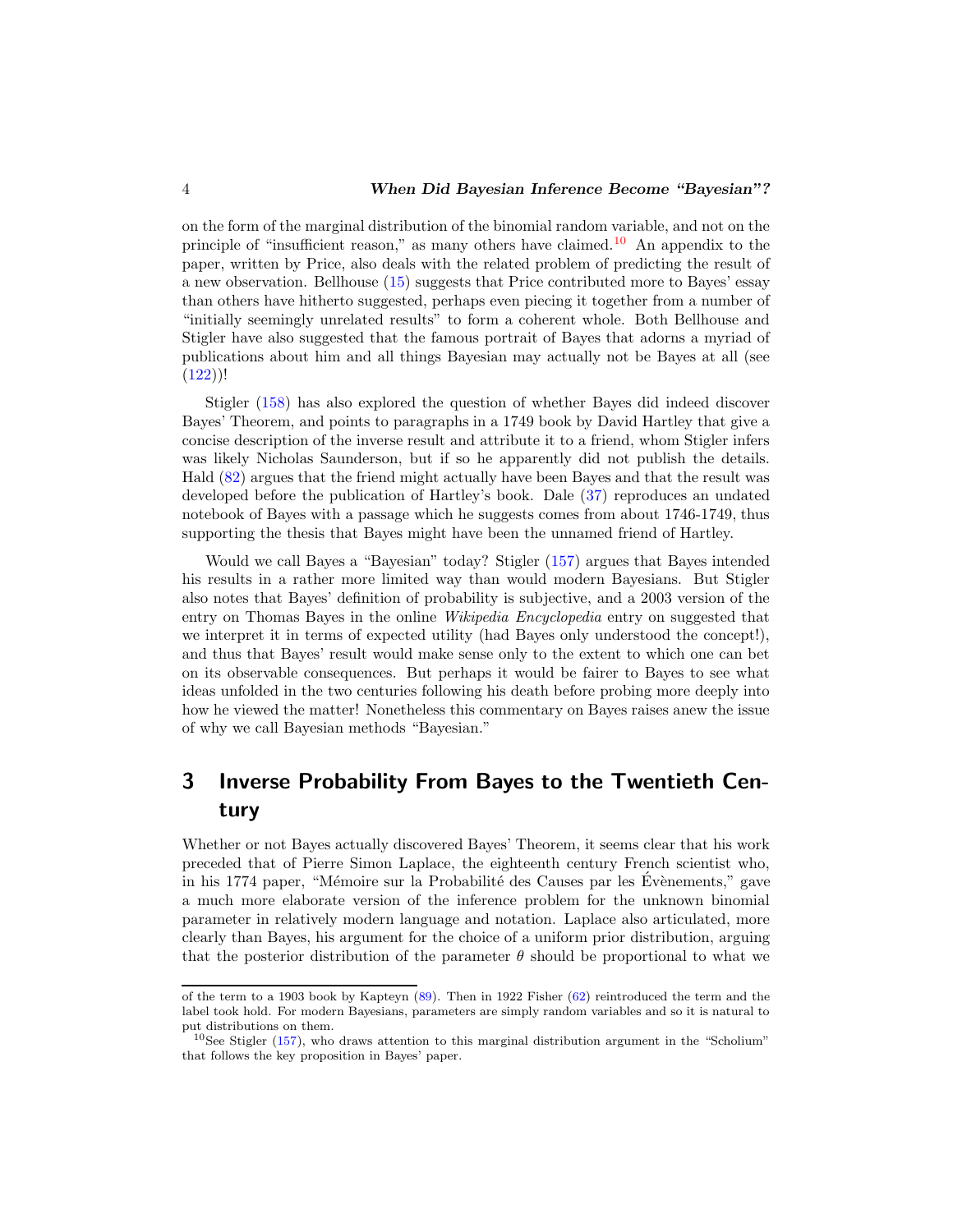<span id="page-4-2"></span>now call the likelihood of the data, i.e.,

$$
f(\theta|x_1, x_2, \dots, x_n) \propto f(x_1, x_2, \dots, x_n|\theta). \tag{2}
$$

We now understand that this implies that the prior distribution for  $\theta$  is uniform, although in general, of course, the prior may not exist. The paper also contains other major statistical innovations, such as picking an estimate that minimizes the posterior loss. For further details, see Stigler [\(160](#page-37-5)).

Laplace refined and developed the "Principle" he introduced in 1774 in papers published in 1781 and 1786, and it took on varing forms such as the "indifference principle" or what we now refer to as "Laplace's Rule of Succession" (for obtaining the probability of new events on the basis of past observations). But the original 1774 memoir had far-reaching influence on the adoption of Bayesian ideas in the mathematical world, influence that was unmatched by Bayes' paper, to which it did not refer.<sup>[11](#page-4-0)</sup> Ultimately, Laplace and others recognized Bayes' prior claim (e.g., see Condorcet's introduction to Laplace's 1781 paper, and the final section of Laplace's 1812 monograph  $(97)$  $(97)$ , *Théorie* Analytique des Probabilités, and the related discussion in Dale  $(36)$  $(36)$ , p. 249). Condorcet [\(33\)](#page-29-3) used a form probabilistic reasoning attributed to Bayes and Laplace in his famous work on majority voting, as did his student Lacroix [\(95\)](#page-33-4) in his probability text.

Laplace's introduction of the notion of "indifference" as an argument in specifying a prior distribution was first in a long line of efforts to discover the statistical holy grail: prior distributions reflecting ignorance. The search for the holy grail continues today under a variety of names, including objective Bayes, and in response to every method that is put forward we see papers about logical and statistical inconsistencies or improprieties.

Another surprise to some is that Laplace's 1774 paper does not use the term inverse probability; the phrase came into use later. For example, De Morgan [\(47\)](#page-30-0) wrote about the method of inverse probability and attributed its general form to Laplace's 1812 book [\(97\)](#page-33-3)—"inverse" because it involves inferring backwards from the data to the parameter or from effects to causes. The term continued in use until the mid-twentieth century. It was only later that others argued that Laplace had not noticed that inverting the conditioning changed the meaning of probability (c.f. the narrative in Howie [\(85](#page-32-3))).

Laplace's 1812 formulation of the large sample normal probability approximation for the binomial parameter with a uniform (beta) prior was generalized by I.J. Bienaym´e [\(17\)](#page-28-3) to linear functions of multinomial parameters, again with a uniform prior on the multinomial. In essence, he was working with a special case of the Dirichlet prior. Heyde and Seneta  $(83, pp. 97-103)$  $(83, pp. 97-103)$  give a detailed description of Bienaymé's formulation and approach in modern notation and they note that a rigorous proof of the result was provided in the twentieth century by von Mises.[12](#page-4-1)

<span id="page-4-0"></span><sup>&</sup>lt;sup>11</sup>See Stigler  $(160)$  $(160)$  for a discussion of why Laplace was unaware of Bayes' paper when he wrote this 1774 paper.

<span id="page-4-1"></span> $12$ Results similar to this one by Bienaymé are used today to justfy frequentist interpretations of Bayesian interval estimates. It is in this sense that Bienaym´e was clearly before his time, as the title of [\(83](#page-32-4)) suggests.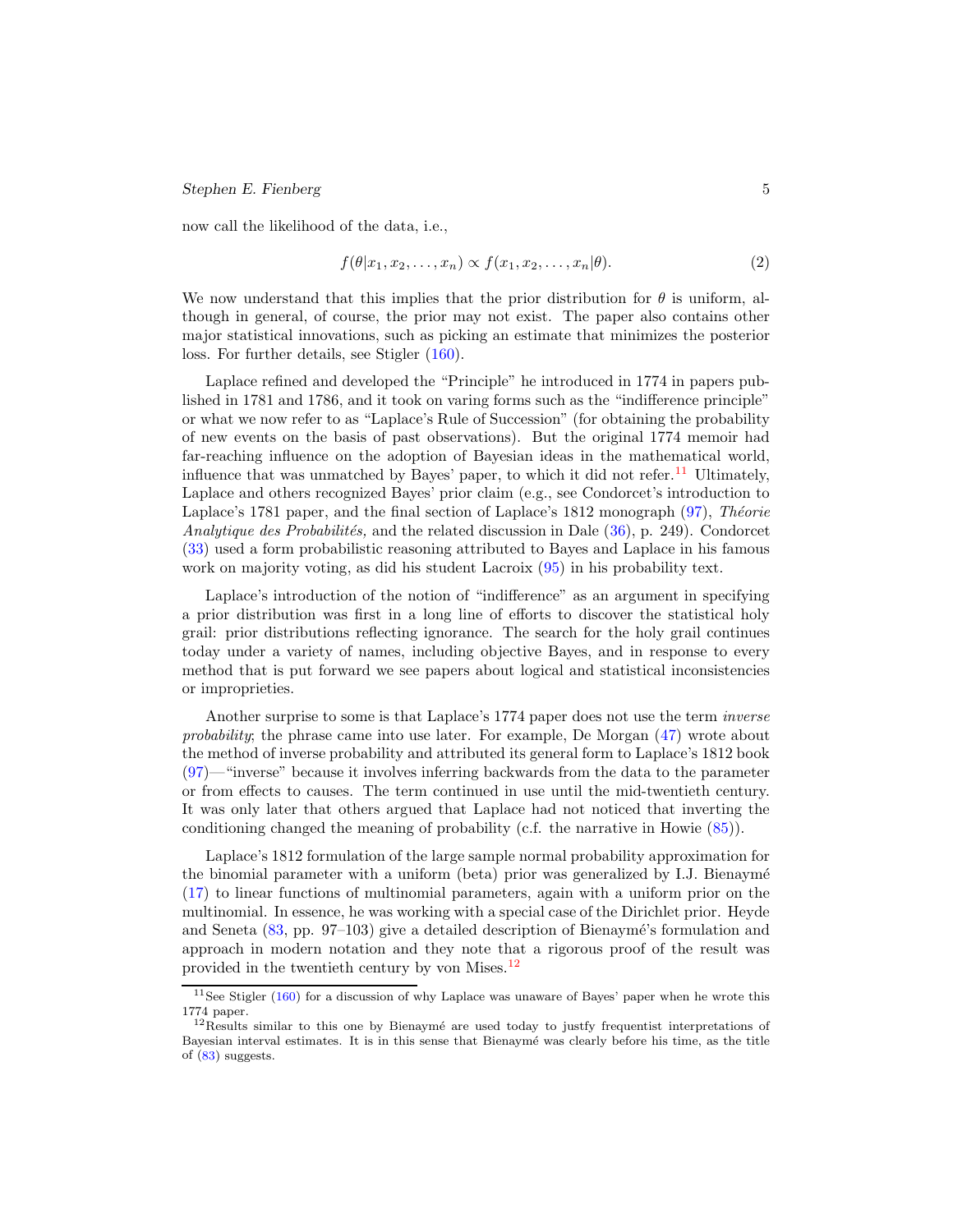#### <span id="page-5-2"></span>6 When Did Bayesian Inference Become "Bayesian"?

According to Daston  $(38)$ , "[B]etween 1837 and 1843 at least six authors—Siméon-Denis Poisson, Bernard Bolzano, Robert Leslie Ellis, Jacob Friedrich Fries, John Stuart Mill, and [Antoine Augustine] Counot—approaching the topic as mathematicians, writing in French, German, and English, and apparently working independently made similar distinctions between the probabilities of things and the probabilities of our beliefs about things." This is the distinction between what we now call objective and subjective meanings of probability. Cournot [\(35\)](#page-29-5), for example, sharply criticized Condorcet's and Laplace's approach to the probabilities of causes (see Daston [\(38\)](#page-29-4) for a detailed discussion of what all of these authors meant by these terms). This focus on the meaning of probability quickly spread to other countries as well. The links between France and Russia were especially strong as Seneta [\(150](#page-36-1)) notes and, while the work in Russia influenced the formal development of probability in the twentieth century in profound ways,[13](#page-5-0) it seems to have had limited impact at the time on the development of subjective probability and related statistical methods. This is not to suggest that the developments in probability were devoid of statistical content. For example, Bienaymé in 1853 and Chebyshev in 1867, in proofs of what is most commonly know as as the Chebyshev inequality, independently set out what could be thought of as the Method of *Moments* (e.g., see Heyde and Seneta  $(83, pp. 121-124)$  $(83, pp. 121-124)$ ). But both authors were primarily interested in forms of the Law of Large Numbers and not problems of statistical inference per se. It was Karl Pearson, decades later, who set forth the method in the context of inferential problems and actual data. The connection of these developments to inverse probability is, however, somewhat muddy.

Mathematicians and philosophers continued to debate the meaning of probability throughout the remainder of the nineteenth century. For example, Boole, Venn, Chrystal, and others argued that the inverse method was incompatible with objective probabilities, and they also critiqued the inverse method because of its use of indifference prior distributions. But when it came to the practical application of statistical ideas for inferential purposes, inverse probability ruled the day (c.f. Zabell  $(181; 182)$  $(181; 182)$  $(181; 182)$ ).<sup>[14](#page-5-1)</sup> This was largely because no one came forward with a systematic and implementable "frequentist" alternative. For example, Fechner [\(55](#page-30-1)) studied frequency distributions and introduced the term Kollektivmasslehre—collective—later used by von Mises in his frequentist approach. But, as Sheynin [\(153](#page-36-2)) notes, his description was vague and general in nature.

Thus, in retrospect, it shouldn't be surprising to see inverse probability as the method of choice of the great English statisticians of the turn of the century, such as Edgeworth and Pearson. For example, Edgeworth [\(49\)](#page-30-2) gave one of the earliest derivations of what we now know as Student's t-distribution, the posterior distribution of the mean  $\mu$  of a normal distribution given uniform prior distributions on  $\mu$  and  $h = \sigma^{-1}$ , calling it the "subexponential" distribution. This is another instance of Stigler's Law, since Gosset, publishing under the pseudonym Student, gave his version of the derivation

<span id="page-5-0"></span><sup>&</sup>lt;sup>13</sup>For example, see the discussion about the evolution of ideas in probability in Shafer and Vovk [\(151\)](#page-36-3).

<span id="page-5-1"></span> $14$ For example, according to Sheynin [\(152](#page-36-4)), Markov used a variation on an argument of Laplace to demonstrate an early "robustness" argument with regard to prior distributions in the binomial setting.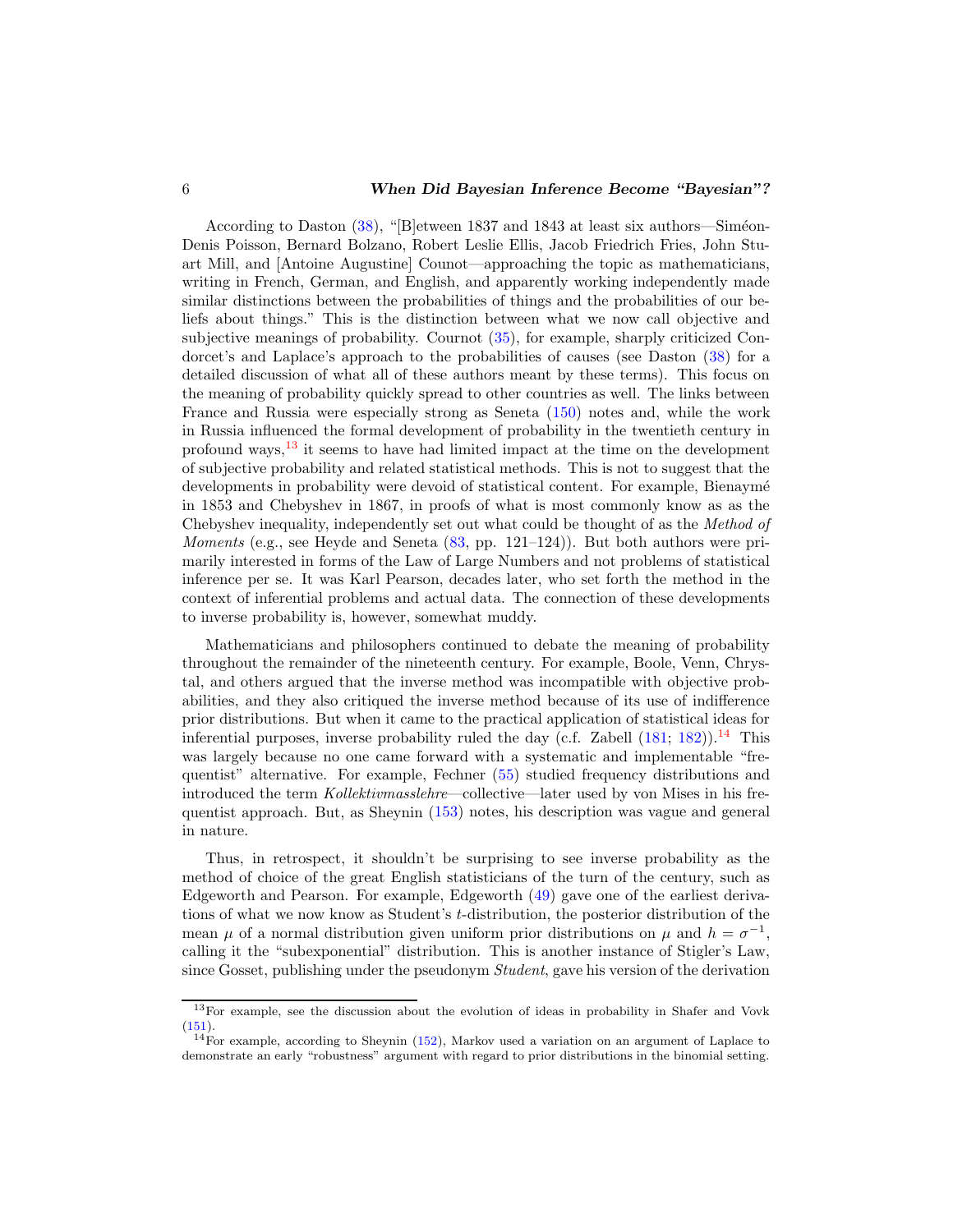<span id="page-6-1"></span>in 1908 [\(163\)](#page-37-6), without reference to Edgeworth (c.f. Stigler [\(155\)](#page-36-5)).

Gosset's exposition does not directly mention inverse probability, but it is reasonably clear to anyone who reads his subsequent paper on the correlation coefficient, published the same year, that this was the implicit reasoning (see Fienberg and Lazar  $(60)$  $(60)$ ). Of course, today we also know that the result was derived even earlier, by Lüroth in 1876, who also used inverse probability methods (see Pfanzagl and Sheynin [\(125\)](#page-34-2)).

Gosset worked at Guinness Brewery in Dublin, but did the work on the t-distribution and the correlation coefficient in Karl Pearson's Statistical Laboratory at University College London. Beginning in his Grammar of Science [\(123](#page-34-3)), Pearson adopted the Laplace version of inverse probability, but he also argued for the role of experience in determining the a priori probabilities. In Pearson [\(124\)](#page-34-4), he again wrote about assuming "the truth of Bayes' Theorem," and went on to discuss the importance of past experience. This is an approach which, when implemented decades later, came to be known as empirical Bayes. But, as Jeffreys noted much later on when describing Pearson's position,

[t]he anomalous feature of his work is that though he always maintained the principle of inverse probability . . . he seldom used it in actual applications, and usually presented his results in a form that appears to identify a probability with a frequency. [\(87,](#page-32-5) p. 383)

It should come as no surprise to us therefore that those like Gosset, on whom Pearson exerted such a strong influence, would use inverse probability implicitly or explicitly. Yet later, Gosset would gladly assume the mantle of frequentist methods advocated by R. A. Fisher, although he, like most other statisticians, found issues on which he and Fisher disagreed quite strongly.<sup>[15](#page-6-0)</sup>

# 4 From Inverse Probability to Frequentism and the Rise of Subjective Probability

#### 4.1 Frequentist Alternatives to Inverse Probability

At the time that Ronald Alymer Fisher began his studies of statistics at Cambridge in 1909, inverse probability was an integral part of the subject he learned (c.f. Edwards [\(50\)](#page-30-3)). Frequentist and other non-Bayesian ideas were clearly "in the air," but it is difficult to know to what extent Fisher was aware of them. For example, as a student he might have been led to read papers and books dealing with such alternatives by his teacher, F.J.M. Stratton, but he rarely cited relevant precursors or alternatives to his own work (see Aldrich's [\(1](#page-27-1)) account of what Fisher studied). Over a period of 10

<span id="page-6-0"></span><sup>15</sup>Fienberg and Lazar [\(60\)](#page-31-2) provide support for this interpretation of Gosset as using inverse probability. A reviewer of an earlier version of this paper has argued that Gosset was simply not clear about these matters and that his later acceptance of Fisher's interpretation of inference was not foreordained. But such an argument misses the fact that there was no comprehensive statistical alternative to inverse probability at the time Gosset wrote his 1908 papers and thus we should expect to see the role of inverse probability in his work.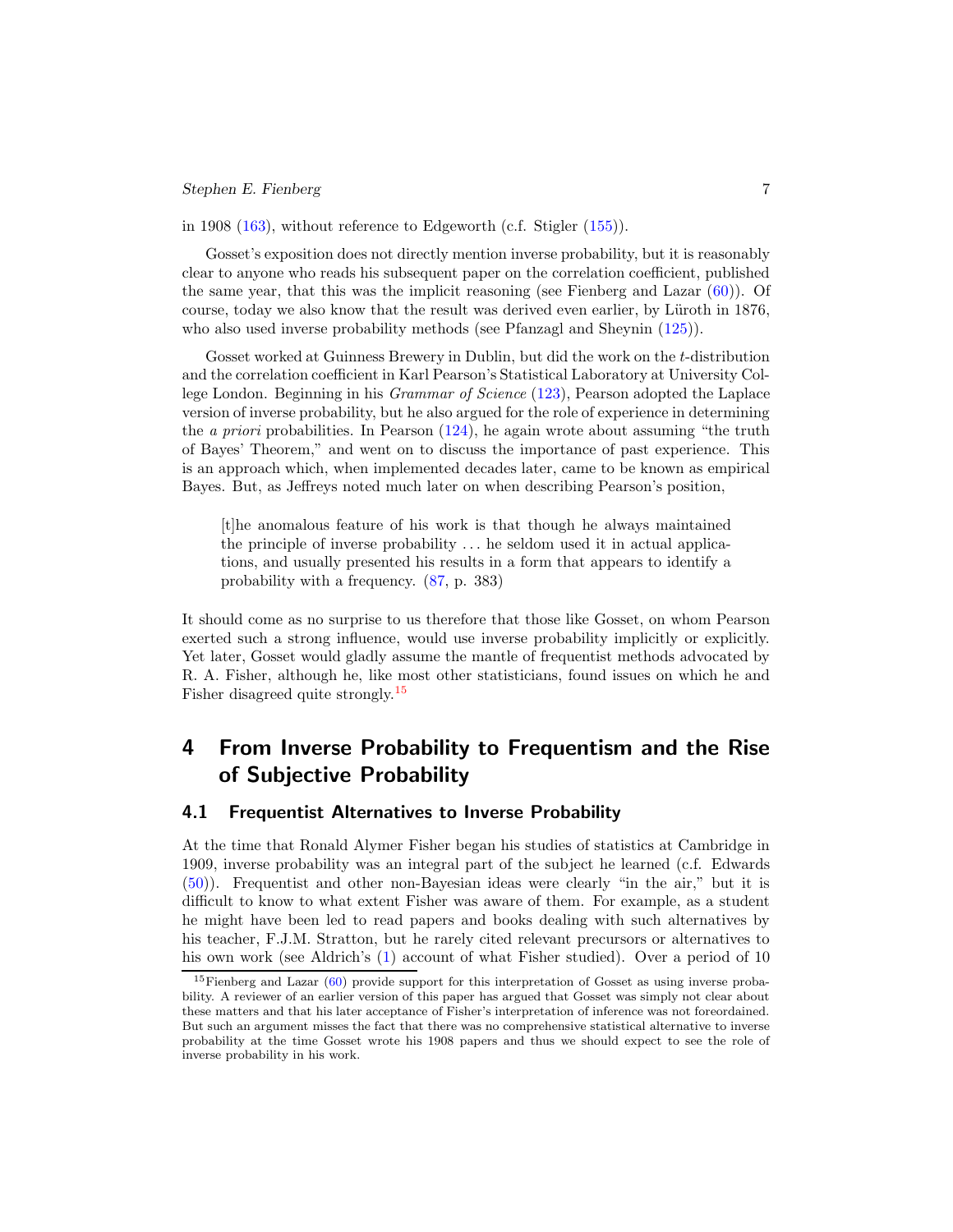#### <span id="page-7-0"></span>8 When Did Bayesian Inference Become "Bayesian"?

years, from 1912 to 1922, Fisher moved away from the inverse methods and towards his own approach to inference he called the "likelihood," a concept he claimed was distinct from probability. But Fisher's progression in this regard was slow. Stigler [\(162\)](#page-37-7) has pointed out that, in an unpublished manuscript dating from 1916, Fisher didn't distinguish between likelihood and inverse probability with a flat prior, even though when he later made the distinction he claimed to have understood it at this time. But within six years Fisher's thinking had a broad new perspective, and his 1922 paper [\(62\)](#page-31-1) was to revolutionize modern statistical thinking. In it, he not only introduced likelihood and its role in producing maximum likelihood estimates, but he also gave us the statistical notions of "sufficiency" and "efficiency" and used the label "parameter," which was to become the object of scientific inquiry (c.f. Stigler  $(162)$  $(162)$ ). Later he moved even further and developed his own approach to inverse reasoning which he dubbed the "fiducial" method [\(64](#page-31-3)), and went so far as to suggest that Gosset's interpretation of his t-distribution result was in the fiducial spirit. Fisher also gave statistics the formal methodology of tests of significance, especially through his 1925 book, Statistical Methods for Research Workers [\(63\)](#page-31-4).

Fisher's work had a profound influence on two other young statisticians working in Pearson's laboratory at University College London: Jerzy Neyman, a Polish statistician whose early work focused on experiments and sample surveys, and Egon Pearson, Karl Pearson's son. They found Fisher's ideas on significance tests lacking in mathematical detail and, together, they set out to extend and "complete" what he had done. In the process, they developed the methods of hypothesis testing and confidence intervals that were to revolutionize both the theory and the application of statistics. Although Fisher often disagreed with them caustically and vigorously both orally and in print (e.g., see Fienberg and Tanur  $(61)$ , some amalgam of their approaches—referred to later as "frequentist" methods—soon supplanted inverse probability. The mathematical foundation for these methods emerged from Russia and the axiomatic work of Kolmogorov [\(93\)](#page-33-1). The methods quickly spread to diverse areas of application, for good and for bad. Gigerenzer et al. [\(69\)](#page-31-6) describe the impact of these frequentist methods especially in psychology. I would be remiss if I didn't also mention the work of Richard von Mises [\(168\)](#page-37-8) on frequentist justifications for probability, but his work had remarkably little influence on the course of the development of statistical methods and theory despite its seeming importance to philosophers. In his 1941 paper on the foundations of probability and statistics, however, von Mises [\(169\)](#page-37-9) uses a Bayesian argument to critique the Neyman method of confidence intervals. While he suggested that what one really wanted was the posterior distribution, the estimation challenge was saying something about it "without having information about the prior probability," a theme he elaborated on in von Mises [\(170](#page-37-10)).

The adjective "frequentist," like the adjective "Bayesian," is now widely used, but it was uncommon in the early days of Fisher, Neyman, and Pearson. A search of JSTOR shows that its earliest use in the main English language statistical journals occurred in a 1936 article by Nagel [\(119](#page-34-5)); his focus was largely on the frequency interpretation of probability. The adjective appeared again sporadically in philosophy and statistics journals for the next 20 years, but the use of "frequentist" to describe statistical methods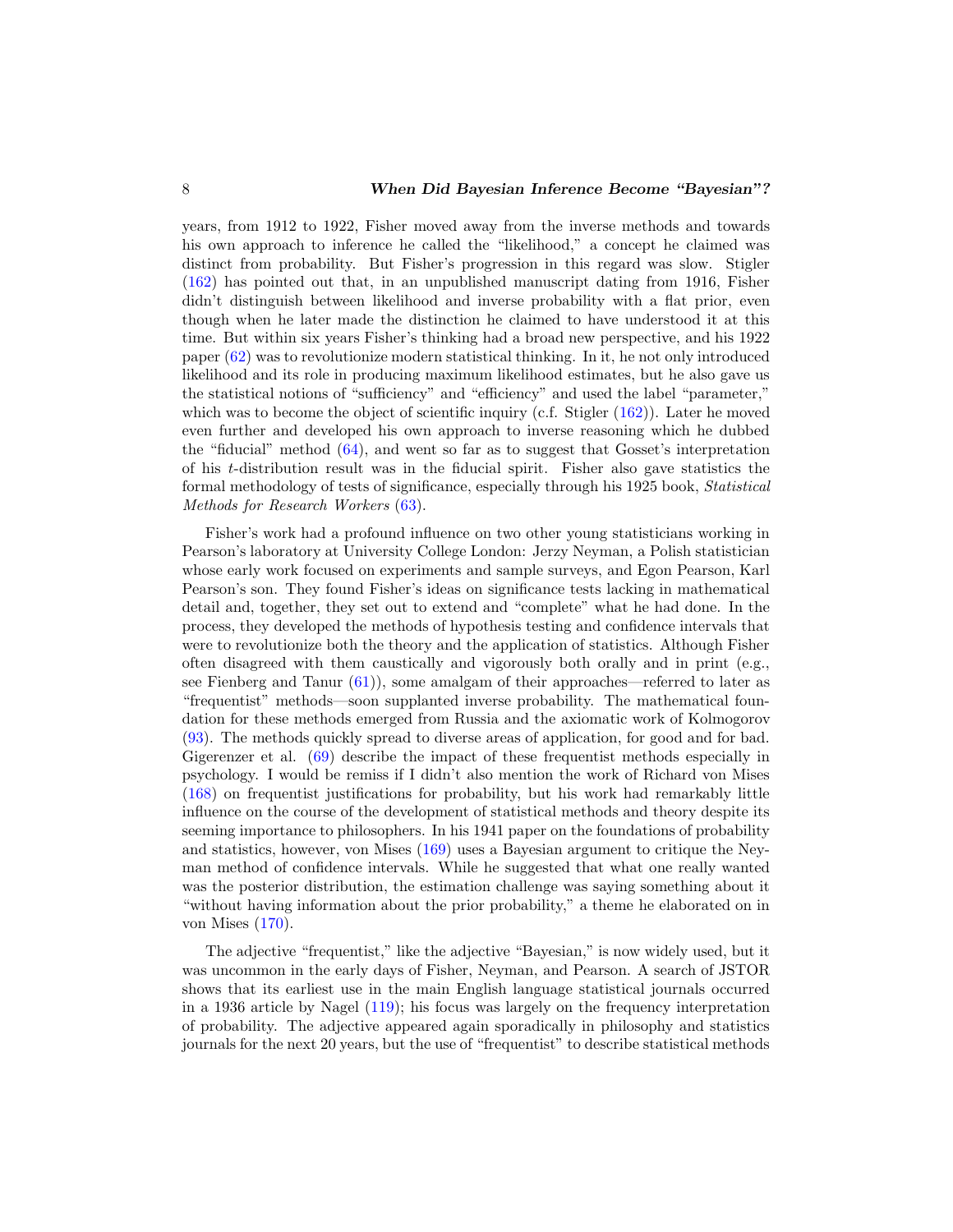<span id="page-8-3"></span>gained currency in the 1950s only after "Bayesian" came into common usage, and then it was used by Bayesians to describe non-Bayesian methods.[16](#page-8-0)

Abraham Wald used Bayesian ideas and the name "Bayes" throughout his development of statistical decision theory, albeit in a decidedly non-Bayesian or frequentist form. Wald [\(172\)](#page-38-2) considered "hypothetical a priori distributions" of the parameter of interest, and in 1947 [\(173](#page-38-3)) he derived the "Bayes solution," but then evaluated its performance with respect to the sample space. The basic idea in all of this work was that the use of Bayesian tools led to good frequentist properties. Later literature renamed other quantities in Wald's 1939 paper using "Bayes" as a descriptor. Writing in 1953 as a discussant to a paper by Dennis Lindley [\(100\)](#page-33-5), George Barnard was to remark that "Wald helped to rescue Bayes' theorem from the obscurity into which it had been driven in recent years."

#### 4.2 The Rise of Subjective Probability

Of course, inverse probability ideas did not die with the rise of likelihood methods and tests of hypotheses. John Maynard Keynes [\(91\)](#page-32-6) described the view of subjective probability in the early 1920s in his Treatise on Probability, but in doing so he allowed for the possibility that degree of belief might not be numerically measurable. While Keynes' bibliography ran some 25 pages and made clear that he was drawing on a broad literature, in other senses it signaled a major break from past, in large part because of the new literature it triggered.<sup>[17](#page-8-1)</sup> In his review of Keynes' book, Émile Borel [\(21\)](#page-28-4) clearly identified the issues associated with the meaning of probability and articulated what Savage was to refer to as "the earliest account of the modern concept of personal probability known to me."[18](#page-8-2) Five years later, Frank Ramsey [\(132\)](#page-35-1) critiqued

<span id="page-8-0"></span><sup>&</sup>lt;sup>16</sup>The term "classical" statistics, used to describe frequentist as opposed to Bayesian methods, came later, and perhaps it owes itself to Neyman's 1937 paper [\(121](#page-34-6)), "Outline of a Theory of Statistical Estimation Based on the Classical Theory of Probability." Neyman used the adjective "classical" to distinguish his approach from Jeffreys' and suggested that his approach was rooted in the traditional approach to probability based on equally likely cases or the more formal versions developed in the twentieth century by the French and Russian statisticians Borel, Fréchet, Kolmogorov, and Lévy. In the process he in some senses usurped the label and applied it to his approach with Egon Pearson. This usage of "classical" in an inference context is an oxymoron, since if anything should be called classical it should be methods descended from inverse probability. Wilks [\(178](#page-38-4)) used the phrase "classical probability" in describing sampling distributions in the context of confidence interval calculations the previous year in his discussion of Nagel [\(119\)](#page-34-5), so again the use of the label applied to inference methods was "in the air." Various authors have of course used the label "classical" to refer to methods from the past. But what is clear from a search of JSTOR is that "classical inference," "classical statistical inference," and "classical statistics" came into vogue in the 1950s and 1960s, especially by Bayesians to describe non-Bayesian frequentist methodology associated with the Neyman-Pearson school. Barnett [\(13\)](#page-28-5) has a chapter in the first edition of his comparative inference book on "classical inference."

<span id="page-8-1"></span><sup>&</sup>lt;sup>17</sup>A reviewer criticized an earlier version of this paper as being Anglo-centric. But the literature that we now label as Bayesian, with a few notable exceptions, became dominated by English-speaking authors whose sources typically did not include the diverse array of references which Keynes cited. This is not to argue that Keynes and those who followed him were not influenced by the French school, but rather that the French literature stopped far short of providing the foundation on which modern Bayesian thinking now rests.

<span id="page-8-2"></span><sup>&</sup>lt;sup>18</sup>See the comment in the bibliographic supplement to the paperback edition of Savage  $(140)$ . A referee has pointed to similar interpretations in Paul Lévy's 1925 book on probability  $(98)$  $(98)$ , although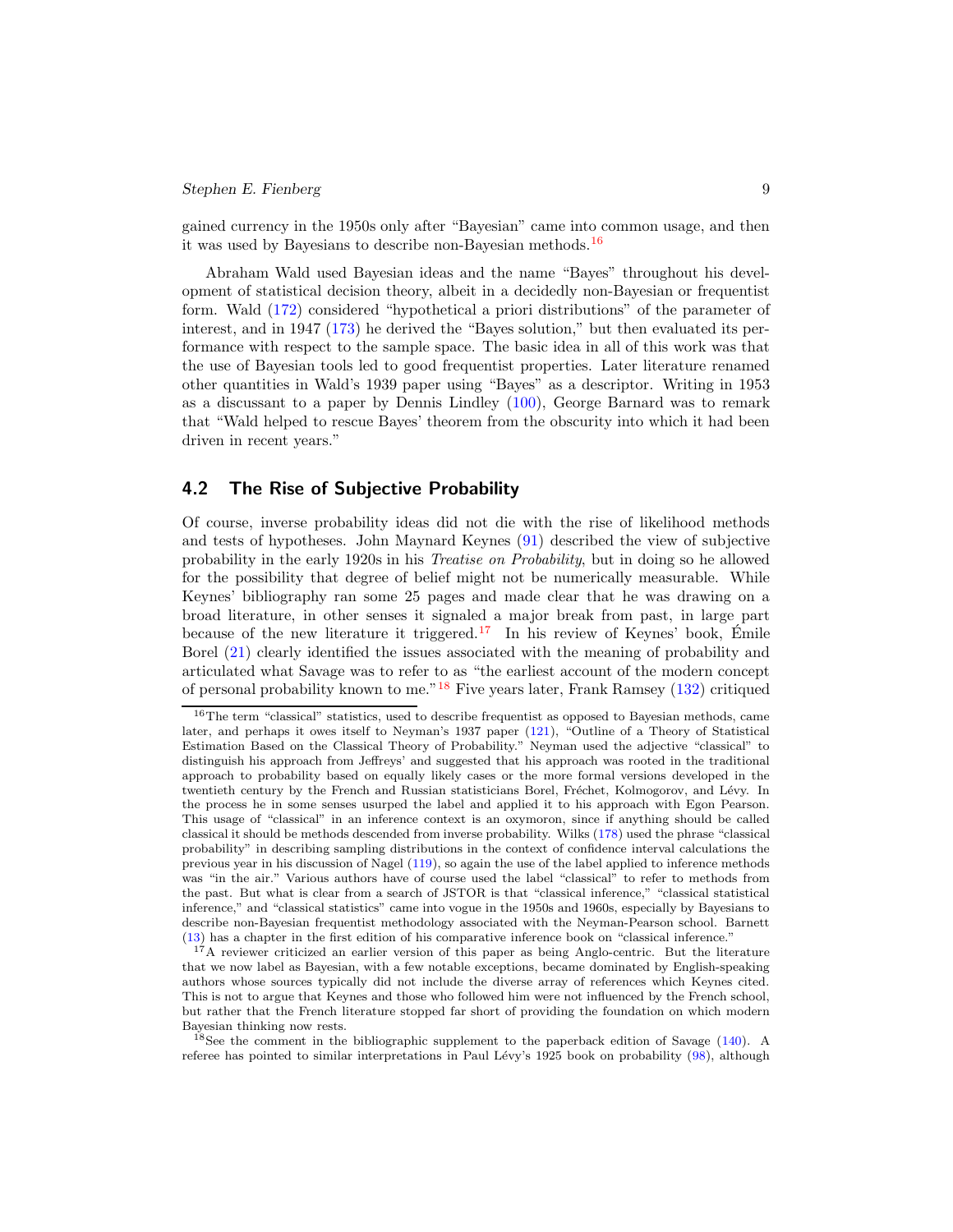<span id="page-9-0"></span>Keyne's axiomatic formulation and he laid out a new approach to subjective probability through the concept of expected utility. Both Ramsey and Keynes were influenced by their Cambridge colleague William Ernest Johnson, whose early work on the Dirichlet priors for the multinomial is an antecedent to I.J. Good's [\(77\)](#page-32-7) approach for hierarchical Bayesian inference (see the discussion in Zabell [\(180\)](#page-38-5)).

In an "objective" inverse probability vein, Ernest Lhoste [\(99\)](#page-33-7) published a series of four articles comprising about 92 pages that appeared respectively in the May–August 1923 issues of the Revue D'artillerie in Paris. While some of this work was descriptive in nature, in the second article, arguing for a form of "indifference" in the spirit of Laplace, he developed vague prior distributions that represent little or no knowledge for the mean and variance of a normal distribution and for the probability of success for the binomial distribution. His results and reasoning were similar to those of Jeffreys [\(87](#page-32-5)) for the normal distribution and to those of Haldane for the binomial almost a decade later. Lhoste reasons that the prior density for the standard deviation,  $\sigma$ , should be the same as that for its reciprocal, and he sets

$$
f(\sigma) \propto 1/\sigma \text{ for } \sigma > 0.
$$
 (3)

Thus he argues that lack of knowledge about  $\sigma$  should be the same as our lack of knowledge about  $1/\sigma$ . This is similar to Jeffreys' (1961, page 119) invariance principle that states that prior information about  $\sigma$  should be the same as that for any power of  $\sigma$ . Broemeling and Broemeling [\(28\)](#page-29-6) paraphrase Lhoste: "nothing distinguishes, a priori,  $1/\sigma$  from  $\sigma$ ; if  $\sigma$  is indeterminate between two values, then  $1/\sigma$  will be equally and in the same fashion indeterminate between the corresponding values of  $1/\sigma$ ." Thus what we now call "Jeffreys' prior" appears to be another instance of Stigler's Law. In the third article, Lhoste references Keynes [\(91\)](#page-32-6) and makes clear that his contributions were not occurring in total isolation.

Beginning with his 1919 paper with Dorothy Wrinch [\(179\)](#page-38-6), Harold Jeffreys adopted the "degree of reasonable belief" approach to probability, which was consistent with the approach in Keynes [\(91\)](#page-32-6) but not with the "objective" ideas of Venn and others. They used this approach to assess the reasonableness of scientific theories, and in particular Jeffreys was focused on Eddington's representation of relativity theory. Jeffreys' 1931 book on Scientific Inference [\(86\)](#page-32-8) represents a continuation of the collaboration with Wrinch, and in it he derived Gosset's 1908 t-distribution result using inverse probability. Actually, he worked backward and showed that it corresponded to a prior proportional to  $1/\sigma$ . And in his description of the result he clearly missed the inverse probability underpinnings of Gosset's work.

In the early 1930s, Jeffreys engaged in a published exchange with R.A. Fisher, beginning in the Proceedings of the Cambridge Philosophical Society and continuing in the Proceedings of the Royal Society. In this exchange they confronted one another on the meaning of probability, and on Fisher's fiducial argument and Jeffreys' inverse probability approach. Nothing seemed to be resolved, and Jeffreys resumed his critique

it is not widely recognized today as having substantial influence on the development of the subjective school.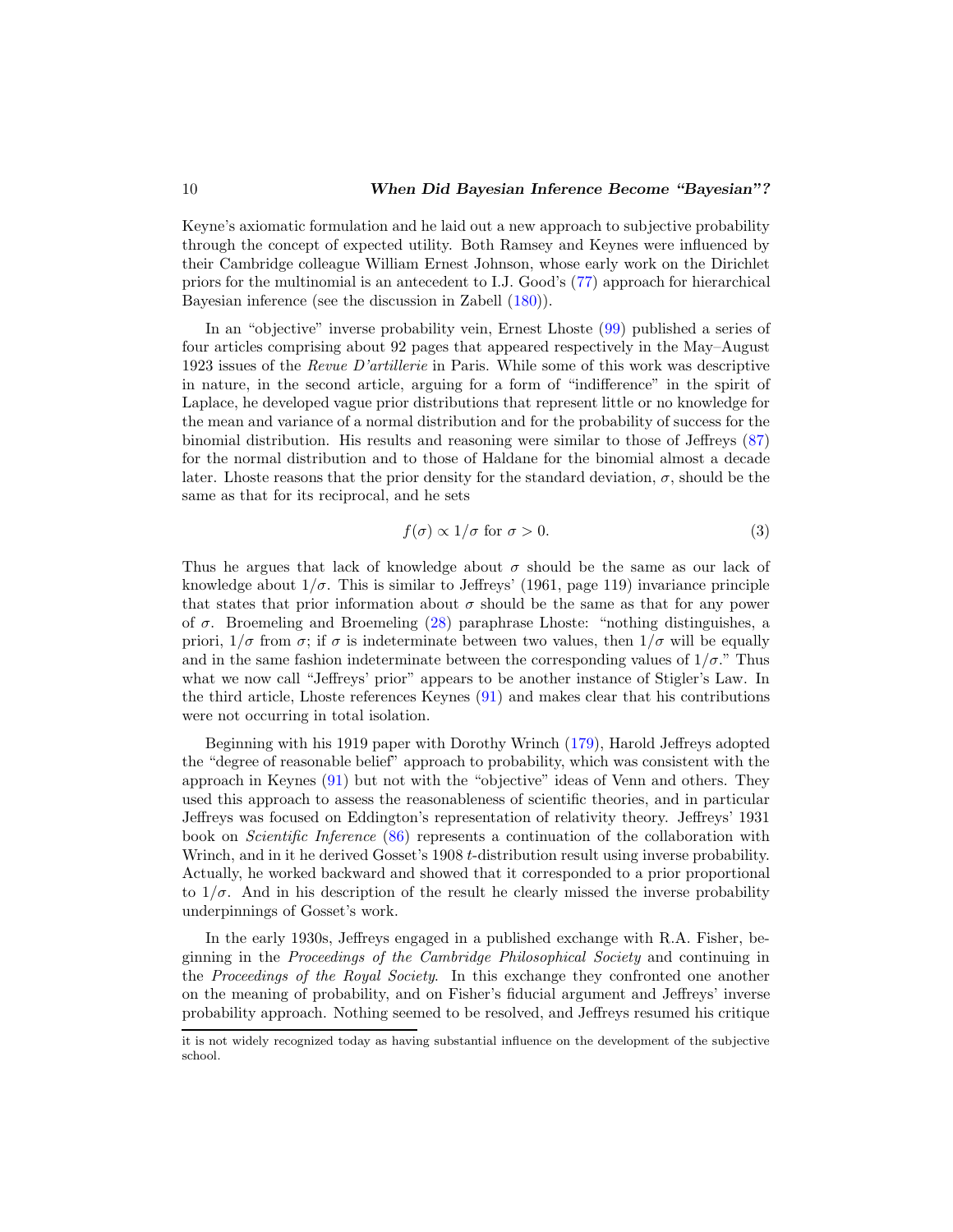<span id="page-10-1"></span>of the Fisherian ideas in his 1939 book, Theory of Probability [\(87\)](#page-32-5). That book provides Jeffreys' effort at an axiom system for probability theory. He then laid out the inverse probability approach of updating degrees of beliefs in propositions by use of probability theory—in particular Bayes'—theorem, to learn from experience and data. And he used an information-like invariance approach to derive "objective" priors that expressed ignorance or lack of knowledge in an effort to grasp the holy grail that had eluded statisticians since the days of Laplace. His examples remain among the most widely cited in the current "objective Bayesian" literature.

The Theory of Probabilty is a remarkable book, and it has been read and reread by many modern Bayesians. Jeffreys also taught a course in statistics at Cambridge. Dennis Lindley recalls [\(154\)](#page-36-6): "Harold Jeffreys' lectures were attended by about six of us who had come back from the war and fancied ourselves as statisticians. That was the first time he had had to give the complete course of lectures. He was such a bad lecturer that previously all had given him up, but we stuck at them, and very rewarding they were."

In Italy during the 1930s, in a series of papers in Italian, Bruno de Finetti gave a different justification for personal or subjective probability, introducing the notion of exchangeability and the implicit role of prior distributions (see especially [\(42](#page-30-4))). But almost two decades were to pass before Savage was to build on these ideas and develop a non-frequentist alternative to the Kolmogorov axioms, and others were to exploit the concept of exchangeability to develop hierarchical Bayesian methods. The best known of these papers, de Finetti  $(42)$ , was subsequently reprinted several times in English translation, e.g., in Kyburg and Smokler [\(94\)](#page-33-8). A two-volume synthesis of his Bayesian ideas appeared in Italian in 1970 and in English translation in 1974 and 1975 [\(45](#page-30-5); [46\)](#page-30-6). These volumes and their description of de Finetti's ideas on finitely additive probabilities and non-conglomerability gave later statisticians the tools to study the implications of the use of improper prior distributions. Exchangeability was presaged by W.E. Johnson, who described the idea as "permutability" but did not develop it in the way that de Finetti did.

Meanwhile, in the United States, Bayes was not forgotten. W. Edwards Deming arranged for mimeo reprint of Bayes' essay, which was circulated by U.S. Department of Agriculture Graduate School during the late 1930s and early 1940s.

#### 4.3 Statistical Developments in WWII

World War II marked a major turning point for statistics, both in Great Britain and in the United States.<sup>[19](#page-10-0)</sup> Several different groups of statisticians were assembled to deal with the war effort, and mathematicians were recruited to carry out statistical tasks. Wallis [\(176\)](#page-38-7) and Barnard and Plackett [\(12](#page-28-6)) give excellent overviews of these activities.

<span id="page-10-0"></span><sup>&</sup>lt;sup>19</sup>While there were statistical activities during World War II in other countries, none appear to have influenced the development of Bayesian methods in a fashion comparable to those that occurred in Great Britain and the United States. For a discussion of statistical activities in other countries see the overview in Fienberg [\(56\)](#page-30-7).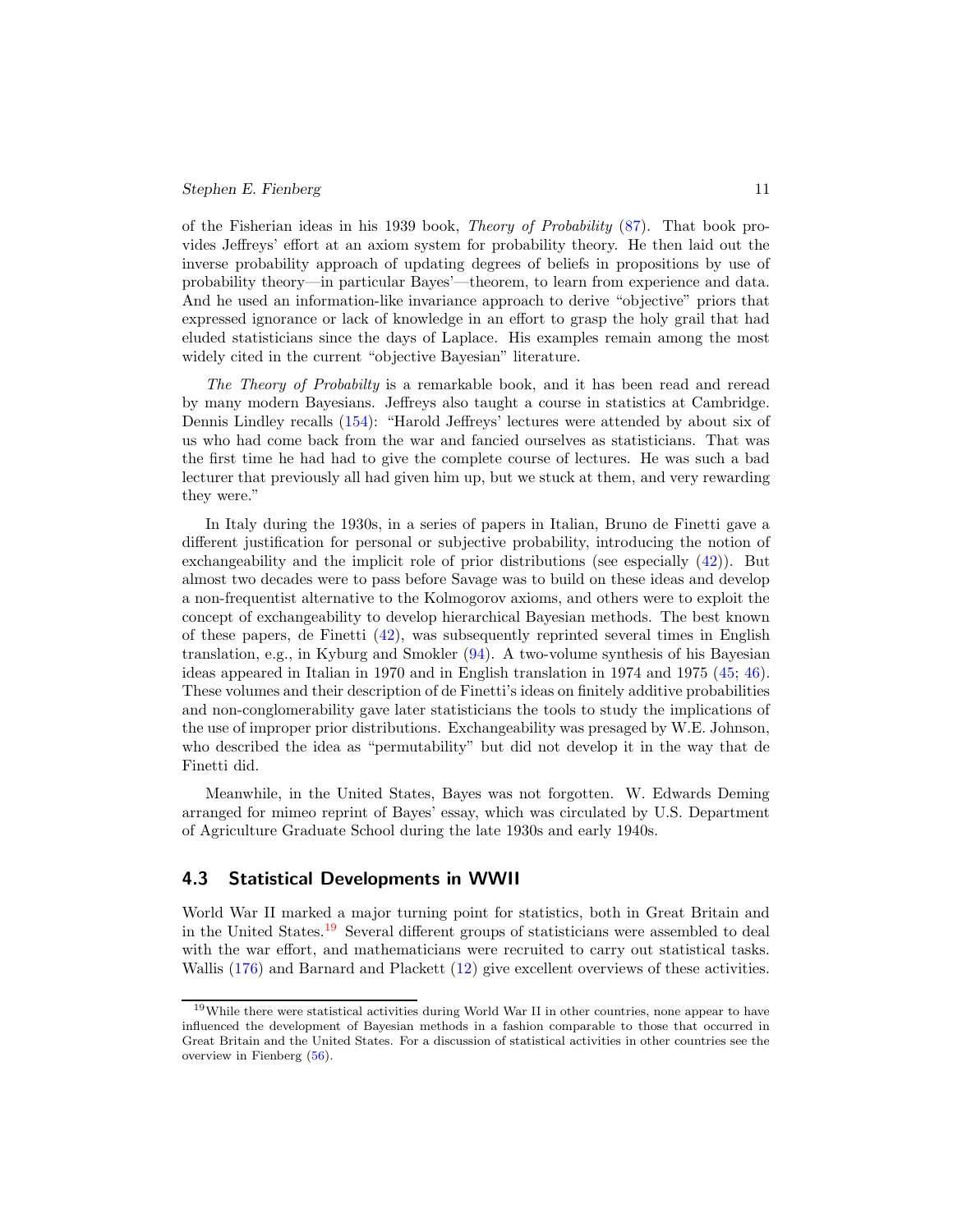<span id="page-11-1"></span>Here I wish to focus on the simultaneous development of sequential analysis by Alan Turing, George Barnard, and Abraham Wald, as well as the personal links that were made that influenced some of the later course of Bayesian statistics.

I begin with Alan Turing, best known for his codebreaking work and his later contributions to computer science. I.J. Good [\(72\)](#page-31-7), who was Turing's statistical assistant at Bletchley Park during WWII, has described Turing's statistical contributions during this period, which were primarily Bayesian. Good recalls that

[Turing] invented a Bayesian approach to sequential data analysis, using weights of evidence (though not under that name). A weight of evidence is the logarithm of a Bayes factor; for a Bayesian, this is the only possible definition, and the concept has been an obsession of mine ever since. . . . On one occasion I happened to meet George Barnard during the war, in London, and I confidentially [mentioned that we were using sequentially a Bayesian method in terms of what we now call "weights of evidence" (log-factors) for distinguishing between two hypotheses. Barnard said that, curiously enough, in his work for the Ministry of Supply, he was using something similar.] Thus Turing and Barnard invented sequential analysis independently of Wald. . . . Turing developed the sequential probability ratio test, except that he gave it a Bayesian interpretation in terms of the odds form of Bayes' theorem. He wanted to be able to estimate the probability of a hypothesis, allowing for the prior probability, when information arrives piecemeal. When the odds form of Bayes' theorem is used, it is unnecessary to mention the Neyman–Pearson lemma. One morning I asked Turing "Isn't this really Bayes' theorem?" and he said "I suppose so." He hadn't mentioned Bayes previously. Now, Harold Jeffreys with Dorothy Wrinch had previously published the odds form of Bayes' theorem (without the odds terminology and without the sequential aspect), and Turing might have seen their work, but probably he thought of it independently. [20](#page-11-0)

As this quote implies, Turing was doing Bayesian work in depth, and Good was learning many of these ideas from him and later put them to work in his own research. It makes clear that George Barnard also developed the ideas of sequential analysis and after the war he published his results as well. In his 1946 paper [\(9](#page-27-2)) on the topic, he too noted the importance of Bayes' theorem in the general problem of sampling inspection. Following the war, Good wrote his book *Probability and the Weighing of Evidence* [\(71](#page-31-8)) which was an effort to describe the inferential ideas that Good has used with Turing, and it was essentially completed in 1947 although not published for another three years. At the time, Good was unaware of de Finetti's work.

Among the scientific efforts to support the U.S. war effort, W. Allen Wallis set up and directed a Statistical Research Group (SRG) at Columbia University during the Second World War. The staff included many mathematicians, statisticians, and economists who subsequently became leaders in their field including Milton Friedman, Frederick

<span id="page-11-0"></span> $20$  [\(8,](#page-27-3) pp. 10-11) as corrected by Good in personal correspondence.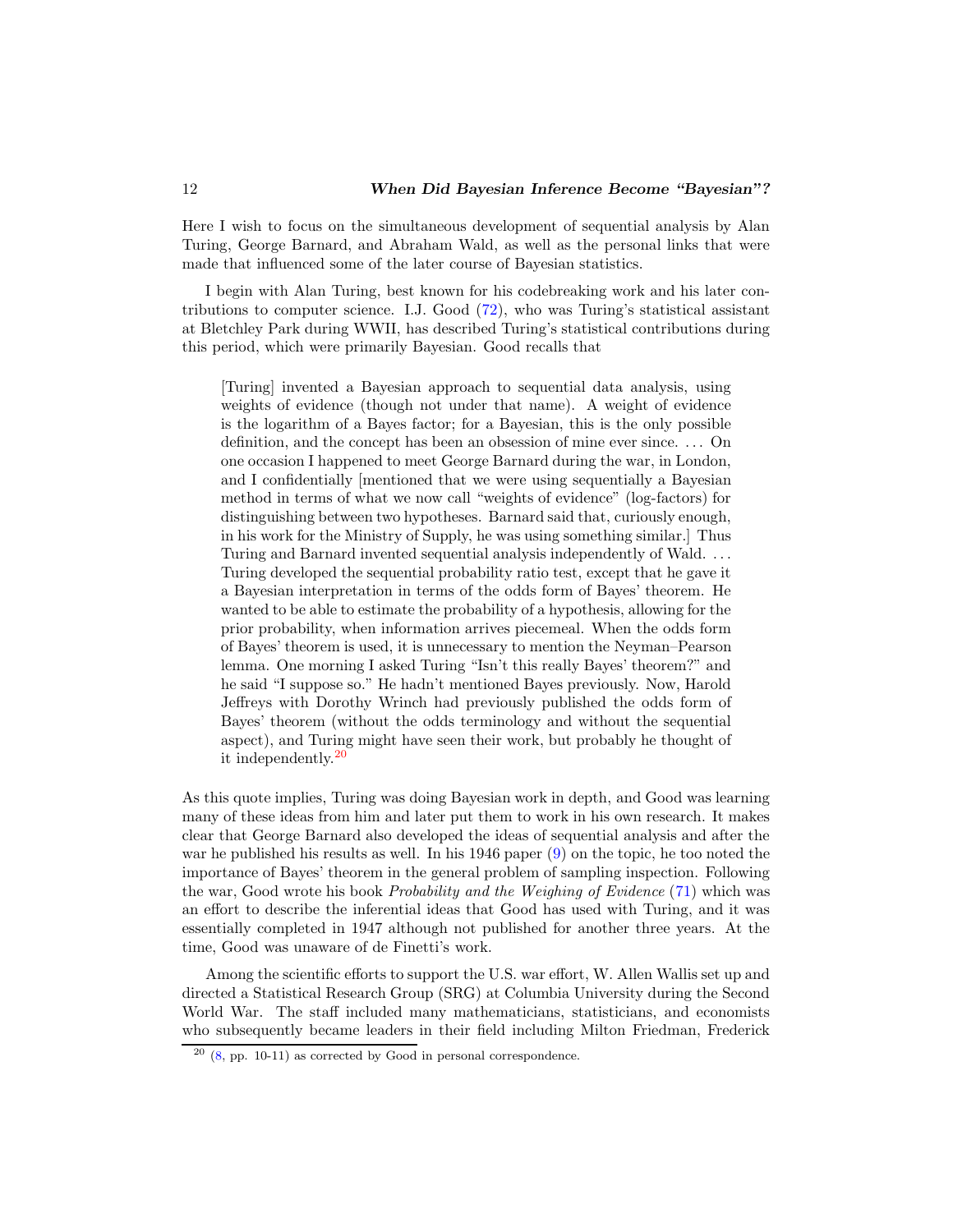<span id="page-12-0"></span>Mosteller, L.J. Savage, Abraham Wald, and Jacob Wolfowitz (see Wallis [\(176\)](#page-38-7)). SRG tackled a wide range of projects. For SRG, the idea of sequential sampling began with a question posed by a U.S. Navy captain about two firing procedures that were being tested to determine which procedure was "superior." The captain indicated that, part way through the long test, he could often easily tell that one procedure was superior to the other. Wallis mulled this question over with Milton Friedman for a few days, and then they approached Abraham Wald with the problem. After a few months of work on the problem, Wald and his research group, which included Wolfowitz, developed and proved the theorem underlying the sequential probability ratio test, although unlike the versions of Turing and Barnard, his did not directly involve Bayes' Theorem. This work was later published by Wald in 1947 in book form [\(174\)](#page-38-8).

SRG did many other statistical tasks including work on quality control. Mosteller's collaboration with Savage during this period was later to influence the development of Bayesian methods. And others were quick to follow up on the work of Wald. For example, David Blackwell credits a 1945 lecture by M.A. Girshick on sequential analysis that turned him into a statistician. Blackwell remembers Girshick recommending sampling "until you've seen enough." In the lecture, Girshick announced a theorem that Blackwell thought was false. Blackwell devised a counter example and sent it to Girshick. It was wrong, but sending it was right. "Instead of dismissing it as the work of a crank," Blackwell said, "he called and invited me to lunch" (excerpted from an ASA web profile [\(6\)](#page-27-4)). Nine years and several papers later, in 1954, the two published their Theory of Games and Statistical Decisions [\(19](#page-28-7)). The book, while strongly influenced by the work of Wald and others, was still essentially frenquentist, although others such as Morris DeGroot [\(48](#page-30-8)) later used ideas in it to develop the Bayesian notion of "sufficiency" for experiments.

Others built on the Wald approach as well. During the post war period, the Cowles Commission at the University of Chicago had two major research thrusts that were statistical in nature—estimation in simultaneous equations models and rational decision making (see Christ  $(31)$ ). Those who worked on the latter topic included Kenneth Arrow, Herman Chernoff, M.A. (Abe) Girshick, and Herman Rubin, and later Roy Radner. Much of their work followed the Wald tradition, with Bayesian ideas being an integral component, but for frequentist purposes. Rubin [\(137](#page-35-3)) wrote about subjective probability ideas in several unpublished papers, as well as jointly with Arrow and Girshick on decision methods [\(5;](#page-27-5) [70\)](#page-31-9), and he gave his own version of the von Neumann and Morgenstern axioms. Chernoff [\(30\)](#page-29-8), leaning in part on the work of Savage for his foundations book, derived decision functions for minimizing maximum risk. He noted the seeming contradiction between his results and the subjective approach: "Theorem 3 . . . suggests that one may regard postulates 1-8 as an axiomatization of the 'principle of insufficient reasoning.' . . . Postulate 3 in particular is not compatible with a subjectivist approach."

A similar decision-theory type of development was Robbins' 1951 [\(133\)](#page-35-4) paper on compound statistical decision problems, which introduced empirical Bayesian ideas, but from a strictly frequentist perspective. Turing had actually introduced empirical Bayes as a method as part of his wartime work, and Good developed these ideas further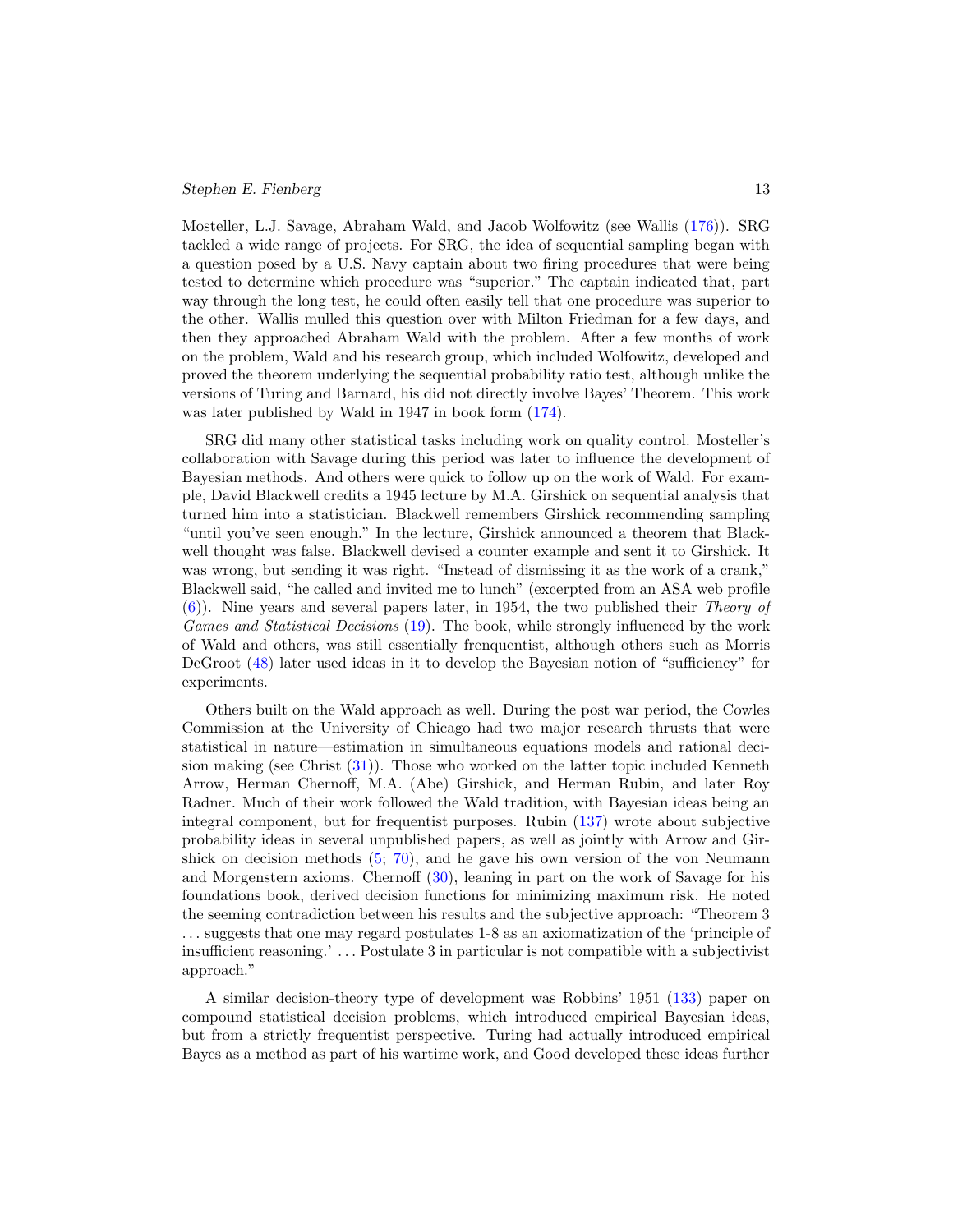<span id="page-13-0"></span>in a 1953 paper [\(74\)](#page-31-10), although it was not until the 1960s that these ideas entered the mainstream of Bayesian and frequentist thinking.

Quite separate from the statistical developments linked to World War II was the work of the physicists at Los Alamos, New Mexico, and elsewhere developing the atom bomb. But it was during this period that the ideas underlying the "Monte Carlo" method were developed, largely through the interactions of John von Neumann, Stanislaw Ulam, and Nicholas Metropolis [\(114](#page-34-7)). While we now think of one of the subsequent developments, the Metropolis algorithm, as a cornerstone for Bayesian computations, a careful reading of the initial paper [\(113\)](#page-34-8) describing the method shows little or no evidence of Bayesian methodology or thinking (see also, Metropolis [\(112\)](#page-34-9)).

Thus we see that, as statistics entered the 1950s, the dominant ideas had become frequentist, even though Bayes lurked in the background. As Dennis Lindley [\(106](#page-33-0)) has written: "When I began studying statistics in 1943 the term 'Bayesian' hardly existed; 'Bayes' yes, we had his theorem, but not the adjective." And I.J. (Jack) Good [\(71\)](#page-31-8), writing on the weighing of evidence using Bayes' Theorem, in the third paragragh of the preface used the phrase "subjective probability judgments," but nowhere in the book did he use the adjective "Bayesian." He didn't even use the phrase "Bayes factor," although the concept appears under the label "factor," following Turing's suggestion to Good in a conversation in 1940. Good [\(73\)](#page-31-11) also introduced precursors to hierarchical probability modeling as part of his post-WWII output.

### 5 The Neo-Bayesian Revival

#### 5.1 First (?) Use of the Adjective "Bayesian"

According to David [\(39](#page-29-9); [40;](#page-29-10) [41\)](#page-29-2), the term "Bayesian" was first used in print by R.A. Fisher in the 1950 introduction to his 1930 paper on fiducial inference entitled "Inverse Probability," as reprinted in his *Contributions to Mathematical Statistics* [\(65\)](#page-31-12):

This short paper to the Cambridge Philosophical Society was intended to introduce the notion of "fiducial probability," and the type of inference which may be expressed in this measure. It opens with a discussion of the difficulties which had arisen from attempts to extend Bayes' theorem to problems in which the essential information on which Bayes' theorem is based is in reality absent, and passes on to relate the new measure to the likelihood function, previously introduced by the author, and to distinguish it from the Bayesian probability a posteriori.

But in fact, as Edwards [\(51\)](#page-30-9) notes, Fisher actually used the adjective earlier in Contributions to Mathematical Statistics [\(65\)](#page-31-12), in his introduction to his 1921 paper "On the 'probable error' of a coefficient of correlation deduced from a small sample," which was actually not reprinted in the volume:

In the final section this paper contains a discussion of the bearing of new ex-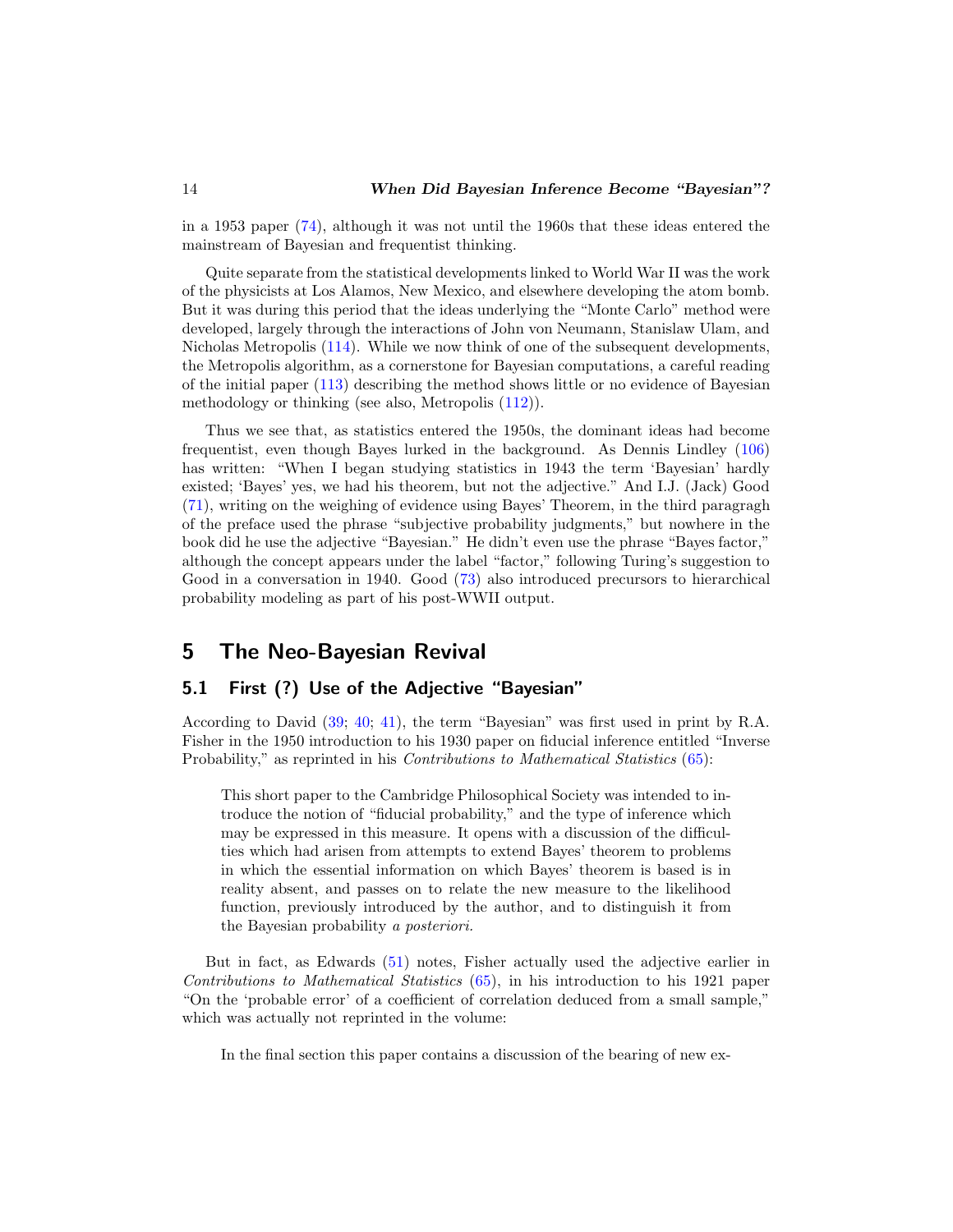<span id="page-14-0"></span>act solutions of distributional problems on the nature of inductive inference. This is of interest for comparison with the paper on "Inverse probability," published 1930, nine years later. In 1930 the notion of fiducial probability is first introduced using as an example the distribution found in this paper. In view of this later development the statement, "We can know nothing of the probability of hypotheses or hypothetical quantities," is seen to be hasty and erroneous, in light of the different type of argument later developed. It will be understood, however, as referring only to the Bayesian probabilities a posteriori.

Fisher had spent decades defending his fiducial approach first from Jeffreys and others as distinct from inverse probability, and then from the adherents of the Neyman-Pearson school. Indeed his own arguments took on a more "Bayesian" flavor (although not subjective) as he fought against the Neyman-Peason frequentists, especially in the last decade or so of his life. Edwards [\(51\)](#page-30-9) gives a good over view of Fisher and Bayes' Theorem and inverse probability.

In personal correspondence, Jack Good notes that "Bayesian" is now usually used to refer to a whole philosophy or methodology in which subjective or logical probabilities are used, and Fisher had a far more restricted notion in mind! But "Bayesian" is the word Fisher chose to use, and such negative usage of the term suggests that it might have been used similarly by others in previous oral exchanges. Similarly, Savage [\(138\)](#page-35-5), in his review essay of Abraham Wald's book on decision theory (Wald [\(175](#page-38-9))), notes that "the problem of dealing with uncertainty when probability does not apply to the unknown states of the world is unBayesian, statistical theory."

A search of JSTOR reveals no earlier usage in any of the main American and British statistical journals. The more comprehensive (in terms of journal coverage) permuted title index of Ross and Tukey [\(136\)](#page-35-6) contains no use of the term in the title of articles until the 1960s. Similarly, an electronic search of Current Index to Statistics revealed only one "Bayesian" paper prior to the 1960s, which was also in the results of the JSTOR search.

#### 5.2 Bayesian Inference Becomes "Bayesian"

Clearly Fisher's derisory remark about Bayesian methods could not be responsible for the adoption of the term "Bayesian" and the widespread adoption of Bayesian methods in the second half of the twentieth century. Rather, at around the same time, there was a renewed interest in foundations and statistical decision theory, and this led to a melding of developments surrounding the role of subjective probability and new statistical tools for scientific inference and decisionmaking.

In the United States, the clear leader of this movement was Leonard Jimmie Savage. Savage had been part of the Columbia Statistical Group in WWII and later moved to the University of Chicago in 1949, where he began an intense reconsideration of the Kolmogorov approach to the axioms of probability. It was during this period that Savage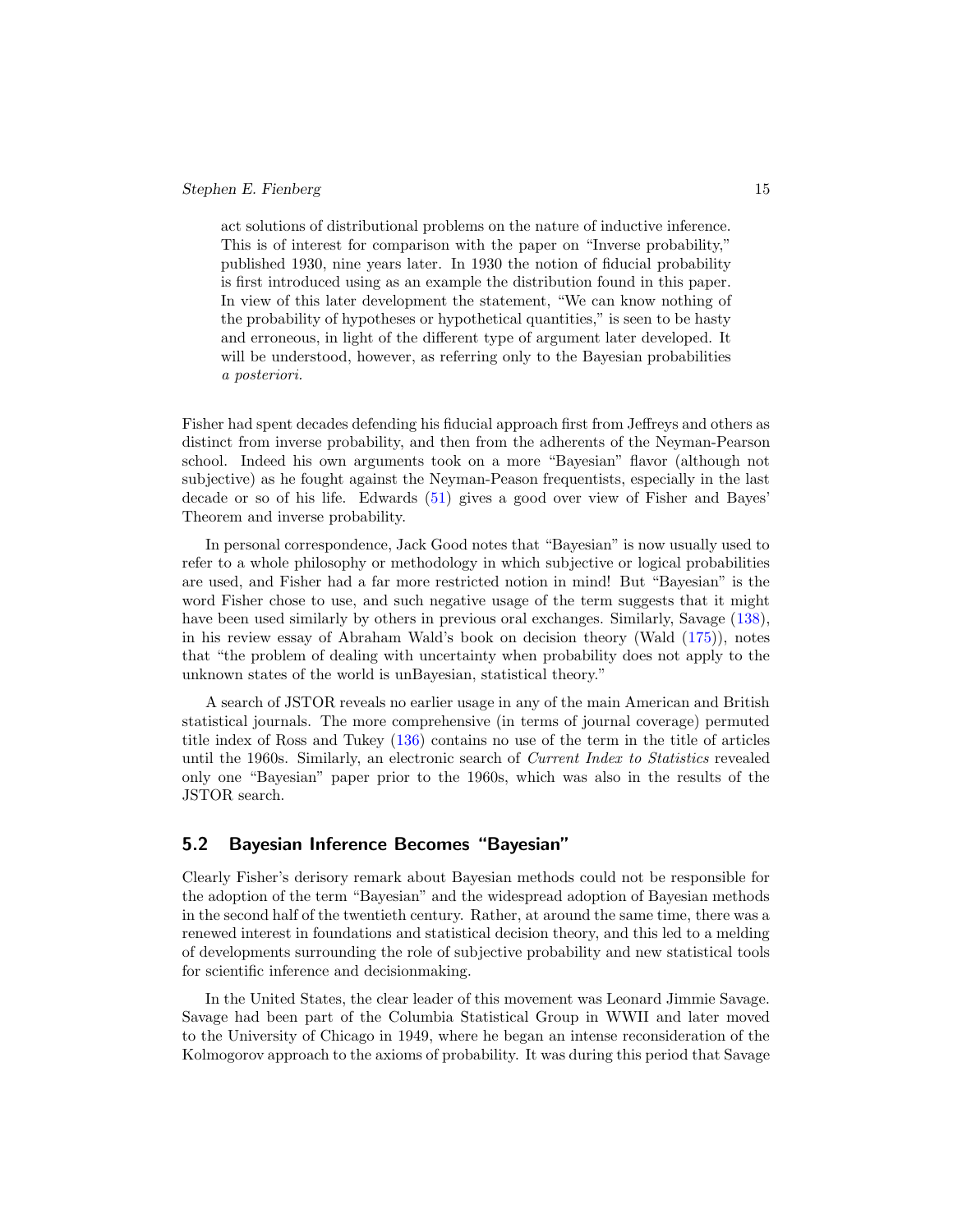<span id="page-15-3"></span>discovered the work of Bruno de Finetti. In his 1951 review of Wald's book, Savage [\(138\)](#page-35-5) points to the difficulty of the minimax approach, and he even cites de Finetti, but not in support of the subjective approach. Savage was grappling with ideas from von Neuman and Morgenstern [\(171\)](#page-38-10) at the time, and he "discovered" and translated three early papers by Borel from the 1920s on game theory for publication in Econometrica (see [\(20;](#page-28-8) [22](#page-28-9); [23\)](#page-28-10)). He was also reading the work of Harold Jeffreys and Jack Good. Good [\(8](#page-27-3)) recalls,

The first time I met [Savage], he came to see me when I was in London. It was in 1951 or 1952 while he was working on his book. He'd been working in France and was visiting England briefly. He knew I'd written the 1950 book, so, perhaps on his way back to the U.S., he visited my home. Jimmie and I began corresponding after that. He pointed out an error in my very first paper on causality, when I sent him a draft. Later I saw him in Chicago. He was remarkably well read for a person with such bad eyesight.

It was Savage's 1954 book [\(140](#page-35-2)) to which Good refers that set the stage for the neo-Bayesian revival. Thus it is surprising that not only is the term "Bayesian" absent from the book, but also that there is only one reference to Bayes, and that in connection with his theorem. In his first seven chapters, Savage laid out with mathematical rigor to rival that of Kolmogorov a series of axioms and theorems which could be derived from them, leading to the constructive methodology of maximizing expected utility, the ideas originally laid out in sketchier form by Ramsey [\(132\)](#page-35-1) and von Neumann and Morgenstern [\(171](#page-38-10)) in their 1944 book, Theory of Games and Economic Behavior. His treatment relies heavily on ideas of personal probability from the work of Bruno de Finetti, in particular de Finetti  $(42; 43)$  $(42; 43)$  $(42; 43)$ .<sup>[21](#page-15-0)</sup> Savage's treatment of Jeffreys suggests that he did not regard his axiomatic approach as sufficiently mathematically rigorous to merit extended discussion and focus.<sup>[22](#page-15-1)</sup> In the second part of his book, Savage attempted to justify the frequentist ideas of Fisher and others using his axiomatic approach, but he later recognized the futility of such an effort. Looking back to this effort in 1970, Savage  $(144)$  described his thinking in 1954: "though interested in personal probability,..., not yet a personalistic Bayesian and . . . unaware of the likelihood principle." At the same time, de Finetti [\(44\)](#page-30-11) used the label in his paper, "La Notion de 'Horizon Bayesien."<sup>[23](#page-15-2)</sup>

In the mid-1950s, there was what now appears to have been an amazing confluence of statisticians at the University of Chicago, in part drawn by the power and persuasiveness

<span id="page-15-0"></span> $^{21}$ Savage and de Finetti were interacting and exchanging materials from the late 1940s onward, and there are clear cross-references in their work. For example, de Finetti [\(43](#page-30-10)) in his 1950 Berkeley symposium paper refers to an abstract of a paper presented by Savage in 1949 at the Econometric Society meeting and, in it, Savage refers to de Finetti's ideas, referencing de Finetti [\(42\)](#page-30-4).

<span id="page-15-1"></span> $^{22}$  Jeffreys had not used utility as part of his axiomatic structure, although he was aware of Ramsey's work when he wrote his book.

<span id="page-15-2"></span> $^{23}$ In his review of this paper, I.J. Good  $(75)$  $(75)$  notes that it is "primarily an exposition of ideas previously put forward" in de Finetti [\(43\)](#page-30-10). In that earlier paper, de Finetti does not use the adjective "Bayesian" but instead writes about "Bayes' conclusions," "Bayes' premises," "Bayes' theory," and the "Bayes' position." Thus the adjective had emerged in use as early as 1954 (the date when the paper was presented) and most certainly by 1956 when Good wrote his review.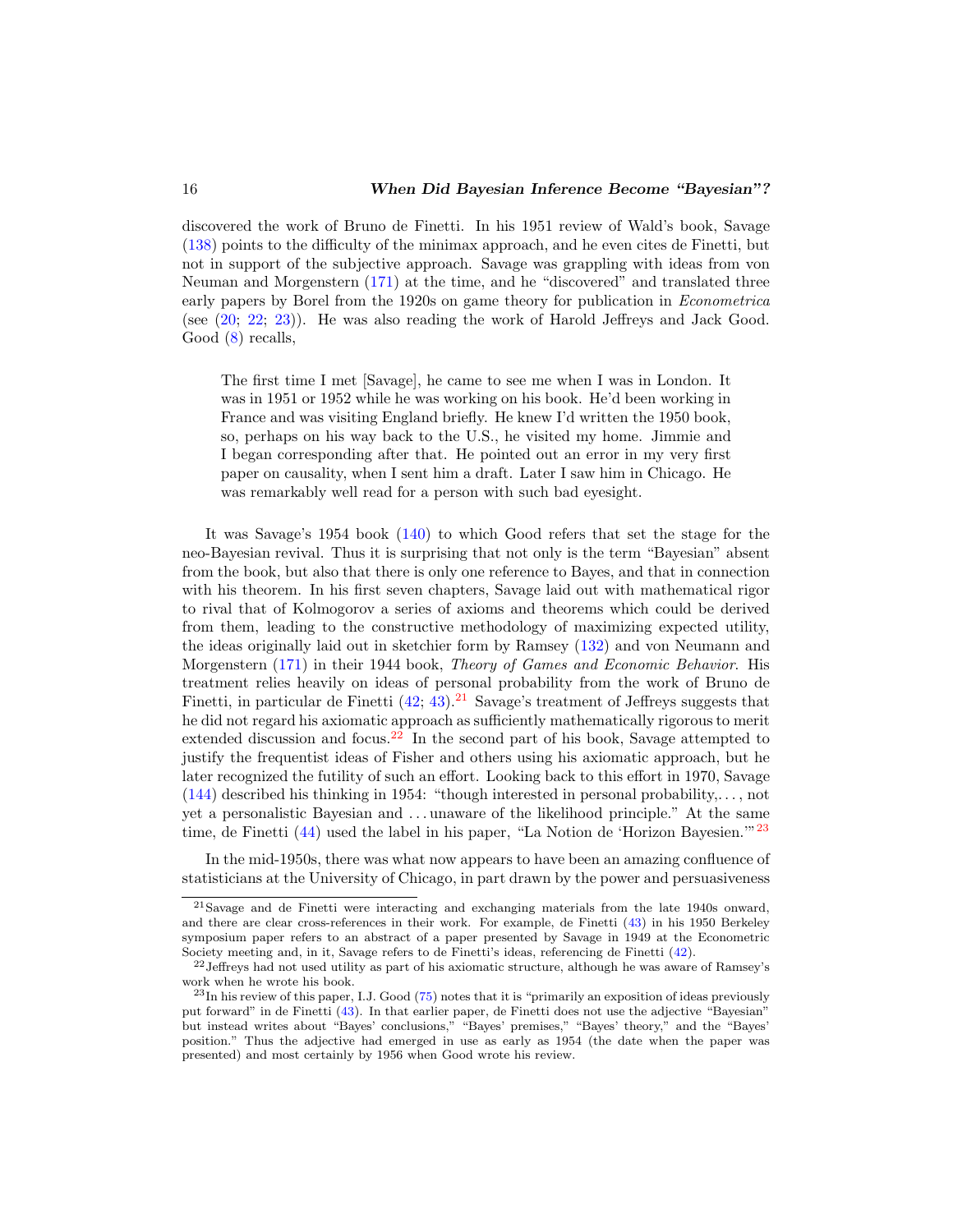<span id="page-16-3"></span>of Savage. The faculty at the time included Harry Roberts and David Wallace; Morris (Morrie) DeGroot and Roy Radner were graduate students working with Savage as well. Among the visitors to the department during 1954-1955 were Dennis Lindley and Frederick Mosteller. Mosteller had worked with Savage in SRG at Columbia during WWII, and his 1948 paper on pooling data [\(115\)](#page-34-10) was in the empirical Bayesian spirit, although it used frequentist criteria. He also did pioneering work with Nogee [\(116](#page-34-11)) on experimental measurement of utility. In 1952, Savage visited Cambridge, where Lindley was a member of the faculty. John Pratt came the next year:

I was at Chicago from September 1955 to June 1957. Jimmie's book had come out a year or two before, and I decided to read it. I sent him a note about misprints and such, on which he wrote replies. I have it, but it has no date. I got hung up on the de Finetti conjecture (p. 40) for a couple of weeks, but I read the rest of the book too. I had read and understood the result in Blackwell and Girshick,<sup>[24](#page-16-0)</sup> but I think it stayed in another part of my brain, or maybe I didn't take it as meaning you should actually assess probabilities in principle. So perhaps it was Jimmie's book that made me realize how serious the whole matter is. (Pratt, personal communication)

My point here is that considerable prior interaction set the stage for the arrival of these individuals at the University of Chicago, and that Savage was the intellectual draw. It was during this period that Savage himself moved much closer to a fully subjective Bayesian position, and soon thereafter and continuing over the next decade, the adjective "Bayesian" began to appear in papers and books by all of these individuals, e.g., see Savage [\(143](#page-36-8)) and the classic expository article by Edwards, Lindman, and Savage  $(52)$ . But Savage wrote about "Bayesian ideas" in a 1958 letter<sup>[25](#page-16-1)</sup> to Dennis Lindley in connection with comments on a draft of Lindley [\(104\)](#page-33-9).

A second and seemingly independent activity began a few years later at the Harvard Business School when Howard Raiffa joined forces with Robert Schlaifer to work on a Bayesian response to the frequentist theory of exponential family distributions, and they developed the notion of conjugate priors for this family. Raiffa was trained in the traditional mathematical statistics mold and his 1957 book with Luce [\(110](#page-33-10)), Games and Decisions, relied on the more traditional formulation of game theory.<sup>[26](#page-16-2)</sup> Schlaifer was trained as a classical historian, and, according to Raiffa (see the interview with Fienberg [\(59](#page-31-13))), when he was asked to teach statistics, "he read Fisher, Neyman and Pearson—not Wald and not Savage—and he concluded that standard statistical pedagogy did not address the main problem of a businessman: how to make decisions under uncertainty. Not knowing anything about the subjective/objective philosophical divide,

<span id="page-16-0"></span><sup>24</sup>"Blackwell and Girshick's 1954 book, Theory of Games and Statistical Decisions, a centrepiece of my graduate education, contains a complete and rigorous argument but presents it almost incidentally, in the midst of objectivistic exotica, and the clincher appears only in an exercise with no interpretation." Pratt [\(129](#page-35-7)) referring to Theorem 4.3.1 in Section 4.3 and Problem 4.3.1 from Blackwell and Girshick  $(19)$ .<br><sup>25</sup>Wallis [\(177,](#page-38-11) p. 21) quotes from this letter.

<span id="page-16-2"></span><span id="page-16-1"></span><sup>26</sup>Bayes appeared, but not yet in full Bayesian form. For example, on p. 312 they defined Bayes formula and on p. 313 they formulated the "Bayes decision rule against the a priori distribution."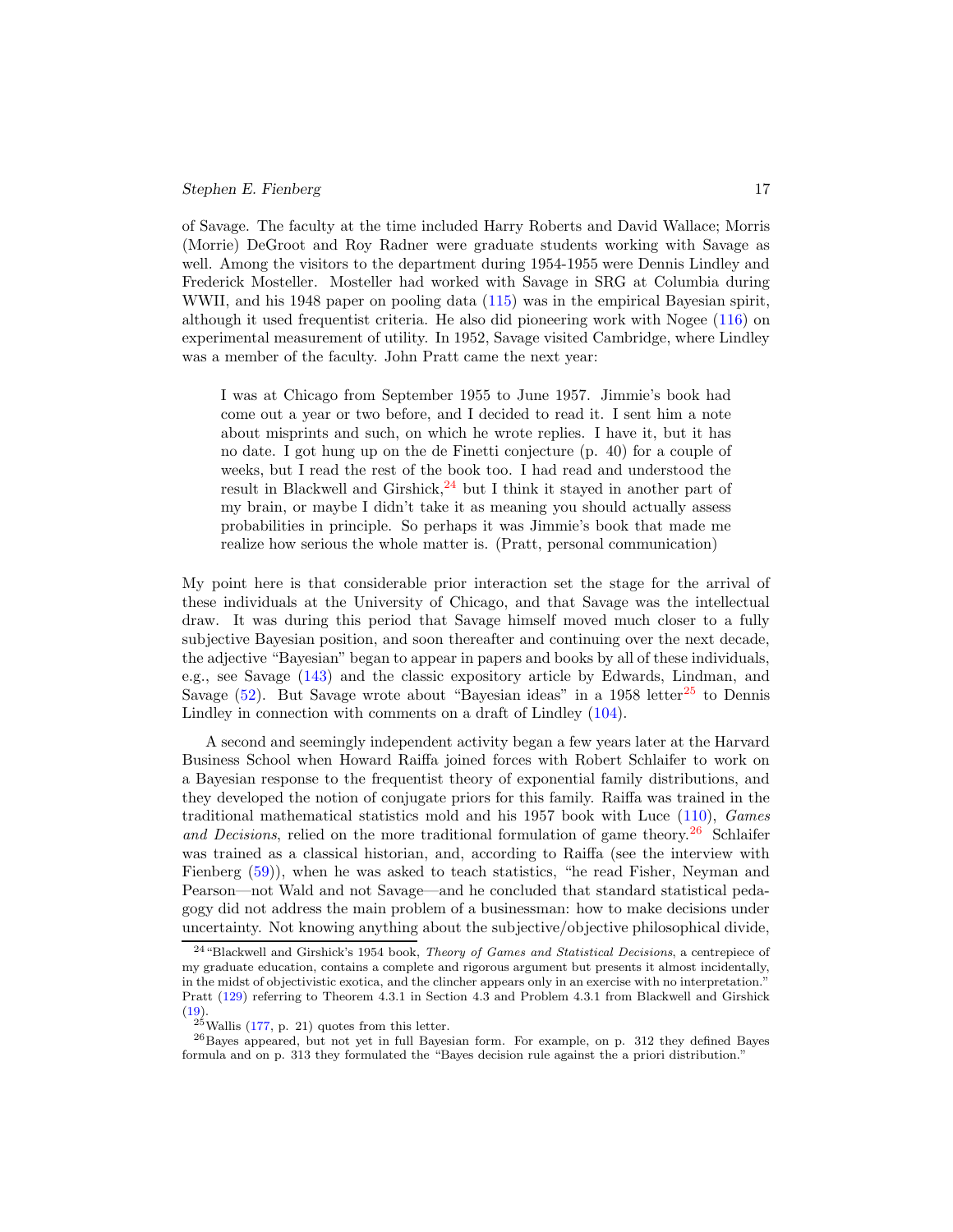<span id="page-17-2"></span>he threw away the books and invented Bayesian decision theory from scratch." In their collaboration, Raiffa and Schlaifer gave Bayesian definitions to frequentist notions such as "sufficiency," which they said should come from the posterior distribution, $27$  and they adapted Fisher's and Jeffreys' definitions of likelihood, noting the primary relevance of that part they called the "likelihood kernel." How did they come to use the adjective "Bayesian" to describe their approach? Raiffa [\(59\)](#page-31-13) has suggested that it was natural for Schlaifer to adopt the label "Bayesian" in a positive sense to describe his approach to probability reasoning and statistical methods. Schlaifer's [\(147\)](#page-36-9) 1959 introductory probability and statistics text not only uses the term but also advocates the use of Bayesian principles for business decisions.<sup>[28](#page-17-1)</sup> By the time their classic book, *Applied Statistical* Decision Theory, appeared in 1961 [\(131\)](#page-35-8), the label "Bayesian" showed up throughout, beginning with the preface. Shortly thereafter, John Pratt moved from Harvard's Department of Statistics to the Harvard Business School and joined in this effort with a number of Raiffa and Schlaifer's students and former students who had been trained as thorough Bayesians.

As I noted, shortly after these activities at Chicago and Harvard in the mid-1950s, "Bayesian" became the adjective of choice for both the proponents and the opponents of Bayesian methodology. As noted above, I.J. Good first used the term in a 1956 review of a paper by de Finetti [\(44](#page-30-11)) in Mathematical Reviews. But he began to use the label quite regularly after that, e.g., see Good [\(76](#page-32-10)), where he also introduced the phrase "Bayes factor," and of course his important 1965 book [\(77\)](#page-32-7). Lindley's first "Bayesian" papers appeared in 1957 and 1958 [\(101;](#page-33-11) [102;](#page-33-12) [104\)](#page-33-9), but like Savage his full acceptance of the Bayesian philosophy took many years to accomplish. Even in his two-volume 1965 text [\(105\)](#page-33-13), Lindley focused on finding Bayesian solutions that resembled frequentist ones.

Savage likewise influenced many others. David Blackwell's pioneering work with Girshick brought him close to Bayesian ideas, but "Jimmie convinced me that the Bayes approach is absolutely the right way to do statistical inference," he has observed  $(6)$ .

So how did Bayesian inference become "Bayesian"? Lindley [\(106](#page-33-0)) suggests,

Wald ... had proved that the only decisions worth considering, technically the admissible solutions, were obtained by placing a probability distribution on the parameters about which a decision was to be made, and then using Bayes' theorem. Moreover he called them Bayes solutions, using Bayes as an adjective, and although he did not use the term, it is but a short step to the proper adjectival form, Bayesian.

While the adjective first appears to have been used pejoratively, a small handful of statisticians embraced the notion of "Bayesian" to describe methods that revived inverse probability and imbued them with new methods and new mathematical foundations.

 $\overline{^{27}$ An earlier such definition of Bayesian sufficiency is due to Kolmogorov [\(92\)](#page-32-11).

<span id="page-17-1"></span><span id="page-17-0"></span><sup>28</sup>Savage [\(140](#page-35-2)), in the preface to the 1971 paperback edition of his book, refers to Schaifer's book and notes :"This is a welcome opportunity to say that his ideas were developed wholly independently of the present book, and indeed of other personalistic literature. They are in full harmony with the ideas in this book but are more down to earth and less spellbound by tradition.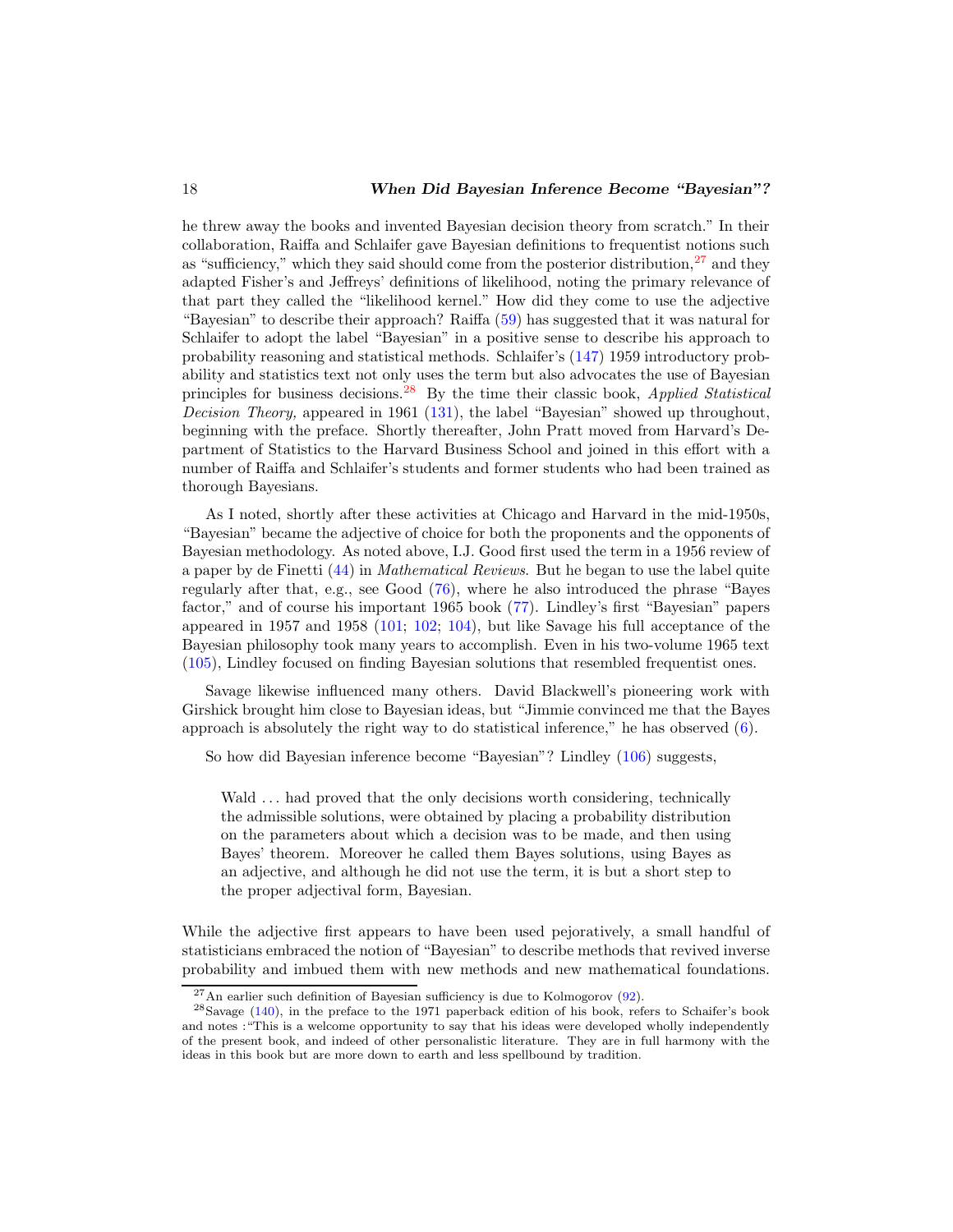<span id="page-18-0"></span>Savage, Raiffa, and Schlaifer did not invent the eponym but, far more than Wald, their enthusiasm for and development of a new foundation for Bayesian methods encouraged others to adopt them and to use the Bayesian name.

In his 1958 paper, Good wrote the following:

By a neo-Bayesian or neo/Bayes-Laplace philosophy we mean one that makes use of inverse probabilities, with or without utilities, but without necessarily using Bayes' postulate of equiprobable or uniform initial distributions, and with explicit emphasis on the use of probability judgments in the form of inequalities. [\(76,](#page-32-10) p. 803)

Thus it seems apt to describe the 1950s as the era of the neo-Bayesian revival. But in many ways it took until 1962, and the publication of Allan Birnbaum's paper [\(18](#page-28-11)) on the likelihood principle as well as the "Savage volume" on Foundations of Statistical Inference [\(143](#page-36-8)), for the neo-Bayesian revival to become complete. The Savage volume was developed from a presentation Jimmie Savage gave in London in 1959 and included prepared discussions by Maurice Bartlett, George Barnard, David Cox, Egon Pearson, and C.A.B. Smith, and a more informal exchange that also included I.J. Good, Dennis Lindley, and others. Savage's introductory essay introduced many of the themes of modern Bayesian analysis including the role of the likelihood principle and the principle of "precise measurement" explored further in Edwards, Lindman and Savage [\(52\)](#page-30-12). The Birnbaum paper was based on a special American Statistical Association discussion meeting held in late 1961, and its discussants included Savage, Barnard, Box, Good, Lindley, Pratt, and Dempster. In particular, Savage noted

I think that I, myself, came to ... Bayesian statistics ... seriously only through recognition of the likelihood principle; and it took me a year or two to make the transition. . . . I can't know what everyone else will do, but I suspect that once the likelihood principle is widely recognized, people will not long stop at that halfway house but will go forward and accept the implications of personalistic probability for statistics. [\(18](#page-28-11), p. 307)

Of course not all of the Birnbaum discussants were in agreement, either with him or with Savage. Irwin Bross, for example expressed his view that

the basic themes of this paper were well-known to Fisher, Neyman, Egon Pearson and others well back in the 1920's. But these men realized, as the author doesn't, that the concepts cannot be used for scientific reporting. So, they went on to develop confidence intervals in the 1930s ... The author here proposes to push the clock back 45 years, but at least this puts him ahead of the Bayesians, who would like to turn the clock back 150 years. [\(18,](#page-28-11) p. 310)

Lindley [\(107\)](#page-33-14) recalls,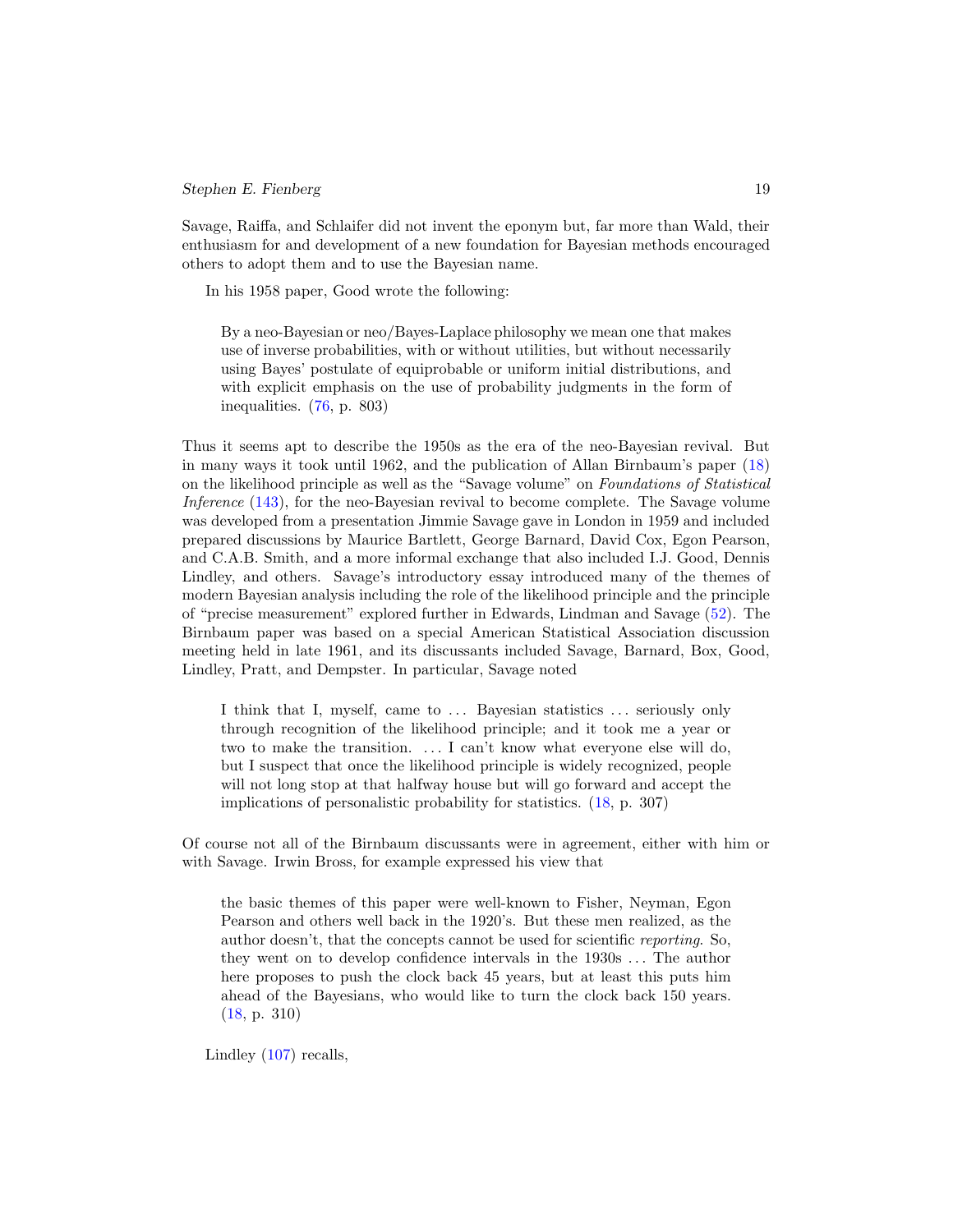<span id="page-19-0"></span>Savage [told] a good story about the [likelihood] principle. When he was first told it by George Barnard, he expressed surprise that anyone as brilliant as George could say something so ridiculous. Later he came to wonder how anyone could deny something so obviously correct.

The neo-Bayesian revival fused this renewed emphasis on the likelihood principle with Bayes' Theorem and subjective probability as the mechanisms for achieving inferential coherence (c.f. Lindley [\(108\)](#page-33-15)).

#### 5.3 Departmental Homes for Statistics and the Neo-Bayesian Revival

Until the twentieth century, there were few university departments organized around separate disciplines, be they substantive or methodological, and when they began to emerge, there were few in statistics. The principal early exceptions were the enterprise led by Karl Pearson at University College London, founded shortly after the turn of the century, and the Statistics Laboratory at Iowa State College (now University), founded in the early 1930s. Nonetheless there were numerous chairs held by important figures in probability and statistics throughout this period, such as A.A. Chuprov in St. Petersburg, although these did not lead to the institutionalization of statistics outside of mathematics or economics.

Later in the U.S., Columbia University, George Washington University, the University of North Carolina, and North Carolina State University began separate departments. One can trace the growth of the identity of statistics as a separate identifiable discipline to the 1920s and 1930s and even 1940s, with the growing influence of Fisher and others. Nonetheless, even the creation of the Institute of Mathematical Statistics in the 1930s occurred at a time when most American statisticians resided in mathematics departments. Thus it should not be thought of as remarkable that most of those who contributed to the early developments of the evolution of Bayesian thinking were not necessarily identifiable as statisticians but rather as economists, mathematicians, scientists in the broadest of senses (e.g., Laplace and Gauss), philosophers, and physicists.

The institutionalization of statistics in the form of the creation of separate departments of statistics in the U.S. occurred after World War II, largely in the 1950s and 1960s, just at the time of the neo-Bayesian revival. For example, the department at Stanford was created in 1948, and a number of the new faculty had direct or indirect ties to the activities chronicled above. The department at the University of Chicago was created in 1949 (initially as a Committee), and was chaired by Jimmie Savage during the key years of the neo-Bayesian revival. Fred Mosteller, who was a visitor at Chicago in 1954-1955, returned to Harvard and was the first chair of the department there when it was created in 1957. George Box helped establish the department at the University of Wisconsin in 1960 and was soon joined by others of the Bayesian persuasion such as Irwin Guttman and George Tiao. Frank Anscombe, who worked on an alternative axiomatic treatment of subjective utility with Aumann [\(4\)](#page-27-6), came to Yale in 1963 to help found its department and was joined by Jimmie Savage in 1964. Morrie DeGroot helped found the department at Carnegie Mellon in the mid 1960s. Not surprisingly,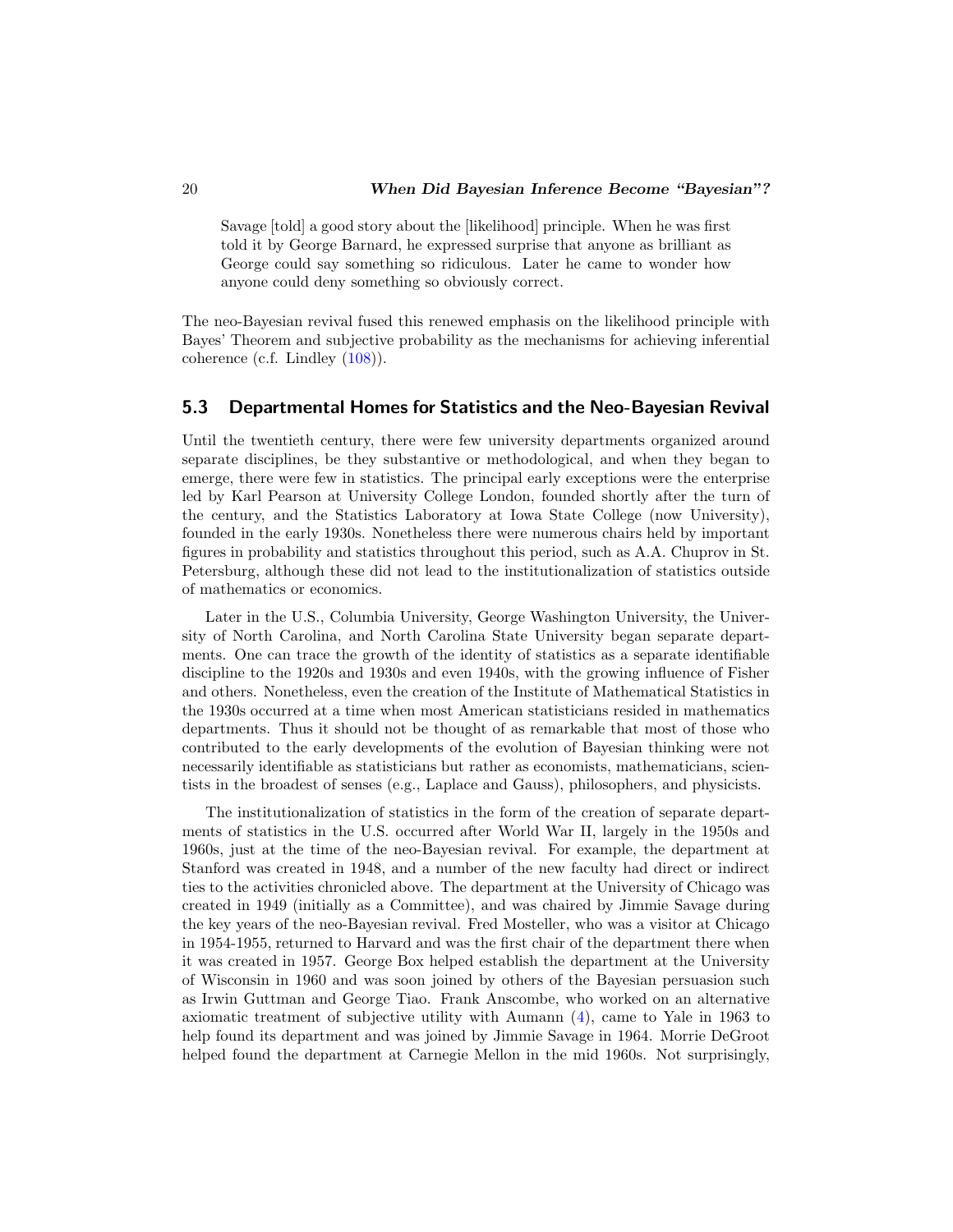<span id="page-20-1"></span>all of these departments contributed to the neo-Bayesian revival and its aftermath; and without such homes, the revival may not have flourished and spawned the modern Bayesian school of statistics.

Nonetheless, the dominant philosophy in statistics departments in the United States remained frequentist for several decades, largely through the influence of Neyman and his University of California Berkeley colleagues and Fisher's enduring impact on the statistics departments associated with applications in agriculture in U.S. land grant institutions.

### 5.4 Philosophical Linkages to Subjective Probability and the Bayesian Philosophy

There was a separate strain of intellectual activity on the foundations of probability that occurred more in philosophy than in statistics during the period from 1920 to 1960, only some of which I have mentioned. Since my story of the neo-Bayesian revival and the establishment of the "Bayesian" paradigm was largely built around those with close ties to mathematics and statistics, I did not give due credit to the developments in philosophy, some of which were influential to the Bayesian evolution. Rather than attempting to provide a complete chronicle of these developments, I will give a brief overview and mention some of the key figures.

It is not accidental that many of the key figures in the rise of subjective probability in the twentieth century were at Cambridge University and working in philosophy or on mathematical foundations linked to it.[29](#page-20-0) While some of their interactions remain a matter of speculation, others are well documented. Richard Braithwaite, who posthumously edited Ramsey's papers in the form of a book, was Ramsey's contemporary at Cambridge and introduced him to Keynes in 1921, and they were all influenced, as I noted earlier, by W.E. Johnson. Jeffeys also interacted with Keynes and others at Cambridge. And Turing, Good, Barnard, and Lindley all fit within the legacy of this Cambridge tradition.

Despite Ramsey's rejection of Keynes' ideas on logical probabilities, they were later taken up by Rudolph Carnap, who made it the basis of the inductive logic published in 1950 in his *Logical Foundations of Probability* [\(29](#page-29-11)). Carnap, who was born in Germany and became part of the Vienna Circle of logical positivism before moving to the U.S. in the mid 1930s, was at the University of Chicago from 1936 to 1952. Savage [\(139](#page-35-9)) reviewed Carnap's book, expressing dissatisfaction with his treatment and noting that de Finetti (whom Carnap did not cite) had a more suitable approach. Carnap nonetheless influenced many philosphers to adopt a Bayesian perspective, for example Richard Jeffrey. von Mises, who was trained in mathematics and physics in Vienna, was drawn into probability and statistics by his association with the Viennese Circle as well.

Ernest Nagel, who came to the U.S. at age 10 from Bohemia, wrote extensively on

<span id="page-20-0"></span><sup>29</sup>It is also interesting but perhaps coincidental that two earlier statisticans in this story, Karl Pearson and R.A. Fisher, were students at Cambrdge, and Fisher returned there in 1943 as professor of genetics.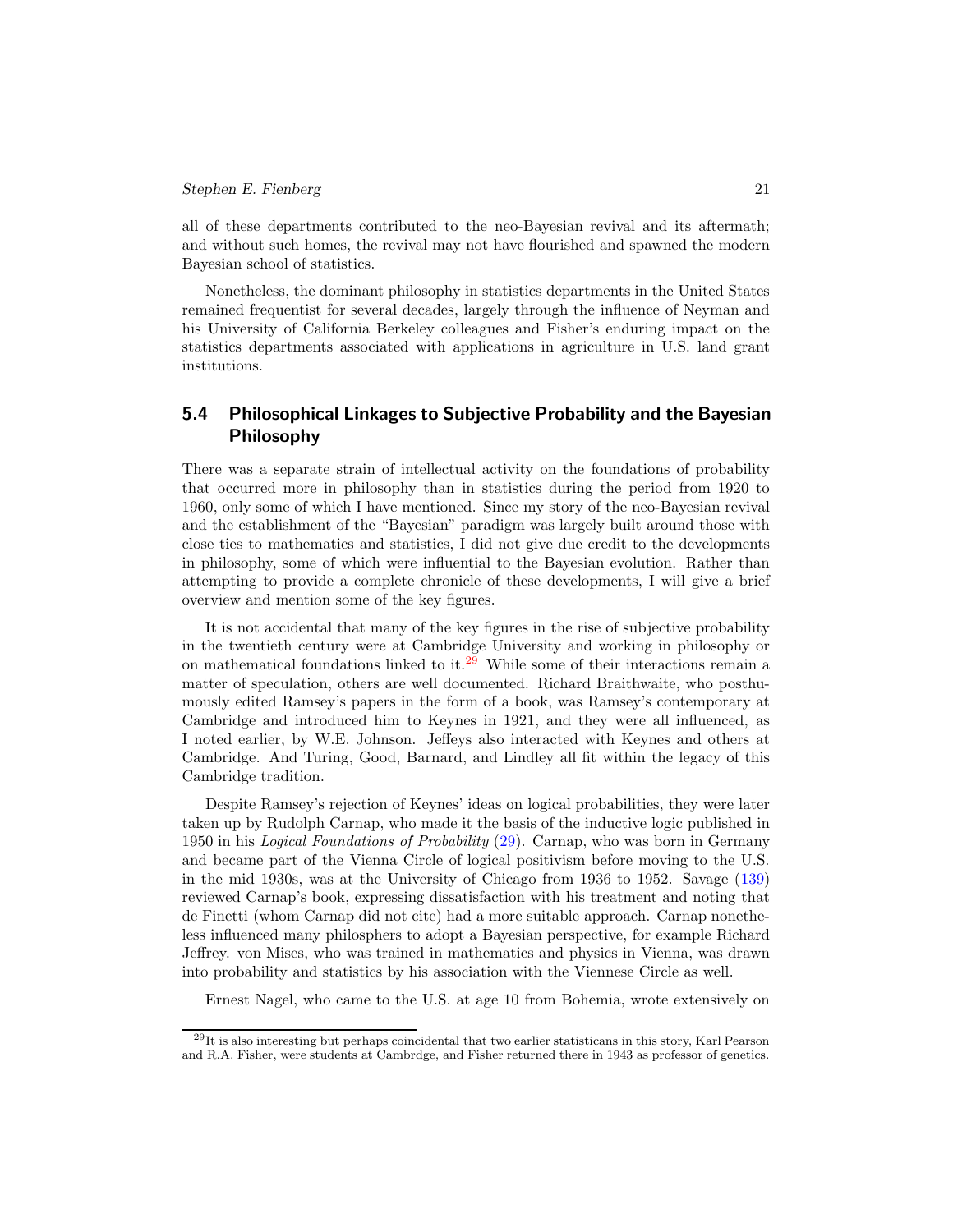<span id="page-21-4"></span>the meaning of probability and, as noted above, was an advocate of the frequentist interpretation, (e.g., see his 1938 book [\(120\)](#page-34-12)). Among his students at Columbia in the early 1950s were Henry Kyburg, Isaac Levi, and Patrick Suppes, all of whom wrote on the topic of subjective probability and had substantial contact with statisticians worrying about foundational issues. Suppes joined the faculty at Stanford University, where he interacted with Blackwell, Girshick, and Rubin, and he presented a paper on subjective probability and utility in decision-making at the 1955 Berkeley Symposium, published in 1956 [\(164](#page-37-11)). This paper presents an axiomatic treatment related to—but somewhat different from—Savage's, and is notable in the present context because Suppes uses the adjective "Bayesian" once, in the discussion, thus supporting the notion that it was during this period that the term moved into usage by adherents to the subjective philosophy.<sup>[30](#page-21-0)</sup> Suppes went on to make further contributions to the foundations of inference and measurement, e.g., in his collaboration with Luce, Krantz, and Tversky, and from 1960 onward had a cross-appointment in the Department of Statistics at Stanford.

Clearly there were direct and indirect contributions of many of these philosophers to the neo-Bayesian revival and its aftermath, but none except perhaps for Suppes seemed to be involved with the pivotal events that made Bayesian inference "Bayesian."

#### 5.5 The Stimulus of Fisher and Fiducial Inference

Fisher's influence on the neo-Bayesian revival is not simply through his initial use of the adjective "Bayesian." Following the publication of his 1956 book [\(66](#page-31-14)) on scientific inference, $31$  many statisticians attempted to make sense of his fiducial argument, especially his treatment of the Behrens-Fisher problem. [32](#page-21-2) This was deemed by many to be especially problematic because of his apparent need to integrate with respect to the distribution of incidental parameters, a problem tailor-made for Bayesian methods. Especially notable were the efforts of John Tukey, who devoted his 1958 IMS Wald Lectures to the topic.<sup>[33](#page-21-3)</sup>

Fisher's 1956 book [\(66](#page-31-14)) also discussed the use of fiducial probability as input to Bayes' Theorem. This leads to the type of inconsistency identified by Lindley [\(103\)](#page-33-16), and which was in part was the basis for earlier correspondence with Fisher to which

<span id="page-21-0"></span><sup>30</sup>Suppes recalls interactions with Herman Rubin during this period, especially in connection with the results in Savage and in Blackwell and Girshick, but not where the adjective "Bayesian" came from.

<span id="page-21-1"></span> $31$ As of July 5, 2005, the *Oxford English Dictionary Online* attributes the first usage of the adjective to Fisher's 1956 book and the heading "Bayesian prediction"! Unpublished personal correspondence between I.J. Good and Dennis Lindley from 1994 suggests that they were the sources for this reference.

<span id="page-21-2"></span><sup>&</sup>lt;sup>32</sup>The Behrens-Fisher problem deals with making inferences about the difference between two normal means when the variances are unequal.

<span id="page-21-3"></span> $33$ These lectures were not published, but Volume VI of Tukey's Collected Works [\(166](#page-37-12)) includes the handout as well as a closely related unpublished paper from the previous year [\(167](#page-37-13)). In these Tukey covers much territory, with a special focus on the Fieller-Creasy and Behrens-Fisher problems and suggests the relevance of group invariance arguments later expounded by Fraser. The only reference to Bayesian alternatives comes indirectly with mention of Lindley [\(103](#page-33-16)), a paper which focuses on equivalence between fiducial and Bayesian solutions with uniform priors, with "Bayesian" being used throughout an an adjective.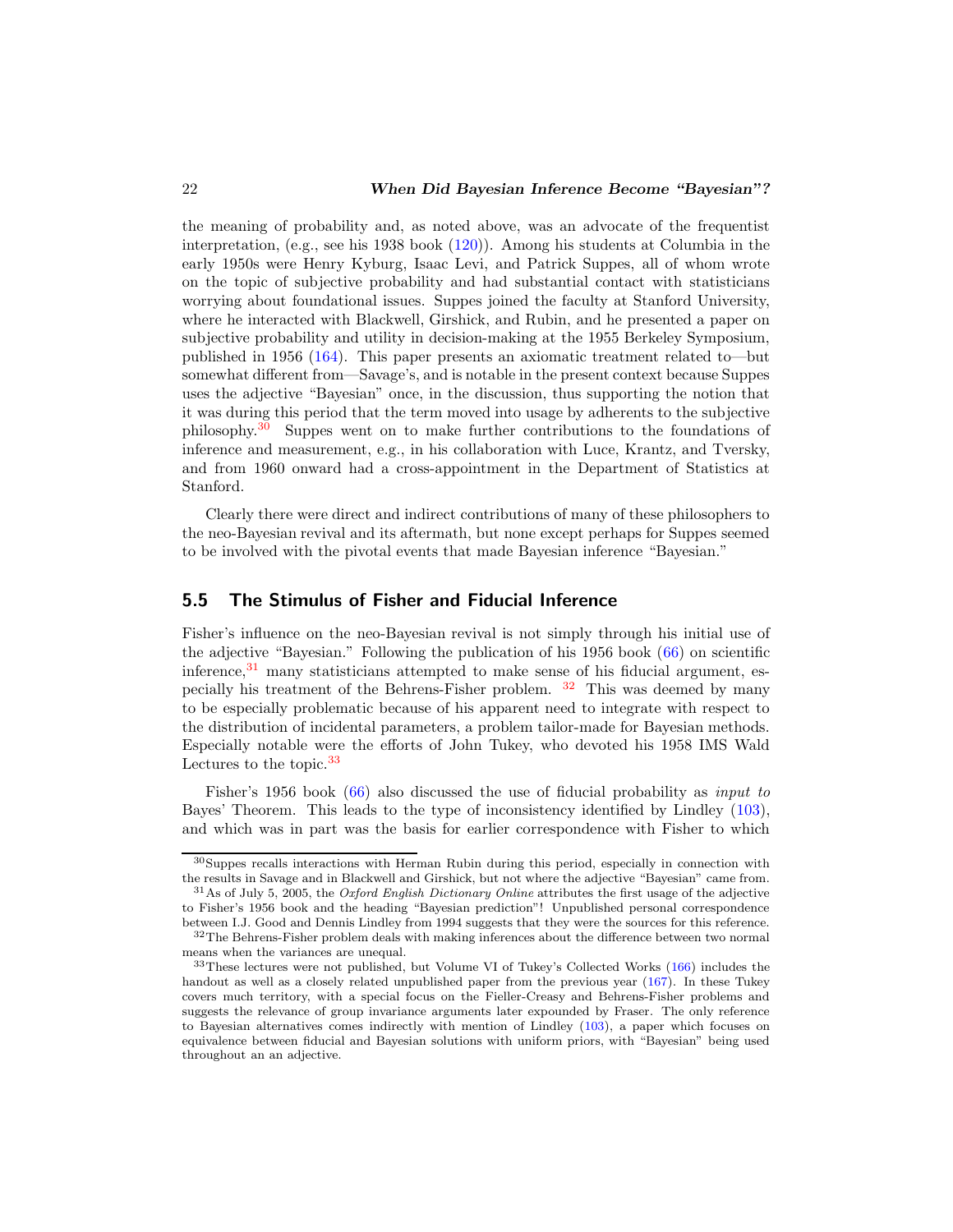<span id="page-22-1"></span>Fisher replied: ". . .I have to thank you for some material you have written connected with my new book. I did not, of course expect you to approve of the latter, since it is evident that we speak somewhat different languages, and perhaps you will not expect me to understand what you mean by the 'relationship between fiducial probability and Bayes' theorem'."[34](#page-22-0)

Despite R.A. Fisher's death in 1962, fiducial inference remained alive through the 1960s, especially in the work of Don Fraser [\(67\)](#page-31-15) and his students, although it slowly morphed into "structural inference." Jack Good [\(8\)](#page-27-3) has reminded us that over the years many thought that Fisher's "fiducial argument was a failed attempt to arrive at a posterior degree of belief without mentioning a prior. (Harold Jeffreys pointed out what priors would patch up the argument.)" Similar remarks were made by others throughout the 1960s and 1970s, see e.g., Anscombe [\(3\)](#page-27-7). Jimmie Savage [\(142\)](#page-36-10) remarked that the Fisherian fiducial school's approach was "a bold attempt to make the Bayesian omelet without breaking the Bayesian eggs," a phrase that has been much repeated subsequently when others have used parts of the Bayesian approach without a full reliance on the specification of prior distributions and Bayesian updating. Seidenfeld [\(149\)](#page-36-11) explores the link between Fisher's fiducial argument and Bayesian methods and points out that there are examples where the fiducial argument relies "on the sample space of possible observations to locate its Bayesian model," a property shared by many of the objective Bayesian methods for generating non-informative prior distributions. Barnard [\(11\)](#page-28-12) in exploring some of these issues concludes that Fisher was not a Bayesian in the main current sense of the word.

# 6 Bayesian Inference Comes of Age in the 1960s

Bayesian statistics grew following the decade of the neo-Bayesian revival, both in terms of numbers of papers and numbers of authors. Here I chronicle a few of the major developments, but in doing so I omit reference to a large number of Bayesian authors who, like the present author, contributed to the literature.

Spurred on by their interactions when Mosteller visited Chicago in the mid-1950s, Fred Mosteller and David Wallace began a major collaboration to investigate who wrote the disputed Federalist papers. The Federalist papers were written mainly by Hamilton and Madison to help convince Americans to ratify the constitution in the 1780s. The authorship of most of the papers was clearly identifiable, but historians had been unable to establish whether a small number of them had been written by Hamilton or Madison. The work began in the summer of 1959 and, encouraged by Savage, they set to work on what was to become the first serious large-scale Bayesian empirical investigation involving heavy use of computers. Mosteller and Wallace produced posterior odds for each of the disputed papers, and in the process they reclaimed what we now know as Laplace's approximation for posterior densities. The work culminated in a 1963 paper [\(117\)](#page-34-13), and their landmark 1964 book [\(118\)](#page-34-14), which has since been reissued in an updated

<sup>34</sup>Letter dated January 14, 1957, available at

<span id="page-22-0"></span>http://www.library.adelaide.edu.au/digitised/fisher/corres/lindley/index.html.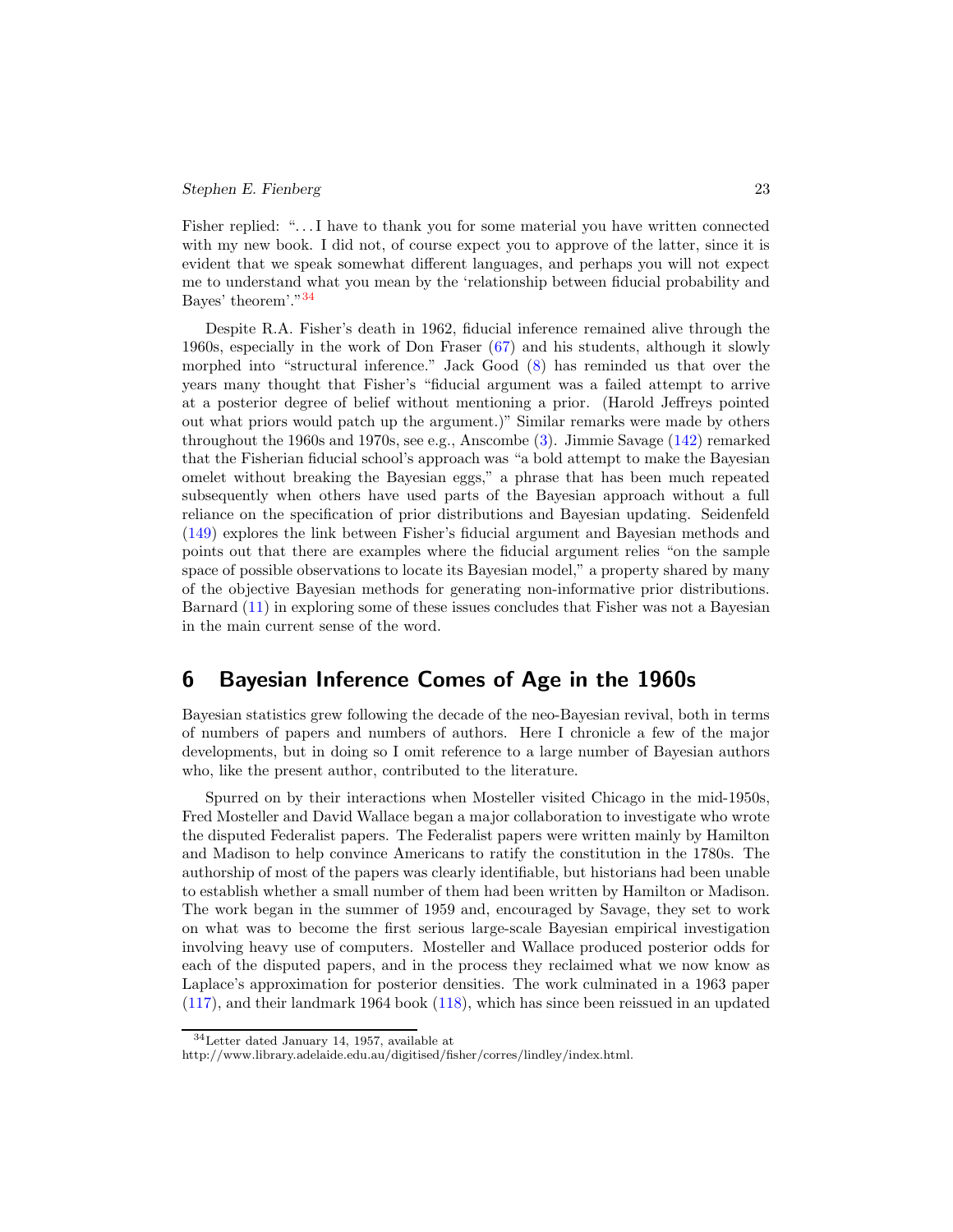<span id="page-23-0"></span>second edition.

Beginning around 1960 and running for about five years, Howard Raiffa and Robert Schlaifer ran a weekly seminar, the Decision Under Uncertainty seminar at the Harvard Business School. The seminar reported mostly on research in progress, and I remember attending these stimulating Monday afternoon gatherings as a first year graduate student in the Department of Statistics at Harvard in 1964. The next year, George Box and George Tiao spent their sabbatical leaves at the Harvard Business School, and Box lectured on Bayesian methods for time series from notes that became the Box-Jenkins ARIMA book [\(24](#page-28-13)). Box and Tiao had been working on their adaptation of Jeffreys' method for choosing prior distributions and their Bayesian approach to robustness [\(25](#page-28-14)), which culminated in their 1973 Bayesian book [\(26](#page-29-12)). Another major project from the HBS seminar and the related research efforts was the Pratt, Raiffa, and Schlaiffer book on Statistical Decision Theory [\(130\)](#page-35-10), whose 1965 "preliminary" version became a standard reference for those Bayesians lucky enough to have acquired a copy, even though it was not completed for another three decades.

Starting with the 1962 American Congressional election, John Tukey and others, working for the NBC television network, developed methodology to analyze early returns as they flowed in on election night. Projections were updated regularly as new data arrived. Decisions had to be made very quickly (to "beat" the other networks), but there was an extremely high premium on making the correct call on the winner. The statistical team had access to powerful computers in a laboratory owned by RCA, NBC's parent company. David Brillinger [\(27](#page-29-13)) notes that Tukey described the work as "the best education in real-time statistics that anybody could have." Data of several types were available: past history (at various levels, e.g., county), results of polls preceding the election, political scientists' predictions, partial county returns flowing in during the evening, and complete results for selected precincts. The data of the analyses were, in many cases, "swings" (Republican percent minus Democratic percent) from sets of base values derived from past results and from political scientists' opinions. Projecting turnout for locations with low partial returns turned out to be more difficult than projecting swings at lower levels of geography. The "improved" estimates that Tukey developed and programmed, with the collaboration of David Brillinger and David Wallace, were a form of empirical Bayes, where the past results were used to construct the prior distribution, much in the spirit of Bayesian analysis envisioned by Karl Pearson. Tukey often spoke of "borrowing strength" in this regard. The underlying model was in fact hierarchical Bayesian in structure and involved finite population structures, and the variance estimates, developed on a different basis by Brillinger and Wallace, were just as important as the point estimates. These tools were used with various refinements in elections from 1962 up through 1978. NBC stopped involving Tukey after the election of 1980 and relied instead on exit polls. Brillinger [\(27\)](#page-29-13) notes that: "Tukey's attitude to release of the techniques developed is worth commenting on. On various occasions members of his "team" were asked to give talks and write papers describing the work. When Tukey's permission was sought, his remark was invariably that it was "too soon" and that the techniques were "proprietary" to RCA (the parent company for NBC)." In the 1970s, some essentially similar results appeared, but were published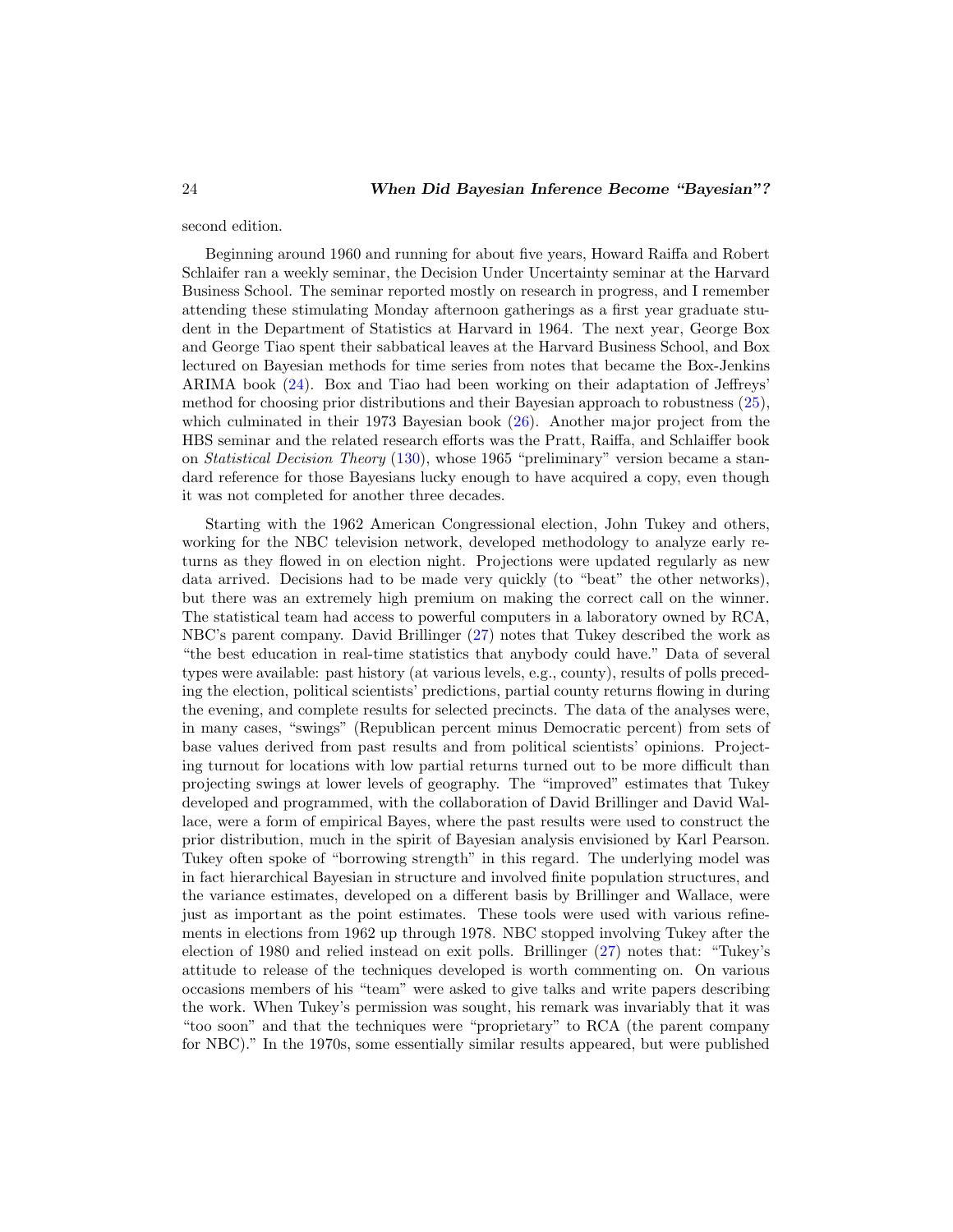<span id="page-24-1"></span>by Alastair Scott and Fred Smith [\(148](#page-36-12)) and not members of the NBC team.[35](#page-24-0) Dennis Lindley and Adrian Smith [\(109\)](#page-33-17) presented related results for hierarchical modeling in the normal linear model. Thus there is no published record of this earlier large-scale Bayesian hierarchical modeling work.

As I noted earlier, Robbins published his first paper on empirical Bayesian methods in 1951. He continued to develop these ideas in two later papers published in 1956 and 1961 [\(134](#page-35-11); [135\)](#page-35-12), but this work remained frequentist in nature. Jack Good [\(74\)](#page-31-10) and Toulmin [\(81](#page-32-12)) implemented a Bayesian version of empirical Bayes for a specific problem, following up on ideas suggested during World War II by Turing, e.g., see Good's introduction to a reprinting of Robbins' 1956 paper [\(80\)](#page-32-13). During the same period of time, Charles Stein demonstrated the inadmissibility of the usual estimate of the multivariate normal mean and showed how to get improved estimates from approximate Bayesian arguments where sample quantities were used to estimate prior distribution parameters. Efron and Morris [\(54](#page-30-13)) used the name empirical Bayes to describe variations on the methodology of Stein, and over the years their approach has come close to integration with fully Bayesian methods because of links to hierarchical models, especially in the case of exponential family distributions. But recent work using the voluminous data associated with microarrays in genetics has revived interest in Robbins' earlier instantiation of empirical Bayes with nonparametric estimation of the prior distribution.

In 1960, Dennis Lindley moved to a professorship at University College in Aberystwyth, Wales, where he built a Bayesian group. Several years later he moved again to University College London, where, in very short order, he established a strong Bayesian department that was to radically change the face of Bayesian work in the United Kingdom and far beyond. Jimmie Savage moved, first to the University of Michigan and then to Yale University, and continued to exert strong influence on the thinking of both colleagues and students (e.g., see the comments in Kadane [\(88\)](#page-32-14)). His remarkable 1970 Fisher lecture, published posthumously six years later through the editorial efforts of John Pratt [\(145\)](#page-36-13), kept a spellbound audience focused on Fisher's contributions to statistics and Savage's view of them for well beyond the allotted time for the session. And Jack Good moved from England to the United States, but worked largely in isolation from other Bayesians.

Shortly after Savage came to Michigan, Ward Edwards, who had done work on subjective expected utility, and one of his graduate students, Harold Lindman, developed the first accessible nontechnical exposition about the robustness of Bayesian specifications relative to the prior, in their citation classic 1963 paper [\(52\)](#page-30-12). Around this time Edwards began an annual series of Bayesian research conferences primarily for psychologists which have continued to the present day (the 42nd one was held in January, 2004). Savage attended some of the early meetings.

<span id="page-24-0"></span> $^{35}$  Alastair Scott was David Wallace's Ph.D. student at the University of Chicago from 1962 to 1965 but according to Scott they never discussed these ideas, I presume in keeping with Tukey's notion that they were proprietary! David Brillinger and Scott were colleagues at the London School of Economics while these ideas were gestating and was aware of the Scott-Smith work. But he too was constrained from saying anything because of Tukey.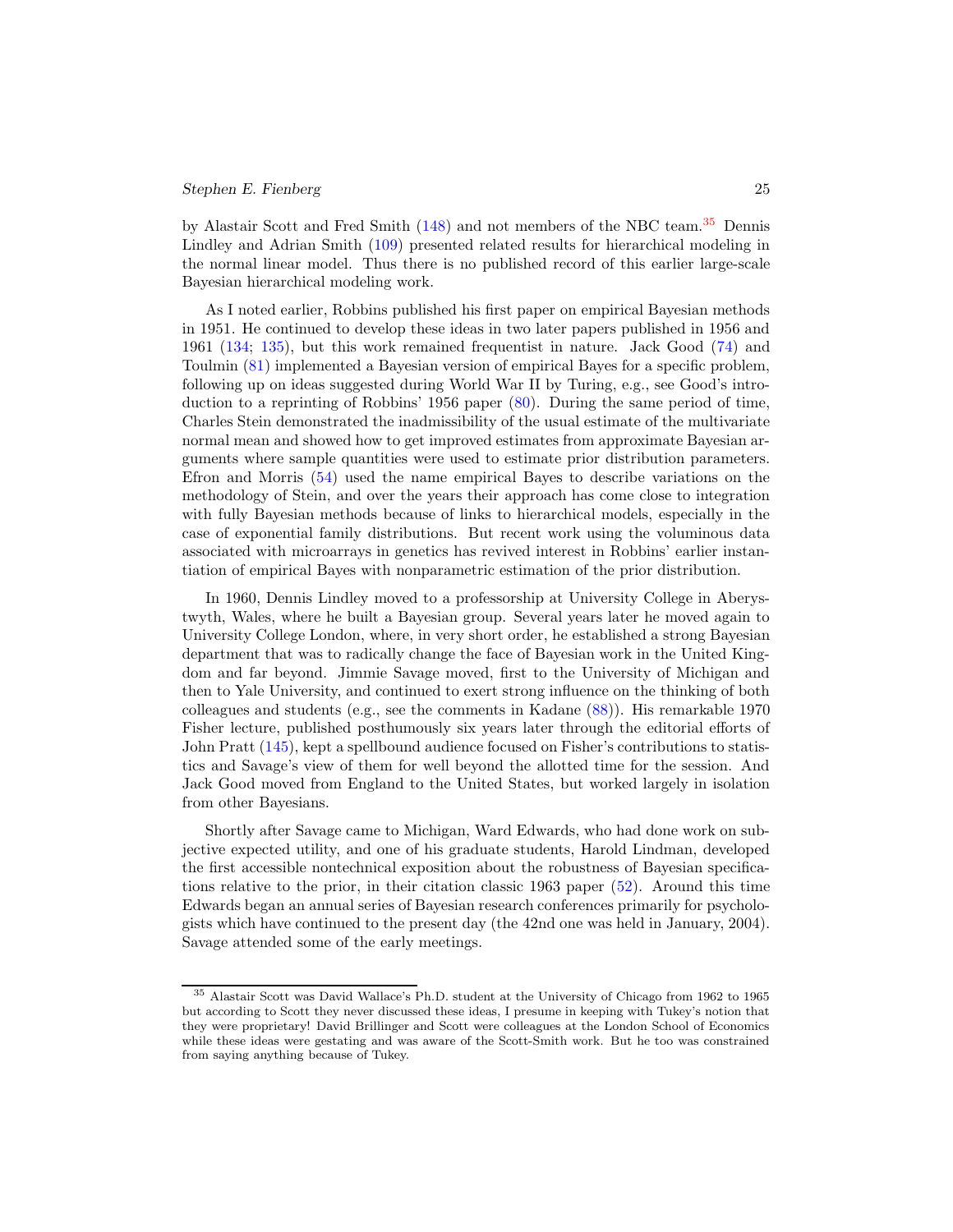#### <span id="page-25-0"></span>26 When Did Bayesian Inference Become "Bayesian"?

At the National Institutes of Health (NIH), Jerry Cornfield became interested in Bayesian ideas during the late 1950s. He was a discussant of Birnbaum [\(18](#page-28-11)) and was, at the time, highly supportive of the likelihood approach. Around this time he was engaged in foundational discussions with Jimmie Savage, and he visited Michigan in the early 1960s to give a talk on his own developing ideas about Bayesian inference, partly to help formulate his thinking, but also to meet with Savage. Seymour Geisser joined Cornfield at NIH and often had luncheon conversations about Bayesian ideas (see Christensen and Johnson [\(32\)](#page-29-14)). These led to their joint 1962 paper [\(68](#page-31-16)) on the multivariate normal distribution, where they contrasted Bayesian methods with improper priors to fiducial solutions attributable to Fisher. Later Geisser was one of the discussants (along with Hartley, Kempthorne, and Herman Rubin) of Cornfield's 1969 paper [\(34](#page-29-15)) in which he led the reader step by step along the path that compelled him to be a Bayesian (condition, recognizable subsets, betting, and the meaning of probability) along with a report on a serious epidemiological application. Both continued to stress Bayesian ideas through the remainders of their careers, with Geisser stressing the importance of observables (in the tradition of de Finetti) and predictive inference.

During the 1950s, a casualty actuary, Arthur Bailey [\(7](#page-27-8)), wrote about the link between what was then known as credibility theory and "the Laplace generalization of Bayes' rule"—i.e., credibility theory added informative prior distributions. In 1964, Mayerson [\(111\)](#page-34-15) made the connection with Raiffa and Schlaiffer's work on conjugate prior distributions. This then led to subsequent Bayesian work on credibility theory, most notably by H. Bülmann and by W.S. Jewell who wrote on the link to exponential family theory. As an interesting side note, de Finetti, who was professor of actuarial science in Rome, participated in a number of international conferences during the 1950s and 1960s but seemed not to be involved directly in any of the discussions regarding credibility theory and Bayesian statistics.

Arnold Zellner recalls participating in the early 1960s in a University of Wisconsin seminar devoted to the reading of Jeffreys' book, along with George Box, Mervyn Stone (as a visitor), Irwin Guttman, George Tiao, and others. He then collaborated with George Tiao [\(165\)](#page-37-14), and when he moved to the University of Chicago, he continued to advocate the use of Bayesian ideas in econometrics and extended the work of Jeffreys on the generation of "non-informative" invariant priors, especially in his 1971 book [\(183\)](#page-38-12). It was during this period that Zellner first organized the semi-annual NBER-NSF Seminar on Bayesian Inference in Econometrics and Statistics at the University of Chicago. Before long, statistics groups at other universities also hosted the seminar, and for almost two decades it was a major locus for the presentation of Bayesian research.

### 7 The Modern Bayesian Era

In this paper, I have attempted to give an overview of key Bayesian developments, beginning in England with Bayes' posthumously published 1763 paper, emerging in France soon thereafter with Laplace, and spreading to other parts of Europe in the nineteenth century. But the rise of subjective probability in the twentieth century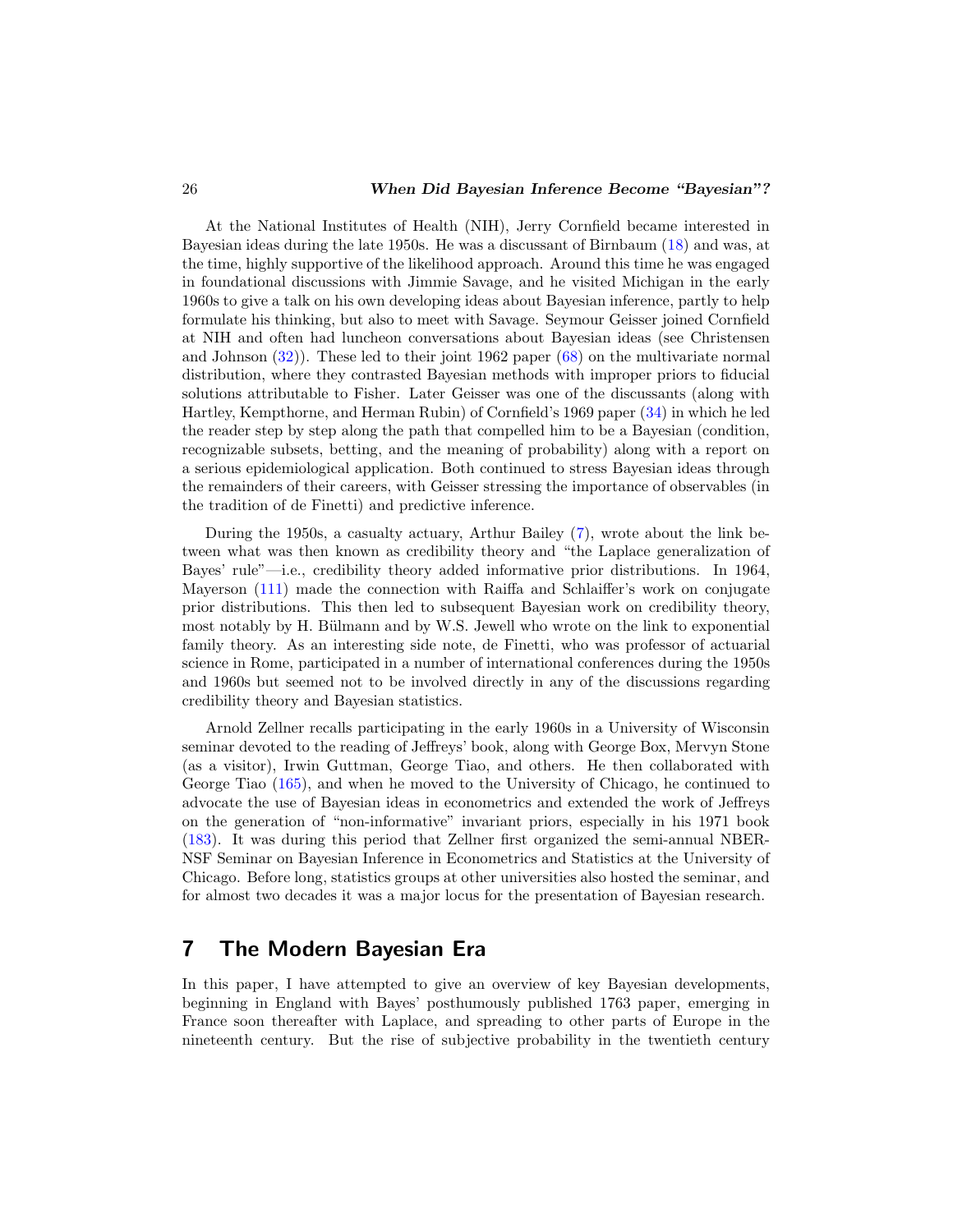<span id="page-26-0"></span>and the statistical efforts related to it occurred largely in England and then later in the U.S., with notable exceptions such as the contributions of de Finetti. Activities surrounding World War II had a profound influence on probability and statistics, not only in terms of the emigration of a number of key figures from Europe to the U.S. (e.g., Carnap, Neyman, von Mises, von Neumann, Wald) but also in terms of the impact that the application of statistics had on the development of mathematical statistics and foundations. The work during the 1950s, a period which I have called the neo-Bayesian revival when "Bayesian" emerged as the label of choice for those who advocated Bayesian methods, was dominated by statisticians in the U.S. and England, as were the developments of the 1960s. The blossoming of the Bayesian approach around the world in the three decades that followed is rooted in this history.

In some ways, this paper fills in a number of Bayesian details to my earlier overview of the history of statistics [\(57](#page-30-14)), and it also brings that history forward by a couple of decades, at least in part. For an overview of some recent research in Bayesian methods and foundations see the 2004 special issue of Statistical Science.

A major focal point in the development of Bayesian statistics since the early 1970s has been the quadrennial Valencia Symposium on Bayesian Statistics organized by Jose Bernardo, the proceedings of which have set a high standard for Bayesian publications. The introduction of Monte Carlo Markov chain methods to the Bayesian world in the late 1980s made possible computations that others had only dreamed of two decades earlier, when the work on the Federalist papers or election predictions was viewed as a Herculean feat. Bayesian methods have spread rapidly into areas of application and have been championed by practicing scientists, e.g., in computer science and machine learning. In 1992, both the International Society for Bayesian Analysis and the Bayesian Statistical Science Section of the American Statistical Association were founded (and since then have held many successful meetings), and ISBA has just launched the online statistical journal in which this article appears. And the quest for the holy grail of a method for deriving "objective" non-informative priors to express ignorance continues to the present day, aided in part by a continuing series of workshops on the topic.

Over the period since the neo-Bayesian revival, many have looked for syntheses of Bayesian and non-Bayesian ideas and methods, e.g., see Lindley [\(105\)](#page-33-13), Pratt [\(128\)](#page-35-13) and Good [\(78](#page-32-15)) for early examples, as well as the many recent contributions by Jim Berger and his collaborators. Moreover, the unity of statistics has become a theme of many papers, beginning as early as George Barnard's 1971 presidential address to the Royal Statistical Society [\(10](#page-27-9)) and continuing to the present day with Bradley Efron's 2004 presidential address to the American Statistical Association [\(53\)](#page-30-15).

These developments clearly are not all attributable to the use of the adjective "Bayesian." But they have meant that more and more statisticians and users of statistics have an interest in the origin of the label that describes the ideas and methods upon which they rely.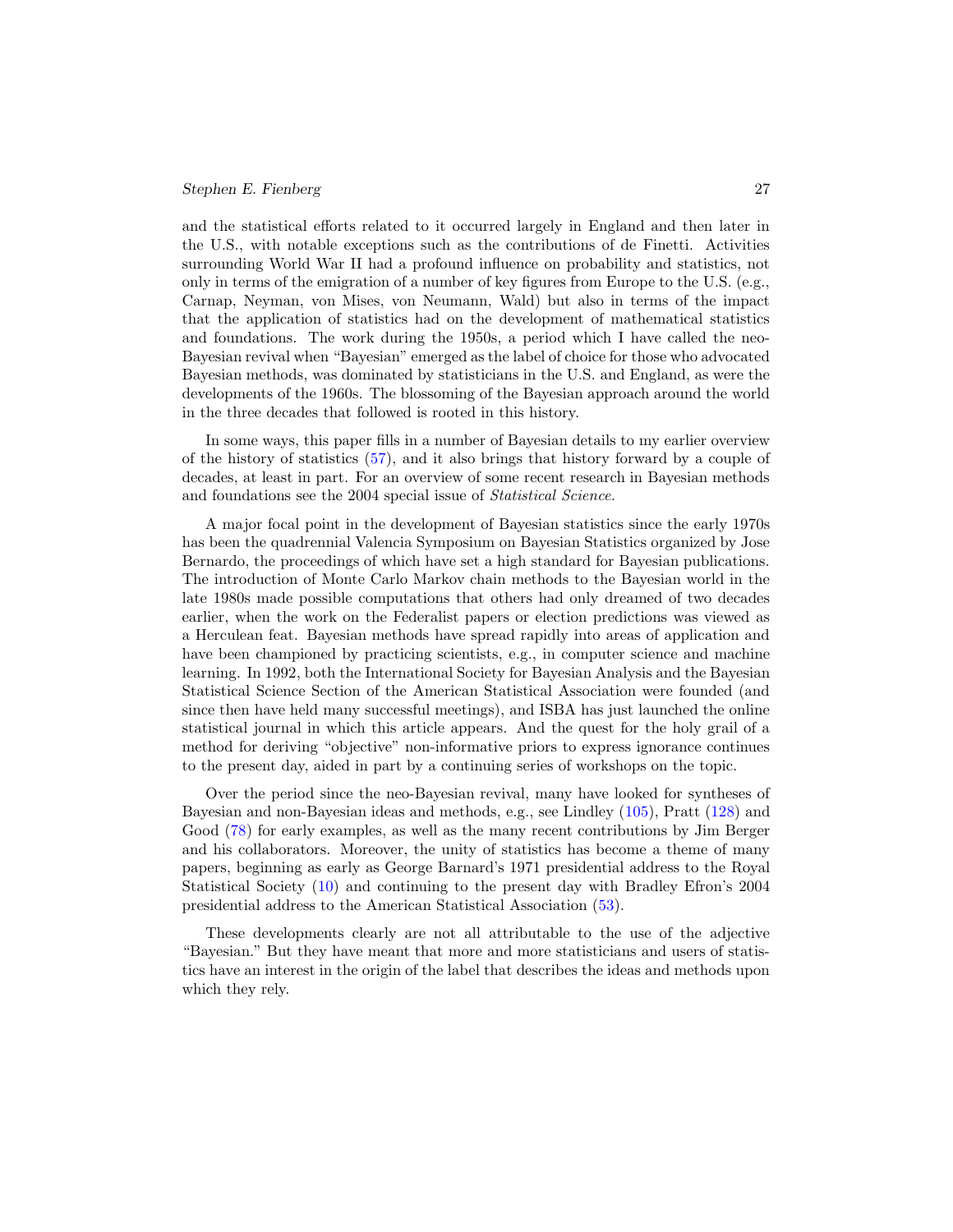### <span id="page-27-10"></span>8 Some Sources

Many of the papers cited here are available from online electronic archives such as those maintained by JSTOR, and from online web resources of a handful of technical publishers. The collections edited by Kyburg and Smokler are especially valuable sources. The first edition of their book includes an excerpt from Venn, a translation of Borel [\(21\)](#page-28-4), Ramsey [\(132](#page-35-1)), a translation of de Finetti [\(42\)](#page-30-4), a paper by Koopman, and Savage [\(142\)](#page-36-10). The second edition includes an overlapping and updated set of papers including later ones by de Finetti, Good and Savage. Several of the classic books from the crucial period of the 1950s referenced here are still in print in special paperback editions, and several papers cited here have been reprinted in Good [\(79\)](#page-32-16) and Savage [\(146\)](#page-36-14). The collection edited by Heyde and Seneta [\(84](#page-32-17)) contains excellent succinct biographies of many of the historical figures mentioned here, but none of the key figures in the neo-Bayesian revival, as the collection covers only those born prior to the twentieth century.

### <span id="page-27-1"></span>Bibliography

- [1] Aldrich, J. (1997). "R.A. Fisher and the Making of Maximum Likelihood 1912– 1922." Statistical Science, 12: 162–176. [7](#page-6-1)
- <span id="page-27-0"></span>[2] — (2002). "How Likelihood and Identification Went Bayesian." International Statistical Review, 70. [2](#page-1-2)
- <span id="page-27-7"></span>[3] Anscombe, F. J. (1961). "Bayesian Statistics." American Statistician, 15: 21–24. [23](#page-22-1)
- <span id="page-27-6"></span>[4] Anscombe, F. J. and Aumann, R. J. (1963). "A Definition of Subjective Probability." Annals of Mathematical Statistics, 34: 199–205. [20](#page-19-0)
- <span id="page-27-5"></span>[5] Arrow, K. J., Girshick, M. A., , and Rubin, H. (1949). "'Bayes and Minimax Solutions of Sequential Decision Problems." Econometrica, 17: 213–244. [13](#page-12-0)
- <span id="page-27-4"></span>[6] Association, A. S. (2003). "David Blackwell. Go Bayes!" Amstat News, 6–7. [13,](#page-12-0) [18](#page-17-2)
- <span id="page-27-8"></span>[7] Bailey, A. L. (1950). "Credibility Procedures, Laplace's Generalization of Bayes' Rule and the Combination of Collateral Knowledge with Observed Data." In Proceedings of the Casualty Actuarial Society, volume 37, 7–23. [26](#page-25-0)
- <span id="page-27-3"></span>[8] Banks, D. L. (1996). "A Conversation with I.J. Good." Statistical Science, 11: 1–19. [12,](#page-11-1) [16,](#page-15-3) [23](#page-22-1)
- <span id="page-27-2"></span>[9] Barnard, G. A. (1946). "Sequential Tests in Industrial Statistics." Supplement to the Journal of the Royal Statistical Society, 8: 1–26. [12](#page-11-1)
- <span id="page-27-9"></span> $[10]$  — (1972). "The Unity of Statistics." Journal of the Royal Statistical Society, Series A, 135: 1–15. [27](#page-26-0)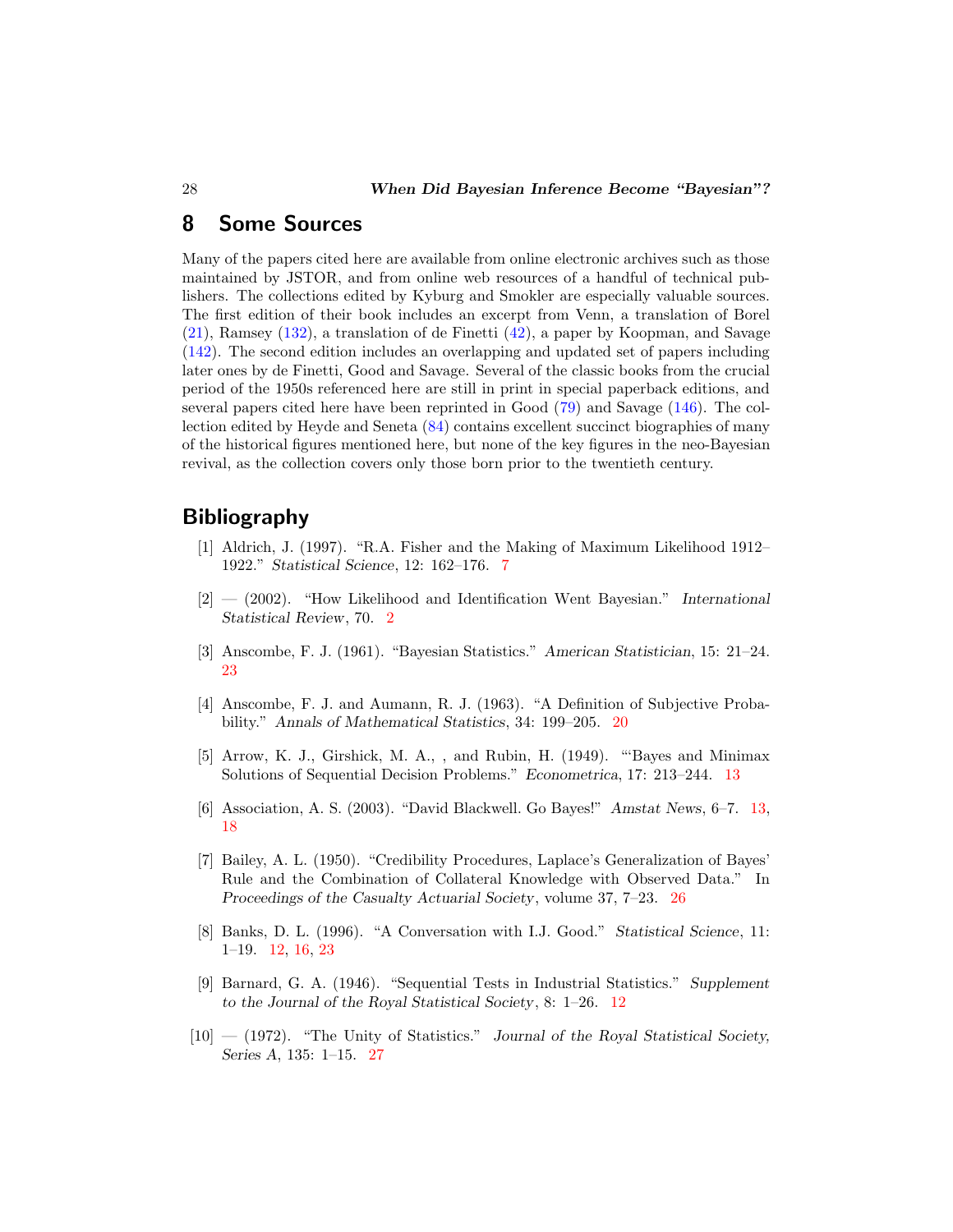- <span id="page-28-12"></span> $[11]$  — (1987). "R. A. Fisher—A True Bayesian?" International Statistical Review, 55: 183–189. [23](#page-22-1)
- <span id="page-28-6"></span>[12] Barnard, G. A. and Plackett, R. L. (1985). "Statistics in the United Kingdom, 1939–45." In Atkinson, A. C. and Fienberg, S. E. (eds.), A Celebration of Statistics: The ISI Centenary Volume, 31–56. New York: Springer-Verlag. [11](#page-10-1)
- <span id="page-28-5"></span>[13] Barnett, V. (1973). Comparative Statistical Inference. Wiley. [9](#page-8-3)
- <span id="page-28-1"></span>[14] Bayes, T. (1763). "An Essay Towards Solving a Problem in the Doctrine of Chances." Philosophical Transactions of the Royal Society of London, 53: 370– 418. [3](#page-2-2)
- <span id="page-28-2"></span>[15] Bellhouse, D. R. (2002). "On Some Recently Discovered Manuscripts of Thomas Bayes." Historia Mathematica, 29: 383–394. [4](#page-3-1)
- <span id="page-28-0"></span>[16] — (2004). "The Reverend Thomas Bayes FRS: A Biography to Celebrate the Tercentenary of his Birth (with discussion)." Statistical Science, 3–43. [2,](#page-1-2) [3](#page-2-2)
- <span id="page-28-3"></span>[17] Bienaymé, I. (1838). "Mémoire sur la Probabilité des Résultats Moyens des Observations; Démonstration Directe de la Règle de Laplace." Mém. Pres. Acad. Roy. Sci. Inst. France, 5: 513–558. [5](#page-4-2)
- <span id="page-28-11"></span>[18] Birnbaum, A. (1962). "On the Foundations of Statistical Inference (with discussion)." Journal of the American Statistical Association, 57: 269–326. [19,](#page-18-0) [26](#page-25-0)
- <span id="page-28-7"></span>[19] Blackwell, D. and Girshick, M. A. (1954). Theory of Games and Statistical Decisions. Wiley. [13,](#page-12-0) [17](#page-16-3)
- <span id="page-28-8"></span>[20] Borel, E. (1921). "La Théorie du Jeu et les Équations Intégrales à Noyau Symétrique." Comptes Rendus de l'Académie des Sciences, 173: 1304–1308. Translated by L. J. Savage as "The Theory of Play and Integral Equations with Skew Symmetric Kernels." Econometrica, 21, 97–100. [16](#page-15-3)
- <span id="page-28-4"></span> $[21] - (1924)$ . "À Propos d'un Traité de Probabilités." Revue Philosophique, 98: 321–336. Translated as "A Propos of a Treatise on Probability." In Kyburg, H. E. and Smokler, H. E., eds. (1964). Studies in Subjective Probability. Wiley, New York, 45–60. [9,](#page-8-3) [28](#page-27-10)
- <span id="page-28-9"></span> $[22]$  —  $(1924)$ . "Sur lex Jeux où Interviennent L'hasard et L'habileté des Joueurs." In Théorie des Probabilités, 204–224. Librairie Scientifique, J. Herman. [16](#page-15-3)
- <span id="page-28-10"></span> $[23]$  — (1927). "Sur les Systèmes de Formes Linéaires à Déterminant Symétrique Gauche et la Théorie Génerale du Jeu. from Algèbre et Calcul des Probabilités." Comptes Rendus de l'Académie des Sciences, 173: 52-53. [16](#page-15-3)
- <span id="page-28-13"></span>[24] Box, G. E. P. and Jenkins, G. M. (1970). Time Series Analysis: Forecasting and Control. Holden-Day. [24](#page-23-0)
- <span id="page-28-14"></span>[25] Box, G. E. P. and Tiao, G. C. (1961). "A Further Look at Robustness Via Bayes' Theorem." Biometrika, 49: 419–432. [24](#page-23-0)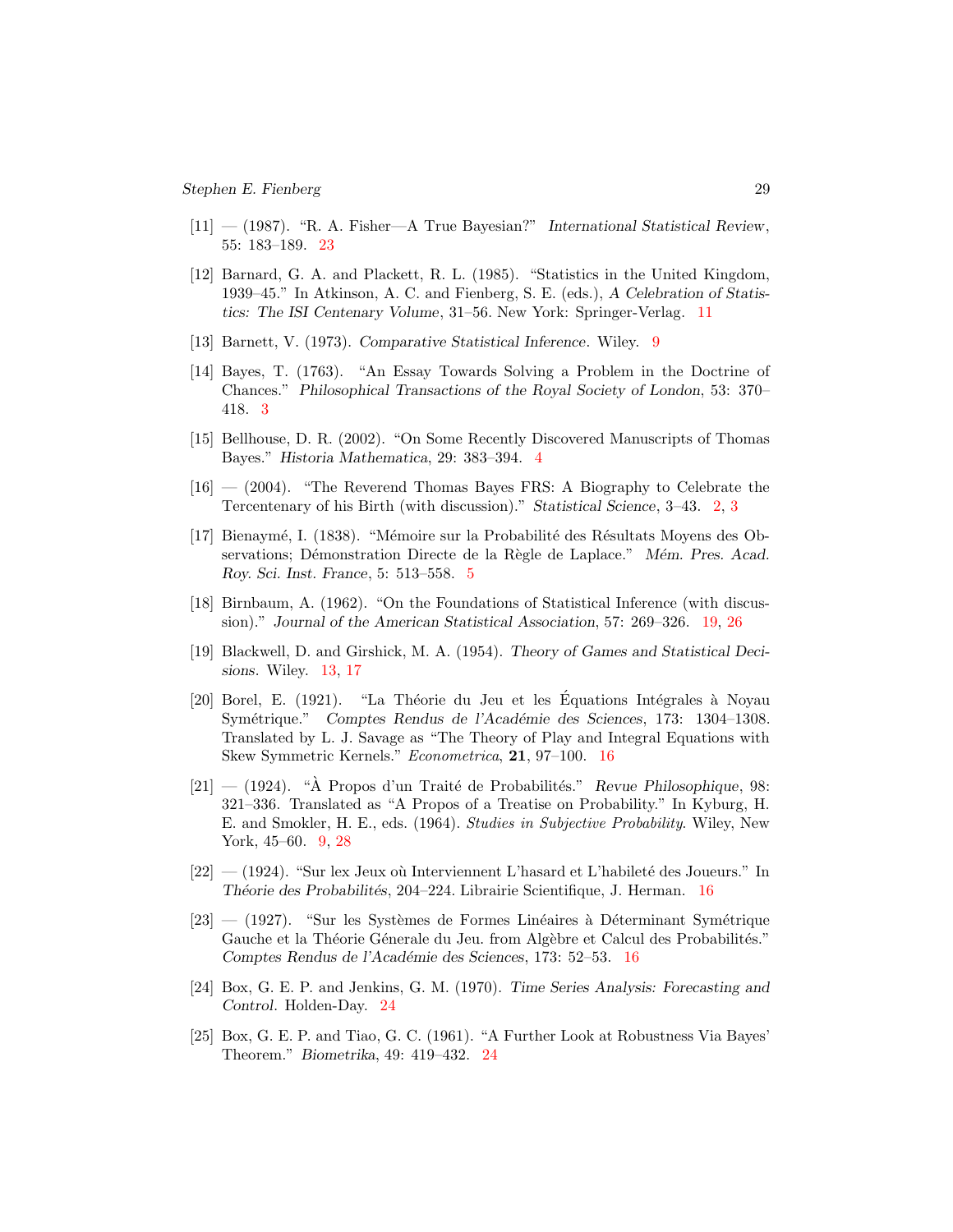- <span id="page-29-12"></span>[26] — (1973). Bayesian Inference in Statistical Analysis. Addison-Wesley. [24](#page-23-0)
- <span id="page-29-13"></span>[27] Brillinger, D. A. (2002). "John W. Tukey: His Life and Professional Contributions." Annals of Statistics, 30: 1535–1575. [24](#page-23-0)
- <span id="page-29-6"></span>[28] Broemeling, L. and Broemeling, A. (2003). "Studies in the History of Probability and Statistics: XLVIII. The Bayesian Contributions of Ernest Lhoste." Biometrika, 90: 728–731. [10](#page-9-0)
- <span id="page-29-11"></span>[29] Carnap, R. (1950). Logical Foundations of Probability. University of Chicago Press. [21](#page-20-1)
- <span id="page-29-8"></span>[30] Chernoff, H. (1954). "Rational Selection of Decision Functions." Econometrica, 22: 422–443. [13](#page-12-0)
- <span id="page-29-7"></span>[31] Christ, C. F. (1994). "The Cowles Commission's Contributions to Econometrics at Chicago, 1939-1955." Journal of Economic Literature, 32: 30–59. [13](#page-12-0)
- <span id="page-29-14"></span>[32] Christensen, R. and Johnson, W. (2004). "Conversation with Seymour Geisser." Statistical Science. [26](#page-25-0)
- <span id="page-29-3"></span>[33] Condorcet, M.-J.-A.-N. d. C. (1785). Essai sur L'application de L'analyse à la Probabilité des Décisions Rendues à la Pluraltté des Voix. Imprimerie Royale. [5](#page-4-2)
- <span id="page-29-15"></span>[34] Cornfield, J. (1969). "The Bayesian Outlook and Its Application (with discussion)." Biometrics, 25: 617–657. [26](#page-25-0)
- <span id="page-29-5"></span> $[35]$  Cournot, A. A. (1984). Exposition de la Theorie des Chances et des Probabilités.. Librairie J. Vrin. [6](#page-5-2)
- <span id="page-29-0"></span>[36] Dale, A. I. (1999). A History of Inverse Probability from Thomas Bayes to Karl Pearson. Springer-Verlag. [2,](#page-1-2) [5,](#page-4-2) [37](#page-36-15)
- <span id="page-29-1"></span>[37] — (2003). Most Honourable Remembrance: The Life and Work of Thomas Bayes. Springer-Verlag. [3,](#page-2-2) [4](#page-3-1)
- <span id="page-29-4"></span>[38] Daston, L. (1994). "How Probabilities Came to be Objective and Subjective." Historia Mathematica, 21: 330–344. [6](#page-5-2)
- <span id="page-29-9"></span>[39] David, H. A. (1995). "First (?) Occurrence of Common Terms in Mathematical Statistics." American Statistician, 49: 121–133. [14](#page-13-0)
- <span id="page-29-10"></span>[40] — (1998). "First (?) Occurrence of Common Terms in Probability and Statistics – A Second List, with Corrections." American Statistician, 52: 36–40. [14](#page-13-0)
- <span id="page-29-2"></span> $[41]$  — (2001). "Appendix B." In David, H. A. and Edwards, A. W. F. (eds.), Annotated Readings in the History of Statistics. Springer-Verlag. [3,](#page-2-2) [14](#page-13-0)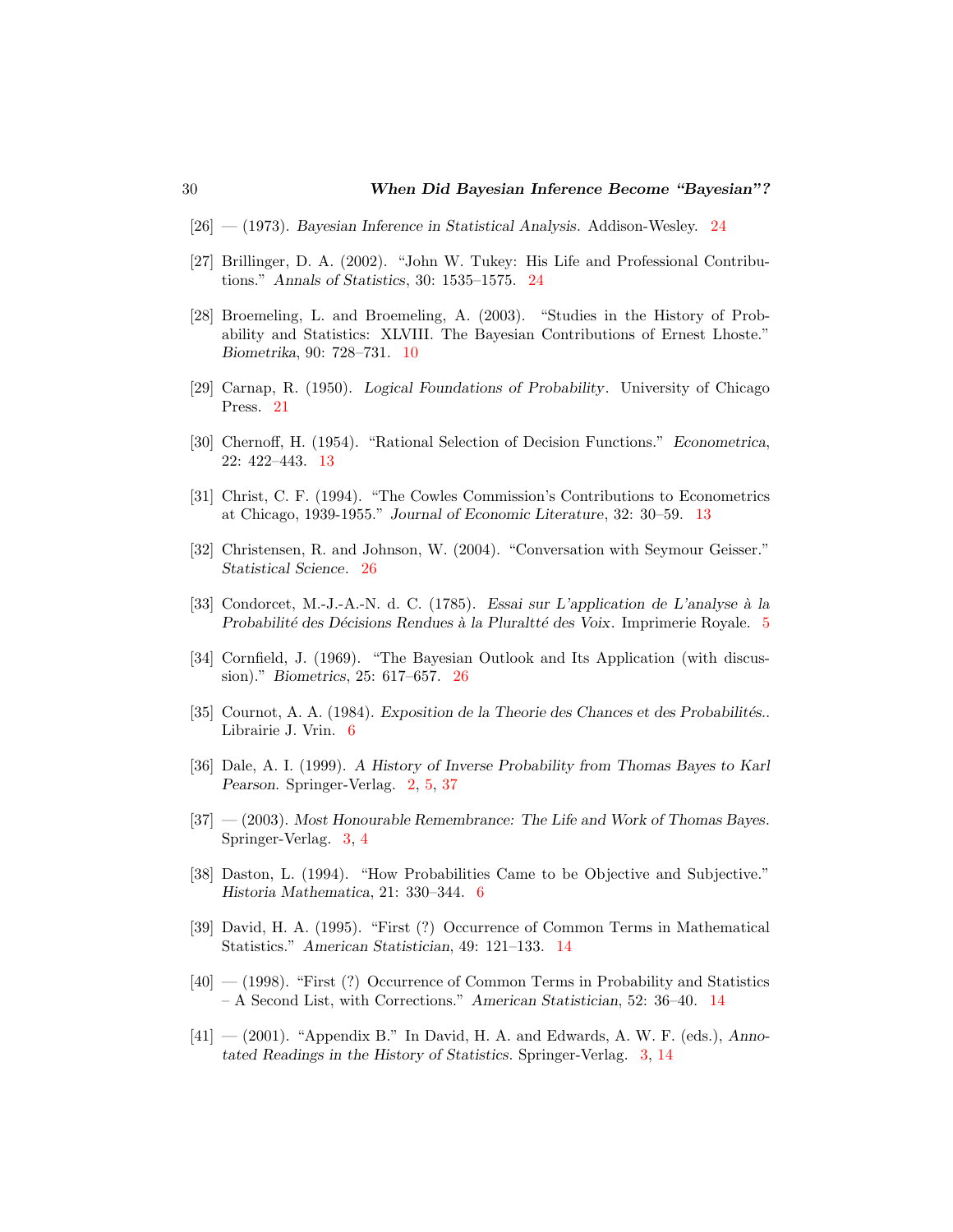- <span id="page-30-4"></span>[42] de Finetti, B. (1937). "La Prévision: Ses Lois Logiques, Ses Sources Subjectives." Annales de l'Institut Henri Poincaré, 7: 1–68. Translated as "Foresight: Its Logical Laws, Its Subjective Sources," in Kyburg, H. E. and Smokler, H. E. eds., (1964). Studies in Subjective Probability. Wiley, New York, 91–158. (Corrections appear in (de Finetti, 1972, p. xvii)). [11,](#page-10-1) [16,](#page-15-3) [28](#page-27-10)
- <span id="page-30-10"></span>[43] — (1951). "Recent Suggestions for the Reconciliation of Theories of Probability." In Proceedings of the Second Berkeley Symposium on Mathematical Statistics and Probability, volume 1, 217–225. Berkeley: University of California Press. [16](#page-15-3)
- <span id="page-30-11"></span>[44] — (1955). "La Notion de 'Horizon Bayesien.'." In Thone, G. (ed.), Colloque Sur l'Analyse Statistique, Bruxelles, 57-71. Paris: Liège and Masson & Cie. [16,](#page-15-3) [18](#page-17-2)
- <span id="page-30-5"></span> $[45] - (1974)$ . Theory of Probability, volume I. Wiley. [11](#page-10-1)
- <span id="page-30-6"></span> $[46]$  — (1975). Theory of Probability, volume II. Wiley. [11](#page-10-1)
- <span id="page-30-0"></span>[47] De Morgan, A. (1837). "Review of Laplace's *Théorie Analytique des Probabilités.* (3rd Edition)." Dublin Review, 2, 3: 338–354, 237–248. [5](#page-4-2)
- <span id="page-30-8"></span>[48] DeGroot, M. A. (1970). Optimal Statistical Decisions. McGraw-Hill. [13](#page-12-0)
- <span id="page-30-2"></span>[49] Edgeworth, F. Y. (1883). "The Method of Least Squares." Philosophical Magazine, 5th series, 34: 190–204. [6](#page-5-2)
- <span id="page-30-3"></span>[50] Edwards, A. W. F. (1997). "What Did Fisher Mean by 'Inverse Probability' in 1912–1922?" Statistical Science, 12: 177–184. [7](#page-6-1)
- <span id="page-30-9"></span>[51] — (2004). "Comment on Bellhouse, David R. 'The Reverend Thomas Bayes FRS: A Biography to Celebrate the Tercentenary of his Birth'." Statistical Science, 19: 34–37. [14,](#page-13-0) [15](#page-14-0)
- <span id="page-30-12"></span>[52] Edwards, W., Lindman, H., and Savage, L. J. (1963). "Bayesian Statistical Inference for Psychological Research." Psychological Review, 70: 193–242. [17,](#page-16-3) [19,](#page-18-0) [25](#page-24-1)
- <span id="page-30-15"></span>[53] Efron, B. (2005). "Bayesians, Frequentists, and Scientists." Journal of the American Statistical Association, 100. [27](#page-26-0)
- <span id="page-30-13"></span>[54] Efron, B. and Morris, C. (1973). "Stein's Estimation Rule and its Competitors— An Empirical Bayes Approach." Journal of the American Statistical Association, 68: 117–130. [25](#page-24-1)
- <span id="page-30-1"></span>[55] Fechner, G. T. (1897). Kollektivmasslehre. Engelmann. [6](#page-5-2)
- <span id="page-30-7"></span>[56] Fienberg, S. E. (1985). "Statistics Developments in World War II: An International Perspective." In Atkinson, A. C. and Fienberg, S. E. (eds.), A Celebration of Statistics: The ISI Centenary Volume, 25–30. Springer-Verlag. [11](#page-10-1)
- <span id="page-30-14"></span>[57] — (1992). "A Brief History of Statistics in Three and One-half Chapters: A Review Essay." Statistical Science, 7: 208–225. [27](#page-26-0)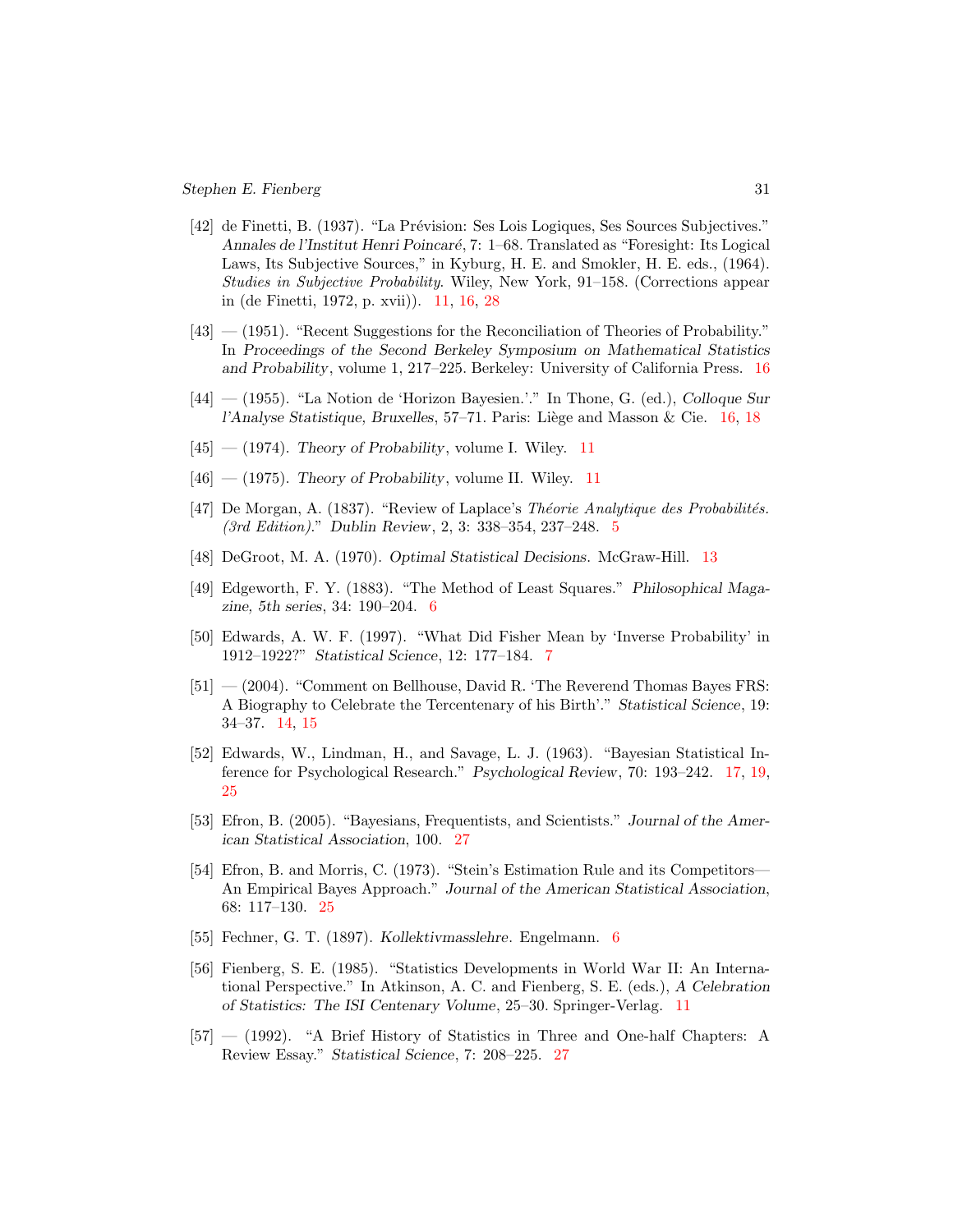- <span id="page-31-0"></span> $[58]$  — (1999). "Statistics in the Social World,' a review of The Politics of Large Numbers: A History of Statistical Reasoning, by Alain Desrosières." Science, 283: 2025. [2](#page-1-2)
- <span id="page-31-13"></span> $[59]$  —  $(2005)$ . "Interview with Howard Raiffa." Statistical Science. [17,](#page-16-3) [18](#page-17-2)
- <span id="page-31-2"></span>[60] Fienberg, S. E. and Lazar, N. (2001). "William Sealy Gosset: 1876-1937." In Heyde, C. and Seneta, E. (eds.), Statisticians of the Centuries. New York: Springer-Verlag. [7](#page-6-1)
- <span id="page-31-5"></span>[61] Fienberg, S. E. and Tanur, J. M. (1996). "Reconsidering the Fundamental Contributions of Fisher and Neyman on Experimentation and Sampling." International Statistical Review, 64: 237–253. [8](#page-7-0)
- <span id="page-31-1"></span>[62] Fisher, R. A. (1922). "On the Mathematical Foundations of Theoretical Statistics." Philosophical Transactions of the Royal Society of London, Series A, 222: 309–368. [4,](#page-3-1) [8](#page-7-0)
- <span id="page-31-4"></span> $[63] - (1925)$ . Statistical Methods for Research Workers. Oliver and Boyd. [8](#page-7-0)
- <span id="page-31-3"></span>[64] — (1930). "'Inverse Probability." Proceedings of the Cambridge Philosophical Society, 26: 528–535. [8](#page-7-0)
- <span id="page-31-12"></span> $[65]$  — (1950). Contributions to Mathematical Statistics. Wiley. [14](#page-13-0)
- <span id="page-31-14"></span>[66] — (1956). Statistical Methods and Scientific Inference. Oliver and Boyd. [22](#page-21-4)
- <span id="page-31-15"></span>[67] Fraser, D. A. S. (1968). The Structure of Inference. Wiley. [23](#page-22-1)
- <span id="page-31-16"></span>[68] Geisser, S. and Cornfield, J. (1963). "Posterior Distributions for Multivariate Normal Parameters." Journal of the Royal Statistical Society, Series B, 25: 368– 376. [26](#page-25-0)
- <span id="page-31-6"></span> $[69]$  Gigerenzer, G., Swijtink, Z., Porter, T., Daston, L., Beatty, J., , and Krüger, L. (1989). The Empire of Chance: How Probability Changed Everyday Life. Cambridge University Press. [8](#page-7-0)
- <span id="page-31-9"></span>[70] Girshick, M. A. and Rubin, H. (1952). "A Bayes Approach to a Quality Control Model." Annals of Mathematical Statistics, 23: 114–125. [13](#page-12-0)
- <span id="page-31-8"></span>[71] Good, I. (1950). Probability and the Weighing of Evidence. Charles Griffin. [12,](#page-11-1) [14](#page-13-0)
- <span id="page-31-7"></span>[72] — (1979). "Studies in the History of Probability and Statistics: XXXVII. Turing's Statistical Work in World War II." Biometrika, 66: 393–396. [12](#page-11-1)
- <span id="page-31-11"></span>[73] Good, I. J. (1952). "Rational Decisions." Journal of the Royal Statistical Society, Series B, 14: 107–114. [14](#page-13-0)
- <span id="page-31-10"></span>[74] — (1953). "The Population Frequencies of Species and the Estimation of Population Parameters." Biometrika, 40: 237–264. [14,](#page-13-0) [25](#page-24-1)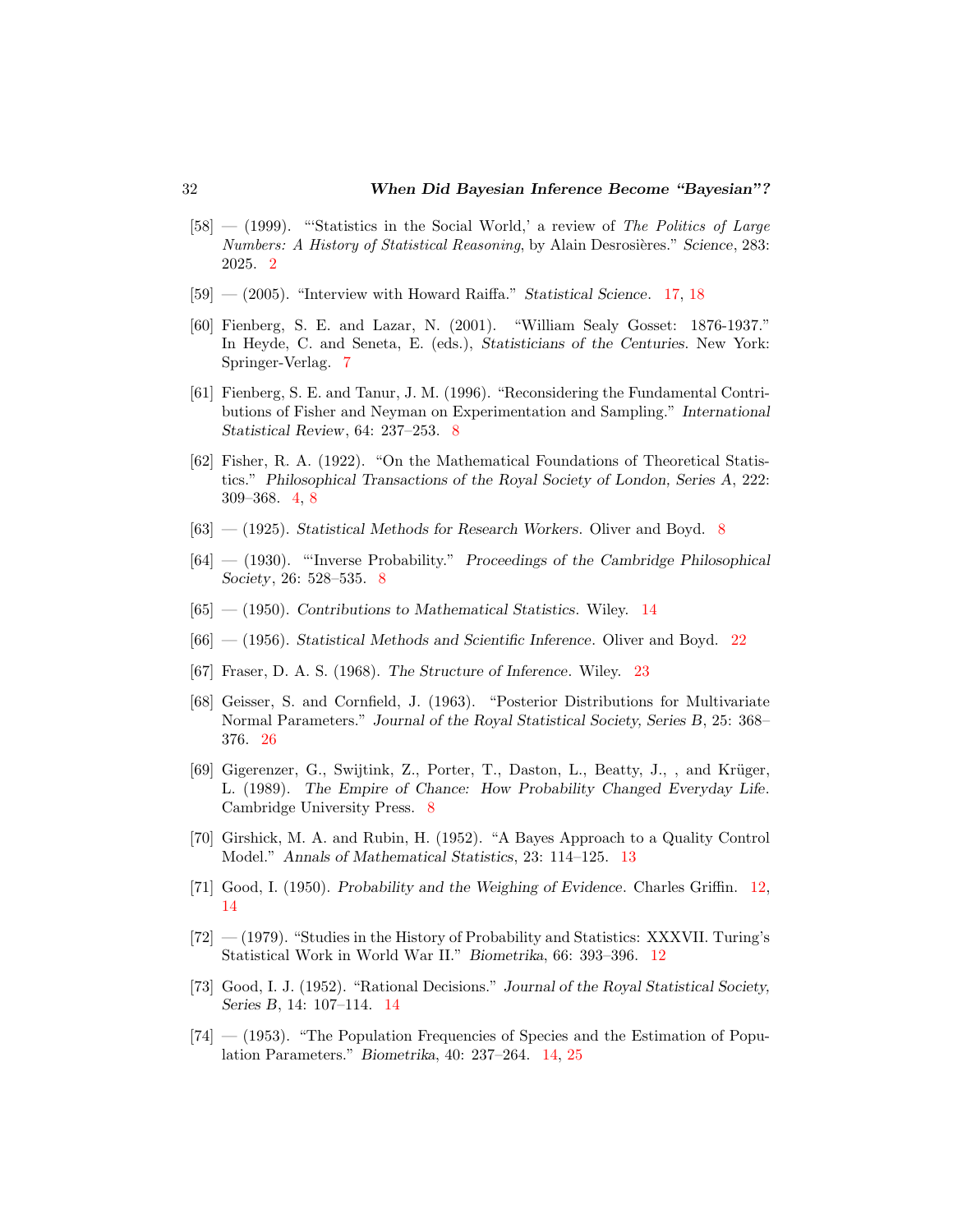- <span id="page-32-18"></span><span id="page-32-9"></span> $[75]$  — (1956). "Review of B. de Finetti (1954)." Mathematical Reviews, 17: 633. [16](#page-15-3)
- <span id="page-32-10"></span>[76] — (1958). "Significance Tests in Parallel and in Series." Journal of the American Statistical Association, 53: 799–813. [18,](#page-17-2) [19](#page-18-0)
- <span id="page-32-7"></span> $[77] - (1965)$ . The Estimation of Probabilities. The M.I.T. Press. [10,](#page-9-0) [18](#page-17-2)
- <span id="page-32-15"></span>[78] — (1976). "The Bayesian Influence, or How to Sweep Subjectivism Under the Carpet." In Hooker, C. A. and Harper, W. (eds.), Foundations of Probability Theory, Statistical Inference, and Statistical Theories of Science, volume 2, 125– 174. Dordrecht, Holland: D. Reidel. [27](#page-26-0)
- <span id="page-32-16"></span>[79] — (1983). Good Thinking: The Foundations of Probability and its Applications. University of Minnesota Press. [28](#page-27-10)
- <span id="page-32-13"></span>[80] — (1992). "Introduction to Robbins (1955), An Empirical Bayes Approach to Statistics." In Johnson, N. L. and Kotz, S. (eds.), Breakthroughs in Statistics, Vol. I: Foundations and Basic Theory, 379–387. Springer-Verlag. This is in fact an introduction to Robbin's 1956 paper [\(134](#page-35-11)). [25](#page-24-1)
- <span id="page-32-12"></span>[81] Good, I. J. and Toulmin, G. (1956). "The Number of New Species, and the Increase in Population Coverage, When a Sample is Increased." Biometrika, 43: 45–63. [25](#page-24-1)
- <span id="page-32-1"></span>[82] Hald, A. (1998). A History of Mathematical Statistics From 1750 to 1930. Wiley. [2,](#page-1-2) [4](#page-3-1)
- <span id="page-32-4"></span>[83] Heyde, C. C. and E., S. (1977). I. J. Bienaymé: Statistical Theory Anticipated. Springer-Verlag. [5,](#page-4-2) [6](#page-5-2)
- <span id="page-32-17"></span>[84] — (2001). Statisticians of the Centuries. Springer-Verlag. [28](#page-27-10)
- <span id="page-32-3"></span>[85] Howie, D. (2002). Interpreting Probability: Controversies and Developments in the Early Twentieth Century. Cambridge University Press. [5](#page-4-2)
- <span id="page-32-8"></span>[86] Jeffreys, H. (1931). Scientific Inference. Cambridge University Press. [10](#page-9-0)
- <span id="page-32-5"></span> $[87] - (1939)$ . Theory of Probability. Oxford University Press. [7,](#page-6-1) [10,](#page-9-0) [11](#page-10-1)
- <span id="page-32-14"></span>[88] Kadane, J. B. (2001). "Jimmie Savage: An Introduction." ISBA Bulletin, 8: 5–6. [25](#page-24-1)
- <span id="page-32-2"></span>[89] Kapteyn, J. C. (1903). Skew Frequency Curves in Biology and Statistics. Noordhoff. [4](#page-3-1)
- <span id="page-32-0"></span>[90] Kasner, E. and Newman, J. R. (1940). Mathematics and the Imagination. Simon and Schuster. [1](#page-0-5)
- <span id="page-32-6"></span>[91] Keynes, J. M. (1921). A Treatise on Probability, volume 8. St Martin's. [9,](#page-8-3) [10](#page-9-0)
- <span id="page-32-11"></span>[92] Kolmogorov, A. (1933). "'Sur L´estimation Statisque des Parametres de la Loi de Gauss." Bulletin of the Academy of Science URSS Ser. Math., 6: 3–32. [18](#page-17-2)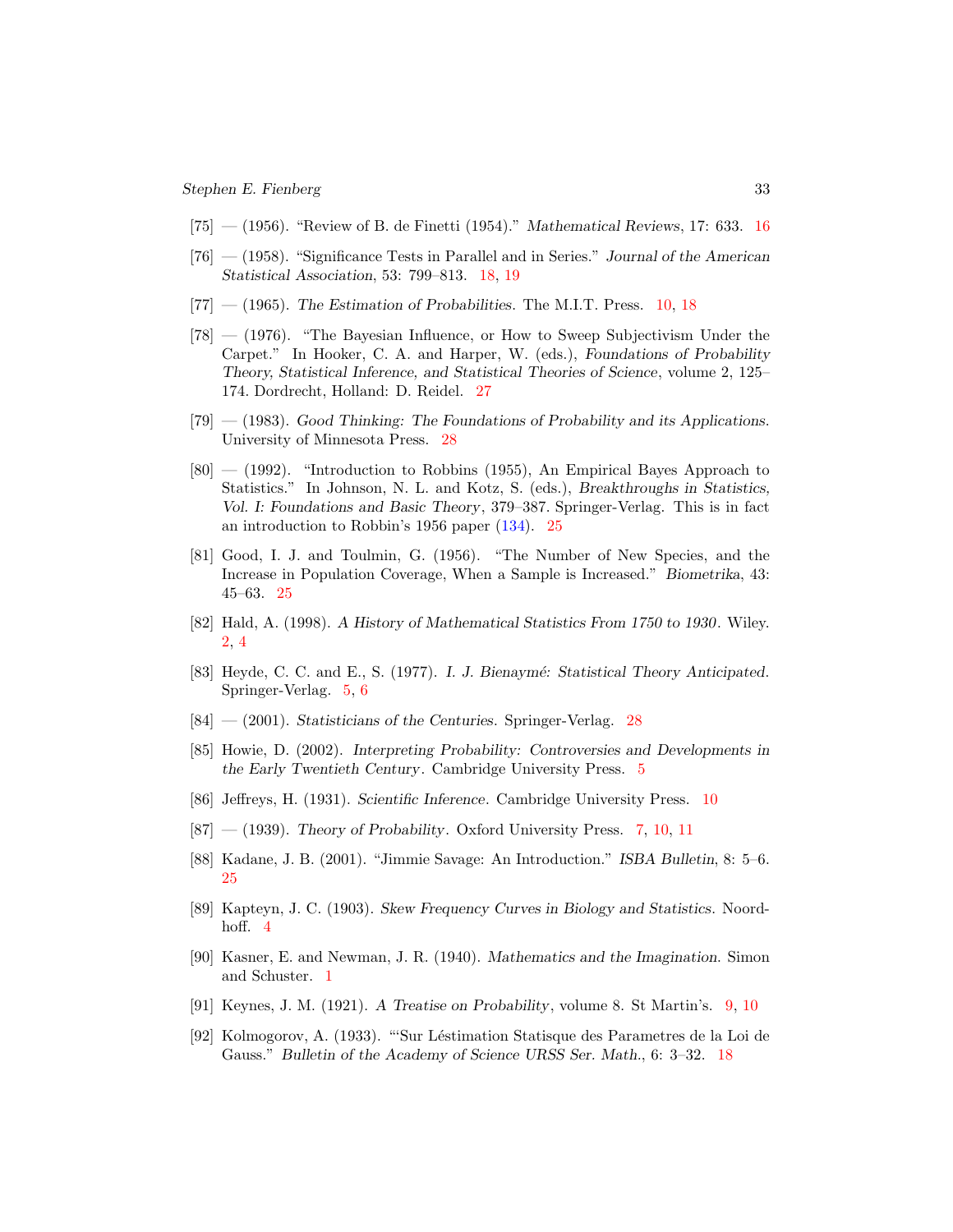- <span id="page-33-1"></span>[93] Kolmogorov, A. N. (1933). Grundbegriffe der Wahrscheinlichkeitsrechnung. Springer-Verlag. [2,](#page-1-2) [8](#page-7-0)
- <span id="page-33-8"></span>[94] Kyburg, H. E. and Smokler, H. E. (eds.) (1964). Studies in Subjective Probability. New York: Wiley. Second revised edition, Krieger, Garden City, 1980. [11](#page-10-1)
- <span id="page-33-4"></span>[9[5](#page-4-2)] Lacroix, S. F. (1816). "Traité É $\acute{e}$ lementaire du Calcul des Probabilités."
- <span id="page-33-2"></span>[96] Laplace, P.-S. (1774). "'Mémoire sur la Probabilité des Causes par les Evénements." Mémoires de Mathématique et de Physique Presentés á l'Académie Royale des Sciences, Par Divers Savans,  $\&$  Lûs dans ses Assemblées, 6: 621–656. [3](#page-2-2)
- <span id="page-33-3"></span> $[97] - (1812)$ . Théorie Analytique des Probabilités. Courcier. [5](#page-4-2)
- <span id="page-33-6"></span>[[9](#page-8-3)8] Lévy, P. (1925). Calcul de Probabilités. Gauthier-Villars. 9
- <span id="page-33-7"></span>[99] Lhoste, E. (1923). "Le Calcul des Probabilit´es Appliqu´e a L'artillerie." Revue D'artillerie, 91, 92: 405–423 and 516–532, 58–82 and 152–179. [10](#page-9-0)
- <span id="page-33-5"></span>[100] Lindley, D. V. (1953). "Statistical Inference." Journal of the Royal Statistical Society, Series B, 16: 30–76. [9](#page-8-3)
- <span id="page-33-11"></span>[101] — (1957). "Fiducial Distributions and Bayes' Theorem." Journal of the Royal Statistical Society, Series B, 20: 102–107. [18](#page-17-2)
- <span id="page-33-12"></span>[102] — (1957). "A Statistical Paradox." Biometrika, 44: 187–192. [18](#page-17-2)
- <span id="page-33-16"></span>[103] — (1958). "Fiducial Distributions and Bayes' Theorem." Journal of the Royal Statistical Society, Series B, 20: 102–107. [22](#page-21-4)
- <span id="page-33-9"></span>[104] — (1958). "Professor Hogben's 'Crisis'–A Survey of the Foundations of Statistics." Applied Statistics, 7: 186–198. [17,](#page-16-3) [18](#page-17-2)
- <span id="page-33-13"></span>[105] — (1965). Introduction to Probability and Statistics from a Bayesian Viewpoint. Part 1: Probability. Part 2: Inference. Cambridge University Press. [18,](#page-17-2) [27](#page-26-0)
- <span id="page-33-0"></span> $[106] - (2000)$ . "What is a Bayesian?" ISBA Bulletin, 1: 7–9. [2,](#page-1-2) [14,](#page-13-0) [18](#page-17-2)
- <span id="page-33-14"></span> $[107]$  —  $(2004)$ . "Bayesian Thoughts (An Interview with Helen Joyce)." Significance, 1: 73–75. [19](#page-18-0)
- <span id="page-33-15"></span> $[108] - (2004)$  $[108] - (2004)$  $[108] - (2004)$ . "That Wretched Prior." Significance, 1: 85–87. 20
- <span id="page-33-17"></span>[109] Lindley, D. V. and Smith, A. F. M. (1972). "Bayes Estimates for the Linear Model (with discussion)." Journal of the Royal Statistical Society, Series B, 34: 1–44. [25](#page-24-1)
- <span id="page-33-10"></span>[110] Luce, D. and Raiffa, H. (1957). Games and Decisions: Introduction and Critical Survey. Wiley. [17](#page-16-3)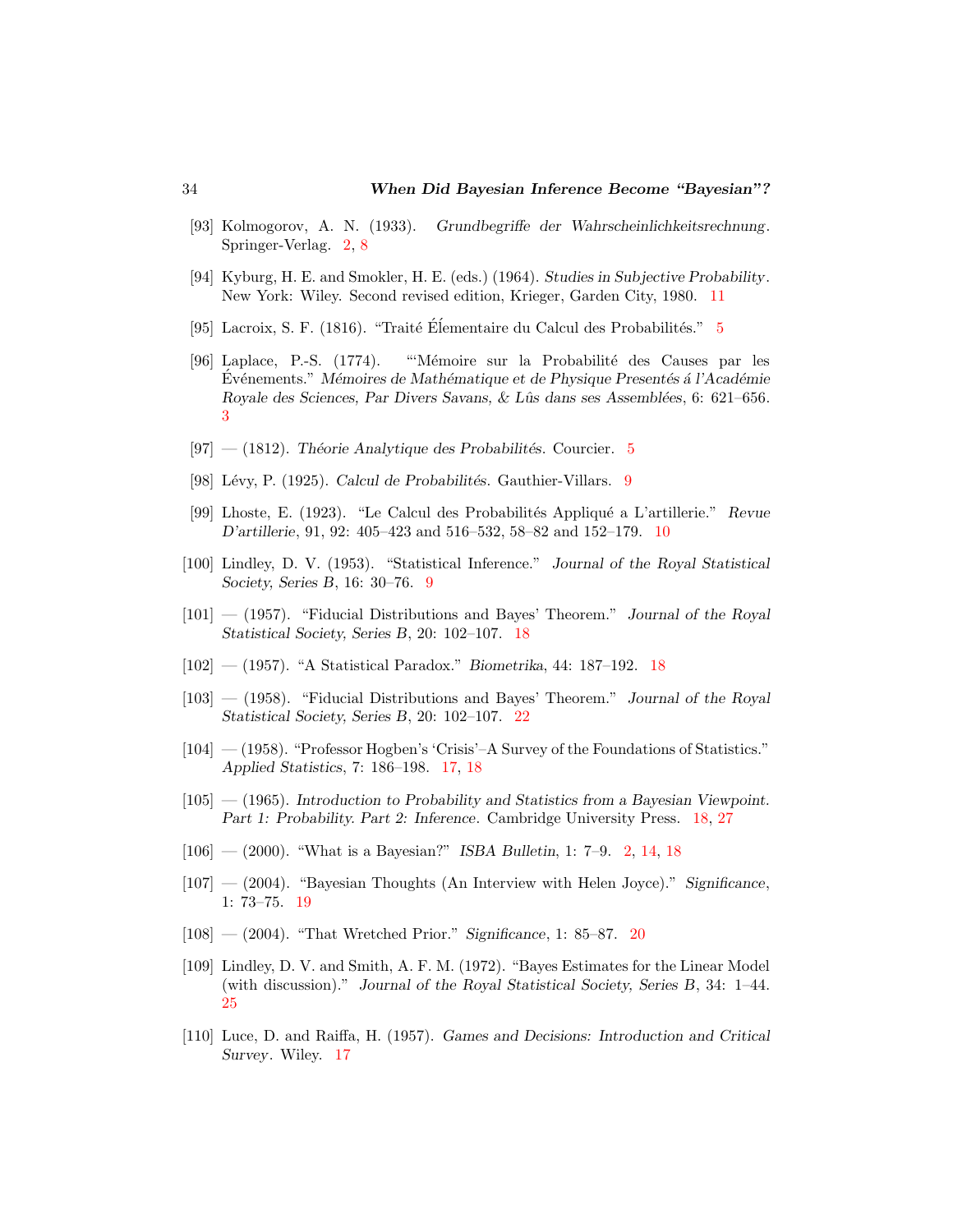- <span id="page-34-15"></span>[111] Mayerson, A. L. (1964). "A Bayesian View of Credibility." Proceedings of the Casualty Actuarial Society, 51: 85–104. [26](#page-25-0)
- <span id="page-34-9"></span>[112] Metropolis, N. (1987). "The Beginning of the Monte Carlo Method." Los Alamos Science, 125–130. [14](#page-13-0)
- <span id="page-34-8"></span>[113] Metropolis, N., Rosenbluth, A. W., Rosenbluth, M. N., Teller, A. H., and Teller, E. (1953). "Equations of State Calculations by Fast Computing Machines." Journal of Chemical Physics, 21: 1087–1092. [14](#page-13-0)
- <span id="page-34-7"></span>[114] Metropolis, N. and Ulam, S. (1949). "The Monte Carlo Method." Journal of the American Statistical Association, 44: 335–341. [14](#page-13-0)
- <span id="page-34-10"></span>[115] Mosteller, F. (1948). "On Pooling Data." Journal of the American Statistical Association, 43: 231–242. [17](#page-16-3)
- <span id="page-34-11"></span>[116] Mosteller, F. and Nogee, P. (1951). "An Experimental Measurement of Utility." Journal of Political Economy, 59: 371–404. [17](#page-16-3)
- <span id="page-34-13"></span>[117] Mosteller, F. and Wallace, D. L. (1963). "Inference in an Authorship Problem." Journal of the American Statistical Association, 58: 275–309. [23](#page-22-1)
- <span id="page-34-14"></span>[118] — (1964). Inference and Disputed Authorship: The Federalist. Addison-Wesley. [23](#page-22-1)
- <span id="page-34-5"></span>[119] Nagel, E. (1936). "The Meaning of Probability (with discussion)." Journal of the American Statistical Association, 31: 10–30. [8,](#page-7-0) [9](#page-8-3)
- <span id="page-34-12"></span> $[120]$  —  $(1938)$ . The Principles of the Theory of Probability. University of Chicago Press. [22](#page-21-4)
- <span id="page-34-6"></span>[121] Neyman, J. (1937). "Outline of a Theory of Statistical Estimation Based on the Classical Theory of Probability." Philosophical Transactions of the Royal Society, Series A, 236: 333–380. [9](#page-8-3)
- <span id="page-34-1"></span>[122] of Mathematical Statistics, I. (1988). "The Reverend Thomas Bayes, F.R.S.— 1701?-1761." IMS Bulletin, 17: 276–278. [4](#page-3-1)
- <span id="page-34-3"></span>[123] Pearson, K. (1892). The Grammar of Science. Walter Scott. [7](#page-6-1)
- <span id="page-34-4"></span>[124] — (1907). "On the Influence of Past Experience on Future Expectation." Philosophical Magazine, 13: 365–378. [7](#page-6-1)
- <span id="page-34-2"></span>[125] Pfanzagl, J. and Sheynin, O. (1996). "Studies in the History of Probability and Statistics: XLIV. A Forerunner of the t-distribution." Biometrika, 83: 891–898. [7](#page-6-1)
- <span id="page-34-0"></span>[126] Porter, T. (1986). The Rise in Statistical Thinking: 1820–1900. Princeton University Press. [2](#page-1-2)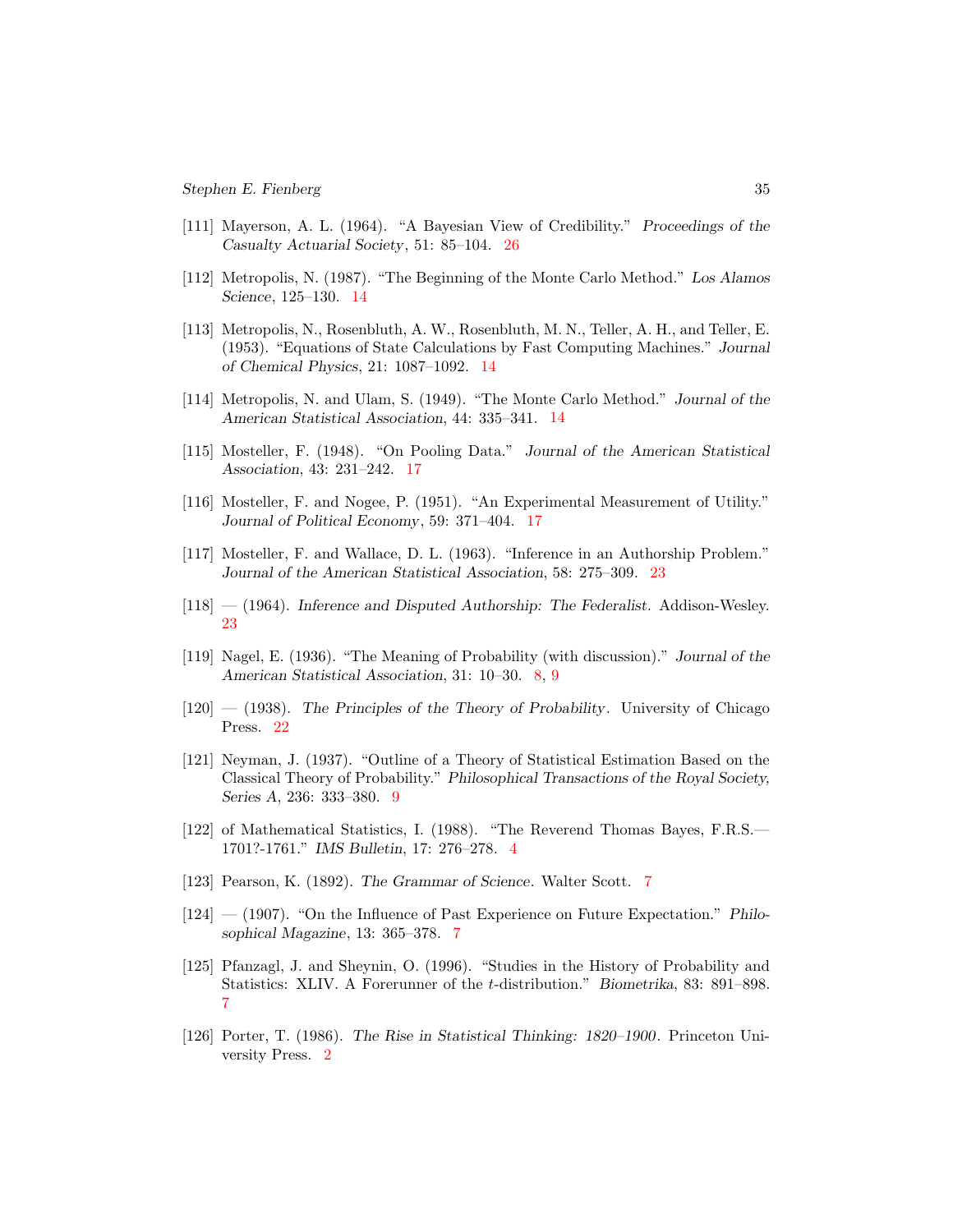- <span id="page-35-0"></span> $[127]$  — (2004). Karl Pearson: The Scientific Life in a Statistical Age. Princeton University Press. [1](#page-0-5)
- <span id="page-35-13"></span>[128] Pratt, J. W. (1965). "Bayesian Interpretation of Standard Inference Statements." Journal of the Royal Statistical Society. Series B, 27. [27](#page-26-0)
- <span id="page-35-7"></span>[129] — (1995). "Foreword." In Eeckhoudt, L. and Gollier, C. (eds.), Risk: Evaluation, Management and Sharing. New York: Harvester Wheatsheaf. [17](#page-16-3)
- <span id="page-35-10"></span>[130] Pratt, J. W., Raiffa, H., and Schlaifer, R. (1965). Introduction to Statistical Decision Theory–Preliminary Edition. McGraw-Hill. [24](#page-23-0)
- <span id="page-35-8"></span>[131] Raiffa, H. and Schlaifer, R. (1961). Applied Statistical Decision Theory. Division of Research Graduate School of Business Administration, Harvard University. [18](#page-17-2)
- <span id="page-35-1"></span>[132] Ramsey, F. P. (1926). "Truth and Probability." Published in 1931 as Foundations of Mathematics and Other Logical Essays, Ch. VII, pp. 156–198. Edited by R.B. Braithwaite. Kegan, Paul, Trench, Trubner & Co., London. Reprinted in Kyburg, H. E. and Smokler, H. E. eds. (1964). Studies in Subjective Probability. Wiley, New York, 61-92. [9,](#page-8-3) [16,](#page-15-3) [28](#page-27-10)
- <span id="page-35-4"></span>[133] Robbins, H. (1951). "Asymptotically Subminimax Solutions of Compound Statistical Decision Problems." In Proceedings of the Second Berkeley Symposium on Mathematical Statistics and Probability, volume 1, 131–148. Berkeley. [13](#page-12-0)
- <span id="page-35-11"></span>[134] — (1956). "An Empirical Bayes Approach to Statistics." In Proceedings of the Third Berkeley Symposium on Mathematical Statistics and Probability, volume 1, 157–163. University of California Press. [25,](#page-24-1) [33](#page-32-18)
- <span id="page-35-12"></span>[135] — (1964). "The Empirical Bayes Approach to Statistical Decision Problems." Annals of Mathematical Statistics, 35: 1–20. [25](#page-24-1)
- <span id="page-35-6"></span>[136] Ross, I. and Tukey, J. W. (1975). Index to Statistics and Probability: Permuted Titles, A—Microbiology. Los Altos, CA: R&D Press. [15](#page-14-0)
- <span id="page-35-3"></span>[137] Rubin, H. (1949). "The Existence of Measurable Utility and Psychological Probability." Statistics 331, Cowles Commission Discussion Paper. 5 pp. [13](#page-12-0)
- <span id="page-35-5"></span>[138] Savage, L. J. (1951). "The Theory of Statistical Decision." Journal of the American Statistical Association, 46: 55–67. Reprinted in Savage, Leonard J. (1981). The Writings of Leonard Jimmie Savage: A Memorial Selection. American Statistical Association and Institute of Mathematical Statistics, Washington, DC, 201-213. [15,](#page-14-0) [16](#page-15-3)
- <span id="page-35-9"></span>[139] — (1952). "Review of Logical Foundations of Probability by Rudolph Carnap." Econometrica, 29: 688–1690. [21](#page-20-1)
- <span id="page-35-2"></span>[140] — (1954). The Foundations of Statistics. New York: Wiley, second revised paperback edition, dover, new york, 1972 edition. [9,](#page-8-3) [16,](#page-15-3) [18](#page-17-2)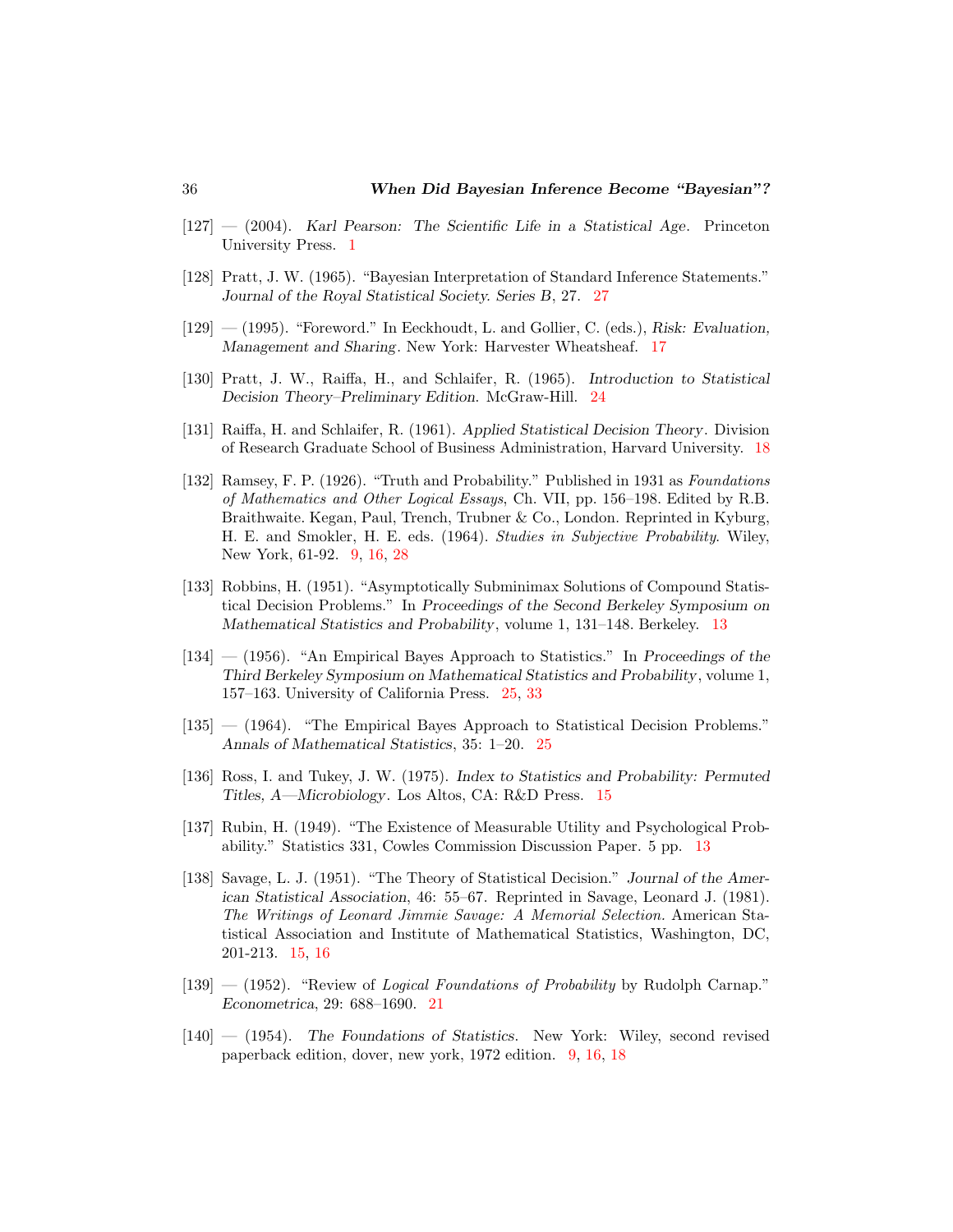- <span id="page-36-15"></span><span id="page-36-0"></span> $[141]$  — (1960). "Unpublished Reading Note." Reproduced in Dale  $(36)$  as an Appendix, pp. 597-602. [3](#page-2-2)
- <span id="page-36-10"></span>[142] — (1961). "The Foundations of Statistical Inference Reconsidered." In Proceedings of the Fourth Berkeley Symposium on Mathematical Statistics and Probability, volume 1, 575–586. [23,](#page-22-1) [28](#page-27-10)
- <span id="page-36-8"></span>[143] — (1962). The Foundations of Statistical Inference. A Discussion. London: Methuen. G. Barnard and D.R. Cox, eds. [17,](#page-16-3) [19](#page-18-0)
- <span id="page-36-7"></span>[144] — (1970). "Reading Suggestions for the Foundations of Statistics." American Statistician, 24: 23–27. [Reprinted in Savage, Leonard J. (1981). The Writings of Leonard Jimmie Savage: A Memorial Selection. American Statistical Association and Institute of Mathematical Statistics, Washington, DC, 536-546.]. [16](#page-15-3)
- <span id="page-36-13"></span>[145] — (1976). "On Rereading R.A. Fisher (with discussion) (J.W. Pratt, ed.)." Annals of Statistics, 4: 441–500. [25](#page-24-1)
- <span id="page-36-14"></span>[146] — (1981). The Writings of Leonard Jimmie Savage: A Memorial Selection. Washington, DC: American Statistical Association and Institute of Mathematical Statistics. [28](#page-27-10)
- <span id="page-36-9"></span>[147] Schlaifer, R. (1959). Probability and Statistics for Business Decisions. New York: McGraw-Hill. [18](#page-17-2)
- <span id="page-36-12"></span>[148] Scott, A. and Smith, T. (1969). "Estimation for Multi-Stage Surveys." Journal of the American Statistical Association, 64: 830–840. [25](#page-24-1)
- <span id="page-36-11"></span>[149] Seidenfeld, T. (1992). "R.A. Fisher's Fiducial Argument and Bayes' Theorem." Statistical Science, 7: 358–368. [23](#page-22-1)
- <span id="page-36-1"></span>[150] Seneta, E. (1998). "Early Influences on Probability and S atistics in the Russian Empire." Archive for History of Exact Sciences, 53: 201–213. [6](#page-5-2)
- <span id="page-36-3"></span>[151] Shafer, G. and Vovk, V. (2003). "The Sources of Kolmogorov's Grundbegriffe." Working Paper  $#4$ . Available at http://www.probabilityandfinance.com. [6](#page-5-2)
- <span id="page-36-4"></span>[152] Sheynin, O. B. (1989). "A. A. Markov's Work on Probability." Archive for History of Exact Sciences, 39: 337–377. [Errata in 40 (1989), 387.]. [6](#page-5-2)
- <span id="page-36-2"></span>[153] — (2004). "Fechner as a Statistician." British Journal of Mathematical and Statistical Psychology, 57: 53–72. [6](#page-5-2)
- <span id="page-36-6"></span>[154] Smith, A. F. M. (1995). "A Conversation with Dennis Lindley." Statistical Science, 10: 305–319. [11](#page-10-1)
- <span id="page-36-5"></span>[155] Stigler, S. M. (1978). "Francis Ysidro Edgeworth, Statistician." Journal of the Royal Statistical Society, Series A, 141: 287–322. (Also available with some corrections as Chapter 5 of Stigler, Stephen M. (1999). Statistics on the Table: The History of Statistical Concepts and Methods. Harvard University Press, Cambridge, MA.). [7](#page-6-1)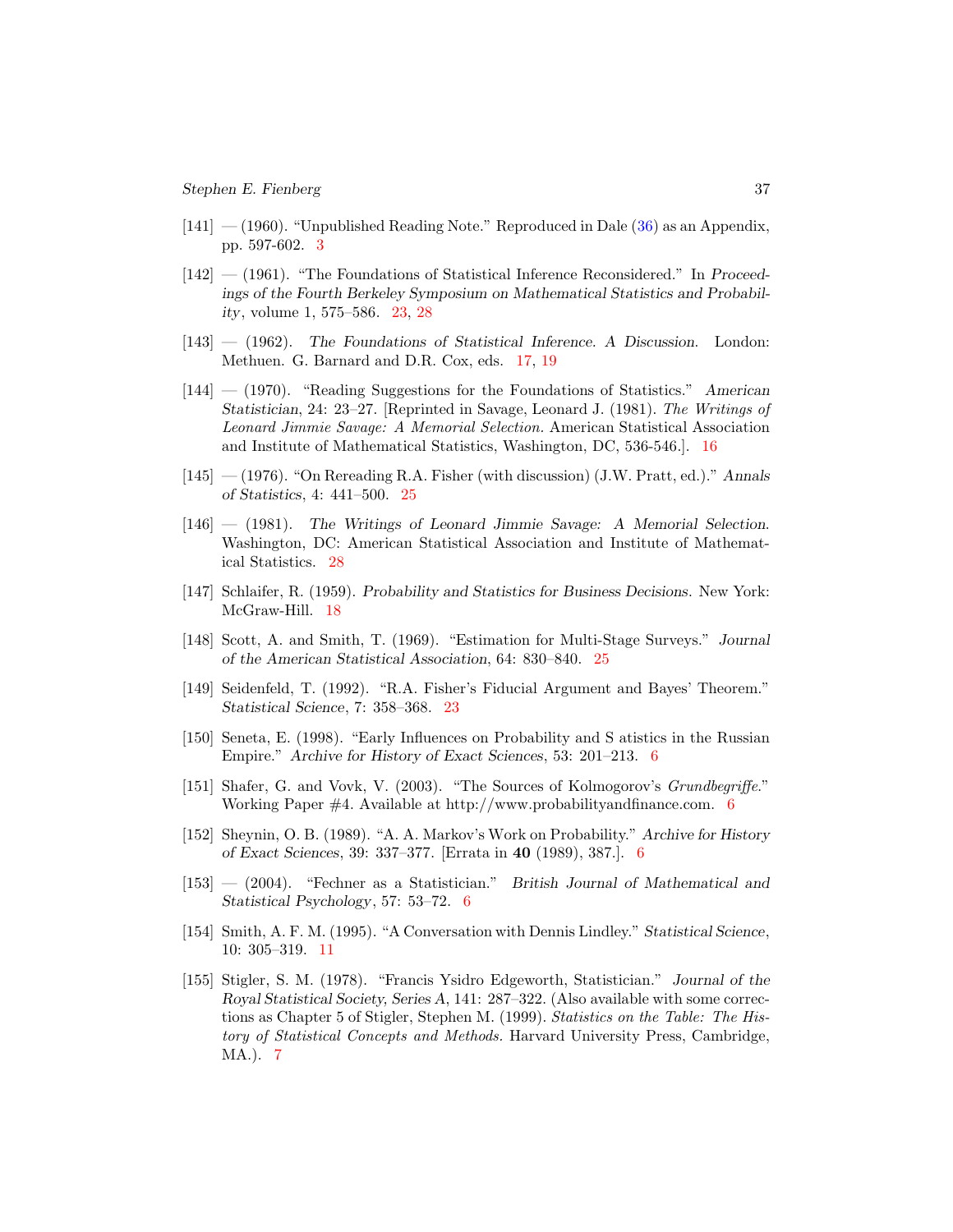- <span id="page-37-3"></span>[156] — (1980). "Stigler's Law of Eponymy." Transactions of the New York Academy of Sciences, Ser. 2, 39: 147–158. (Also available as Chapter 14 of Stigler, Stephen M. (1999). Statistics on the Table: The History of Statistical Concepts and Methods. Harvard University Press, Cambridge, MA.). [2](#page-1-2)
- <span id="page-37-4"></span>[157] — (1982). "Thomas Bayes' Bayesian Inference." Journal of the Royal Statistical Society, Series A, 145: 250–258. [4](#page-3-1)
- <span id="page-37-0"></span>[158] — (1983). "Who Discovered Bayes' Theorem?" American Statistician, 37: 290– 296. (Also available with some corrections as Chapter 15 of Stigler, Stephen M. (1999). Statistics on the Table: The History of Statistical Concepts and Methods. Harvard University Press, Cambridge, MA.). [2,](#page-1-2) [4](#page-3-1)
- <span id="page-37-1"></span>[159] — (1986). The History of Statistics: The Measurement of Uncertainty Before 1900. Cambridge, MA: Harvard University Press. [2](#page-1-2)
- <span id="page-37-5"></span>[160] — (1986). "Laplace's 1774 Memoir on Inverse Probability." Statistical Science, 1: 359–363. [5](#page-4-2)
- <span id="page-37-2"></span>[161]  $-$  (1999). Statistics on the Table: The History of Statistical Concepts and Methods. Cambridge, MA: Harvard University Press. [2](#page-1-2)
- <span id="page-37-7"></span>[162] — (2004). "How Ronald Fisher Became a Mathematical Statistician." Presented at Journée "Bernard Bru", Université de Paris VI, April 2, 2004. [8](#page-7-0)
- <span id="page-37-6"></span>[163] Student (1908). "The Probable Error of a Mean." Biometrika, 6: 1–25. [7](#page-6-1)
- <span id="page-37-11"></span>[164] Suppes, P. (1956). "The Role of Subjective Probability and Utility in Decisionmaking." In Proceedings of the Third Berkeley Symposium on Mathematical Statistics and Probability, volume 5, 61–73. [22](#page-21-4)
- <span id="page-37-14"></span>[165] Tiao, G. and Zellner, A. (1964). "Bayes' Theorem and the Use of Prior Knowledge in Regression Analysis." Biometrika, 51: 219–230. [26](#page-25-0)
- <span id="page-37-12"></span>[166] Tukey, J. W. (1990). "The Collected Works of John W. Tukey, Volume VI: More Mathematical, 1938 - 1984." In Mallows, C. L. (ed.), The Collected Works of John W. Tukey, Volume VI: More Mathematical, 1938 - 1984, 119–148. Pacific Grove, CA: Wadsworth. [22](#page-21-4)
- <span id="page-37-13"></span>[167] — (1990). "The Present State of Fiducial Probability." In Mallows), C. L. (ed.), The Collected Works of John W. Tukey, Volume VI: More Mathematical, 1938 - 1984, volume VI, 55–118. Pacific Grove, CA: Wadsworth. [22](#page-21-4)
- <span id="page-37-8"></span>[168] von Mises, R. (1928). Wahrscheinlichkeitsrechnung, Statistik und Wahrheit. Dover. [8](#page-7-0)
- <span id="page-37-9"></span>[169] — (1941). "On the Foundations of Probability and Statistics." Annals of Mathematical Statistics, 12: 191–205. [8](#page-7-0)
- <span id="page-37-10"></span>[170] — (1942). "On the Correct Use of Bayes' Formula." Annals of Mathematical Statistics, 13: 156–165. [8](#page-7-0)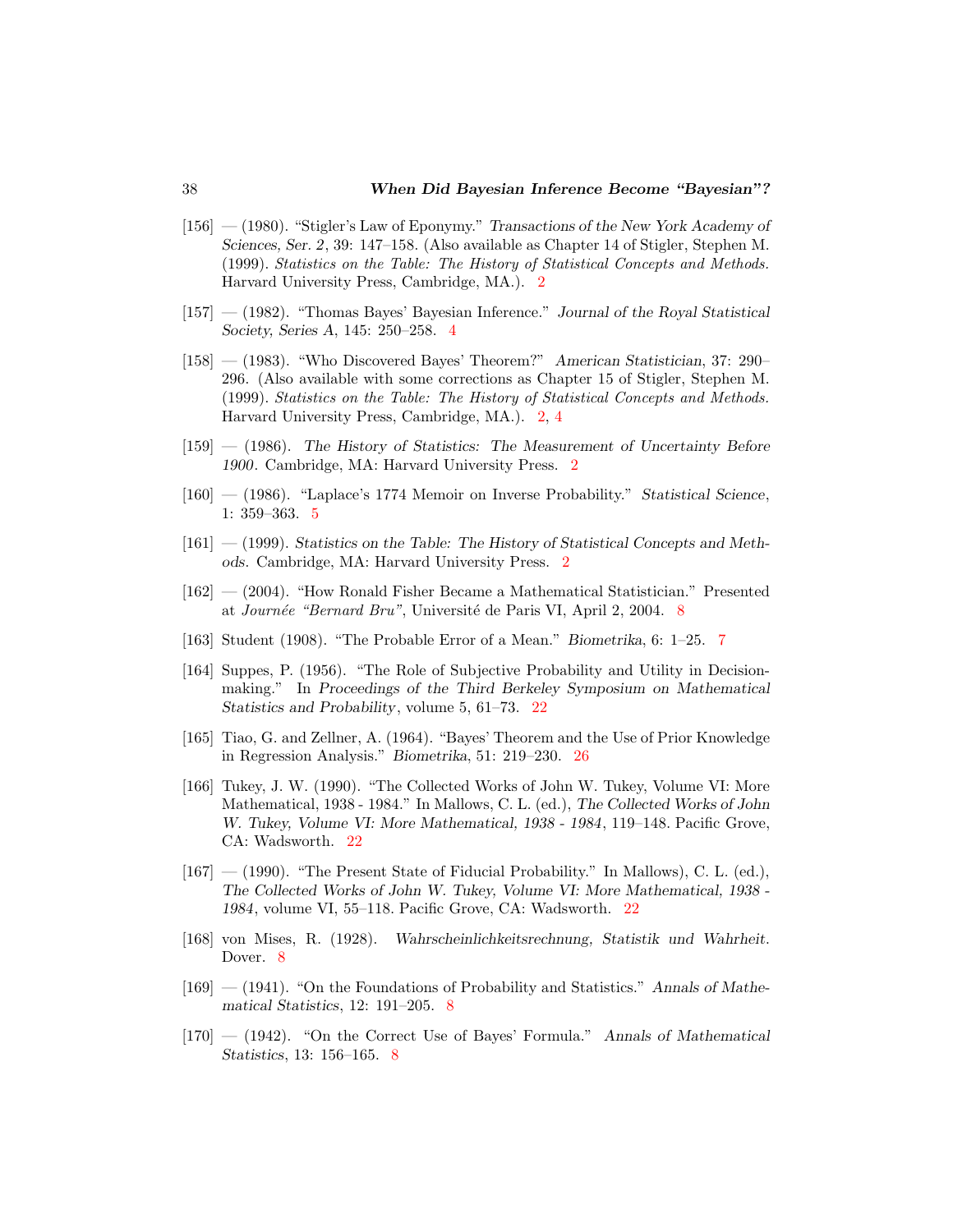- <span id="page-38-10"></span>[171] von Neumann, J. and Morgenstern, O. (1944). Theory of Games and Economic Behavior. Princeton: Princeton University Press. (Paperback edition, 1980.). [16](#page-15-3)
- <span id="page-38-2"></span>[172] Wald, A. (1939). "Contributions to the Theory of Statistical Estimation and Testing – A Hypotheses." Annals of Mathematical Statistic, 10: 299–326. [9](#page-8-3)
- <span id="page-38-3"></span>[173] — (1947). "An Essentially Complete Class of Admissible Decision Functions." Annals of Mathematical Statistics, 18: 549–555. [9](#page-8-3)
- <span id="page-38-8"></span>[174] — (1947). Sequential Analysis. New York: Wiley. (Paperback edition, Dover, New York, 1973.). [13](#page-12-0)
- <span id="page-38-9"></span> $[175]$  — (1950). Statistical Decision Functions. New York: Wiley. [15](#page-14-0)
- <span id="page-38-7"></span>[176] Wallis, W. A. (1980). "The Statistical Research Group, 1942–1945." Journal of the American Statistical Association, 75: 320–335. [11,](#page-10-1) [13](#page-12-0)
- <span id="page-38-11"></span> $[177]$  — (1981). "Memorial Tribute." In Savage, Leonard J. The Writings of Leonard Jimmie Savage: A Memorial Selection, 11–24. Washington, DC: American Statistical Association and Institute of Mathematical Statistics. [17](#page-16-3)
- <span id="page-38-4"></span>[178] Wilks, S. S. (1936). "Discussion of Ernest Nagel: 'The Meaning of Probability." Journal of the American Statistical Association, 31: 29–30. [9](#page-8-3)
- <span id="page-38-6"></span>[179] Wrinch, D. and Jeffreys, H. (1919). "On Some Aspects of the Theory of Probability." Philosophical Magazine, 38: 715–731. [10](#page-9-0)
- <span id="page-38-5"></span>[180] Zabell, S. (1982). "W.E. Johnson's 'Sufficientness' Postulate." Annals of Statistics, 10: 1090–1099. [10](#page-9-0)
- <span id="page-38-0"></span>[181] — (1989). "R.A. Fisher on the History of Inverse Probability." Statistical Science, 4: 247–256. [6](#page-5-2)
- <span id="page-38-1"></span>[182] — (1989). "R.A. Fisher on the History of Inverse Probability: Rejoinder." Statistical Science, 4: 261–263. [6](#page-5-2)
- <span id="page-38-12"></span>[183] Zellner, A. (1971). An Introduction to Bayesian Inference in Econometrics. New York: Wiley. [26](#page-25-0)

#### Acknowledgments

I am indebted to many people for input to the enterprise behind this paper, for informal conversations, the sharing of papers and other materials. In particular, Margo Anderson sparked my interest in the question behind the paper, and Steve Stigler has made several suggestions, helped me track down information on the University of Chicago in the 1950s, and provided me with repeated edits. Teddy Seidenfeld also provided considerable assistance and suggestions. I have been especially fortunate to have had specific comments, recollections and/or other input from Robert Aumann, David Brillinger, Art Dempster, I.J. Good, Joel Greenhouse, Wes Johnson, Dennis Lindley, Duncan Luce, Al Madansky, Ward Edwards, Frederick Mosteller,